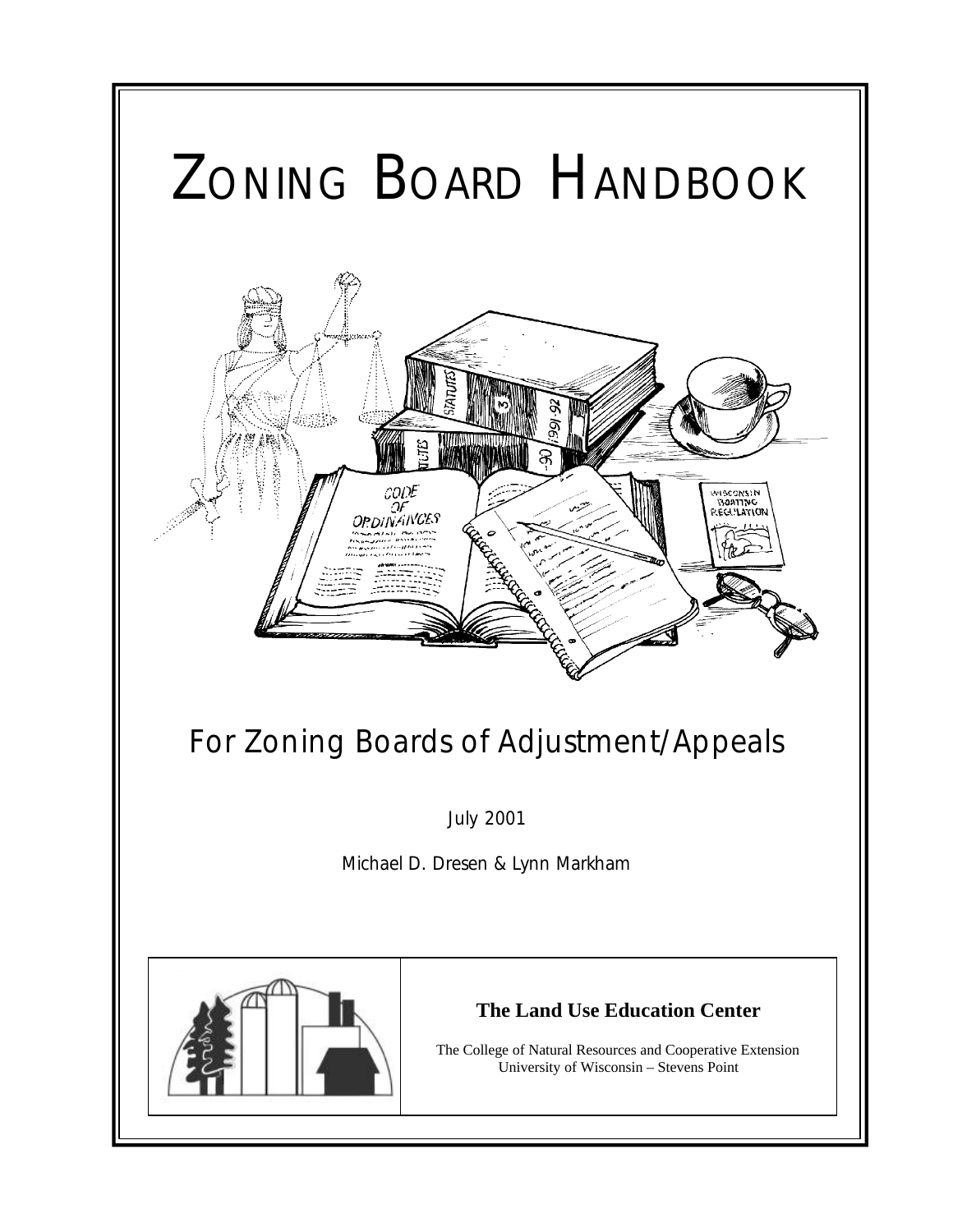### **Acknowledgement**

The authors gratefully acknowledge the contributions and review of this publication provided by the following colleagues, experts and practitioners in the field of land use law administration: James H. Schneider, J.D, University of Wisconsin Extension Local Government Center, Dr. Anna Haines, Assistant Professor, University of Wisconsin – Stevens Point, Charles McGhee-Hassrick, Extension Land Management Specialist, University of Wisconsin – River Falls, Daniel M. Olson, Assistant Legal Counsel, League of Wisconsin Municipalities, Linda Meyer, J. D., Marcia Penner, J.D., Michael Scott, J. D. and Thomas Steidl, J. D., all of the Wisconsin Department of Natural Resources Bureau of Legal Services, Toni Herkert, Shoreland Management Unit Leader, Wisconsin Department of Natural Resources and the Executive Board of the Wisconsin County Code Administrators. We are also grateful for the assistance of our editor, Dorothy Snyder.

### **For additional copies contact:**

The Land Use Education Center College of Natural Resources - UWSP 1800 Franklin St. Stevens Point, WI 54481

715 346-3783 landcenter@uwsp.edu

We will send you an invoice with your order @ \$3.00/copy + shipping charges for bulk orders.

This handbook has been prepared by the *Land Use Education Center* of the College of Natural Resources at the University of Wisconsin-Stevens Point and University of Wisconsin Cooperative Extension with assistance from the Wisconsin Department of Natural Resources, Bureau of Watershed Management, Dam Safety/Floodplain/Shoreland Management Section.

Funding was provided through FEMA Cooperative Agreement No. EMC-92-K-1290 as part of the Community Assistance Program - State Support Services Element of the National Flood Insurance Program. The contents do not necessarily reflect the views and policies of the federal government.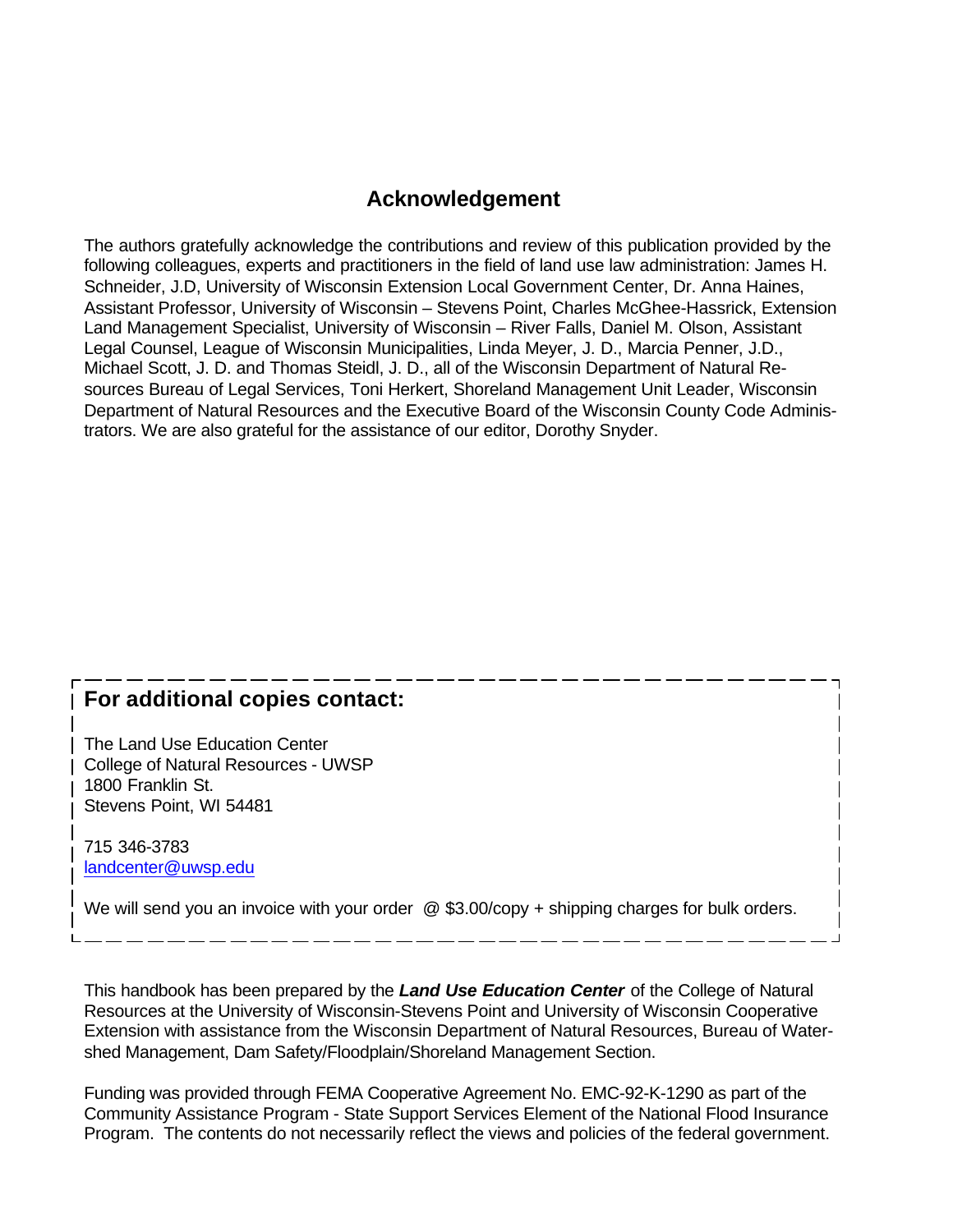# **Table of Contents**

| An Introduction to the Zoning                          |
|--------------------------------------------------------|
| <b>Role, Authority and Composition of</b>              |
|                                                        |
|                                                        |
| <b>Open Meetings and Public</b>                        |
|                                                        |
|                                                        |
|                                                        |
|                                                        |
|                                                        |
|                                                        |
|                                                        |
|                                                        |
|                                                        |
|                                                        |
| 39                                                     |
| Administrative Appeal - Application Form40             |
| <b>Conditional Use/Special Exception Application41</b> |
| Zoning Variance - Notice & Application42               |
| Decision of Zoning Board of Adjustment/Appeals46       |
|                                                        |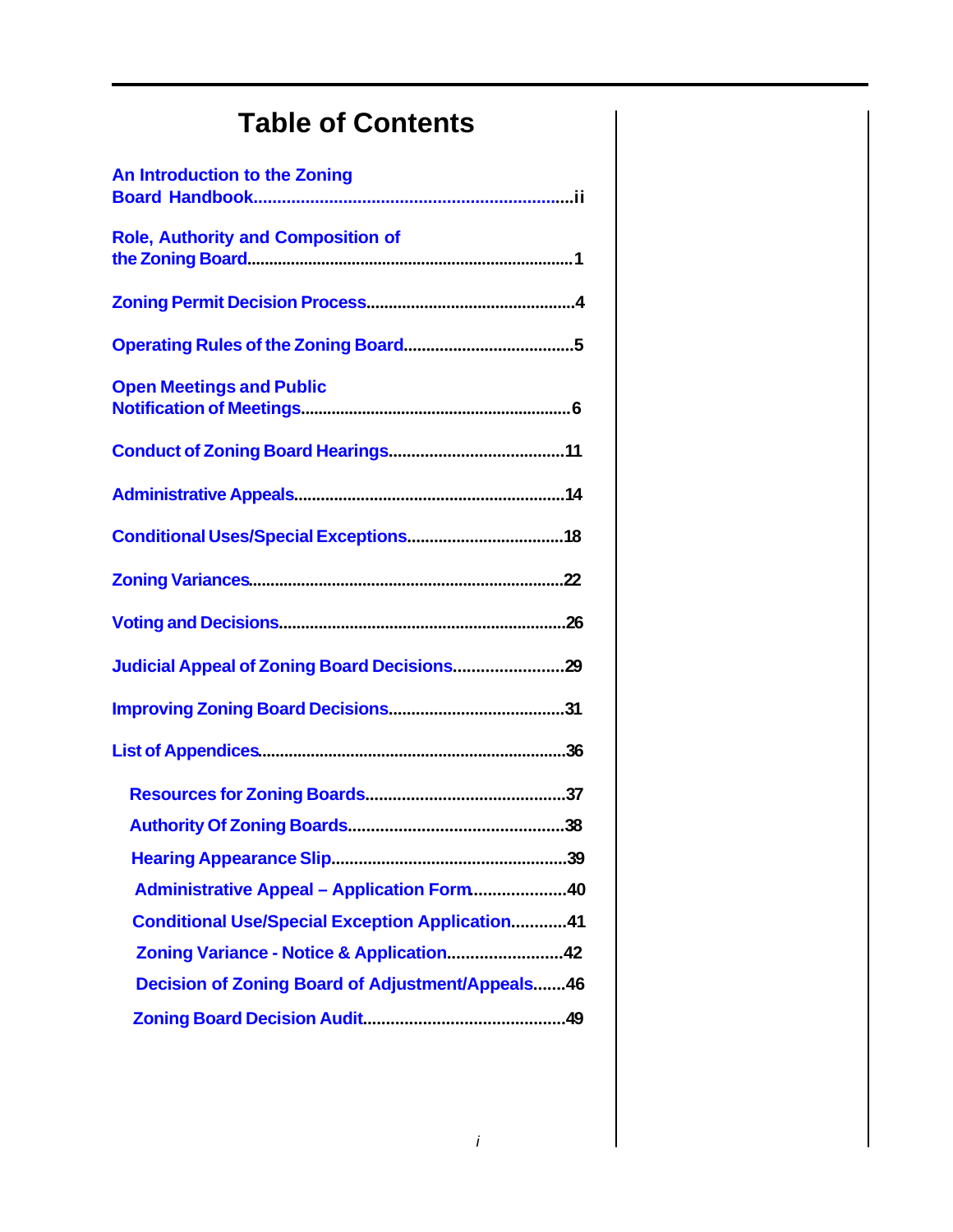### **An Introduction to the Zoning Board Handbook**

This handbook is intended to assist zoning board members in the exercise of their responsibilities and to aid local government officials and citizens in understanding the role of the zoning board and the procedures and standards with which their decisions must comply. Local ordinances implement local land use plans that affect many economic and quality of life issues in communities throughout Wisconsin. Citizen zoning boards are essential to the fair and effective administration of these laws. The boards are known by a number of names: boards of adjustment in counties and boards of appeals for cities, villages and towns or just the BOA.

Zoning board members should consult their municipal attorney or corporation counsel for advice. In some cases the Wisconsin Department of Justice or a state agency with local program oversight responsibilities may be able to provide information.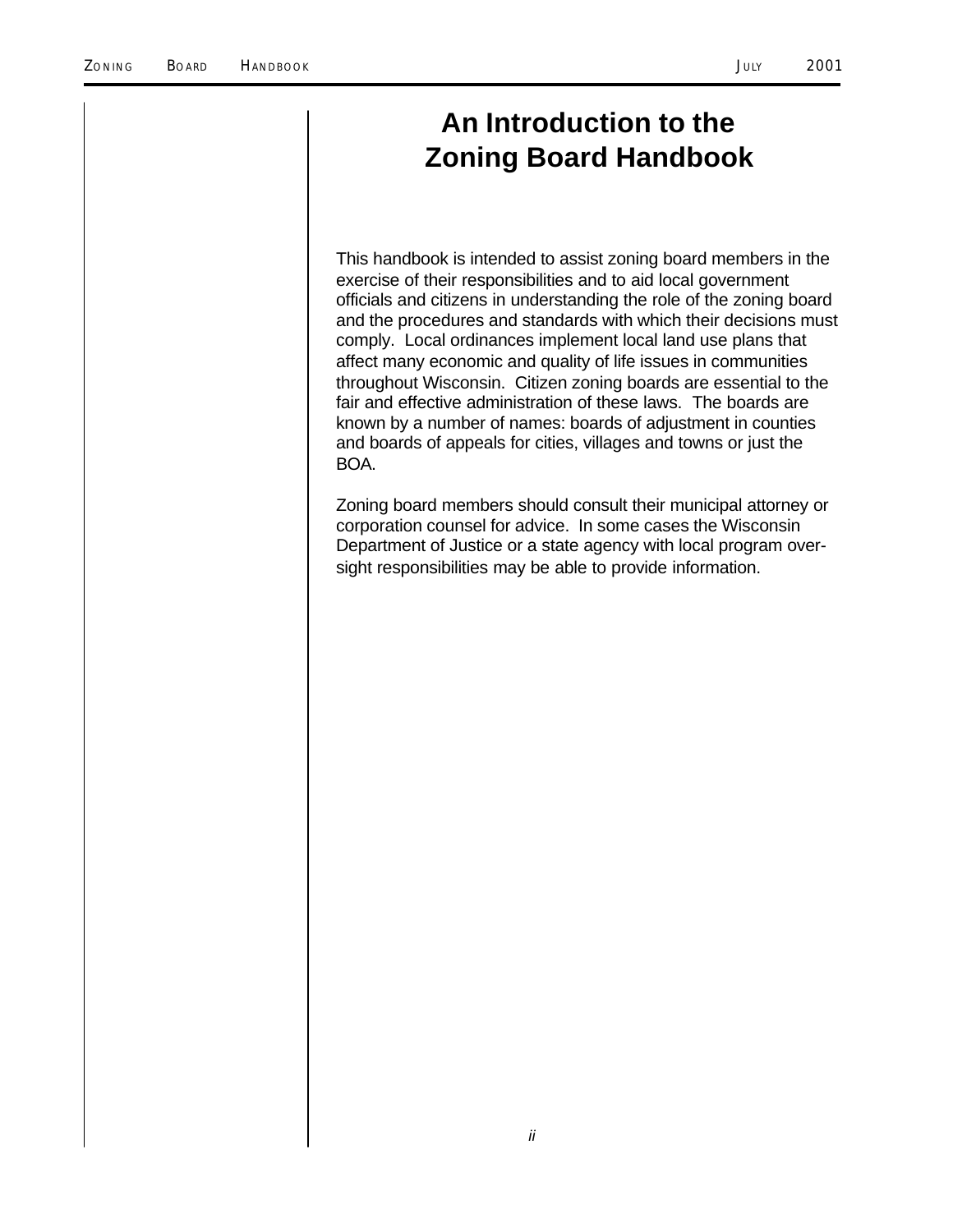## **Role, Authority and Composition of the Zoning Board**

#### **Quasi-Judicial Role of the Zoning Board**

Zoning boards function in many respects like courts and are therefore known as quasi-judicial bodies. The primary role of a zoning board is to apply local ordinances and related state laws to specific development proposals in three general categories<sup>1</sup> (described in following sections):

- $\mathscr{L}$  administrative appeals,
- $\mathscr{\mathscr{L}}$  variances, and
- $\mathscr{L}$  special exceptions/conditional uses (if granted the authority).

It is tempting to think of zoning boards as providing flexibility in administration of zoning and to some extent that is true. However, that flexibility is strictly limited by the state and local laws that determine their authority and provide criteria for their decision-making. Zoning board authority is determined by Wisconsin Statutes (a table of statutory authorities is included in the appendix). The interpretation of these laws by litigation over the years must also be considered by boards in exercising their duties. Local governing bodies and the public must look beyond the zoning board for added flexibility. Map and text amendments, performance standards, alternative design standards, standards for conditional uses and mitigation requirements that compensate for adverse effects of development all provide opportunities for flexibility that can be integrated into local ordinance provisions.

#### **Due Process**

Since a zoning board makes quasi-judicial decisions, it must conduct its business as a court does following rules of fair play. These rules, known as due process, include:

- $\mathbb{Z}$  giving notice of a pending decision to affected persons,
- $\mathscr{A}$  providing an opportunity for a hearing,
- $\mathscr{A}$  basing decisions on pre-existing standards and factual evidence in a record that is available for review,
- $\mathscr{L}$  making written decisions, and
- $\mathscr Z$  remaining unbiased in their decision-making.

A zoning board must apply ordinances as they are written and may not substitute its judgment for that of the elected local governing body. Ordinance proposal, adoption and revision are legislative functions reserved by state law for the planning and zoning committee/commission and the local governing body following prescribed procedures.<sup>2</sup> The *Zoning Permit Decision Process* diagram in this section describes legislative, quasi judicial and ministerial functions in land use law administration and distinguishes zoning board roles from those of other local government bodies.

#### **Composition of the Zoning Board**

Requirements for the board and procedures for appointment of its members are provided in state statutes and summarized below:

*Zoning boards function in many respects like courts.*

> *A zoning board must conduct its business following rules of fair play.*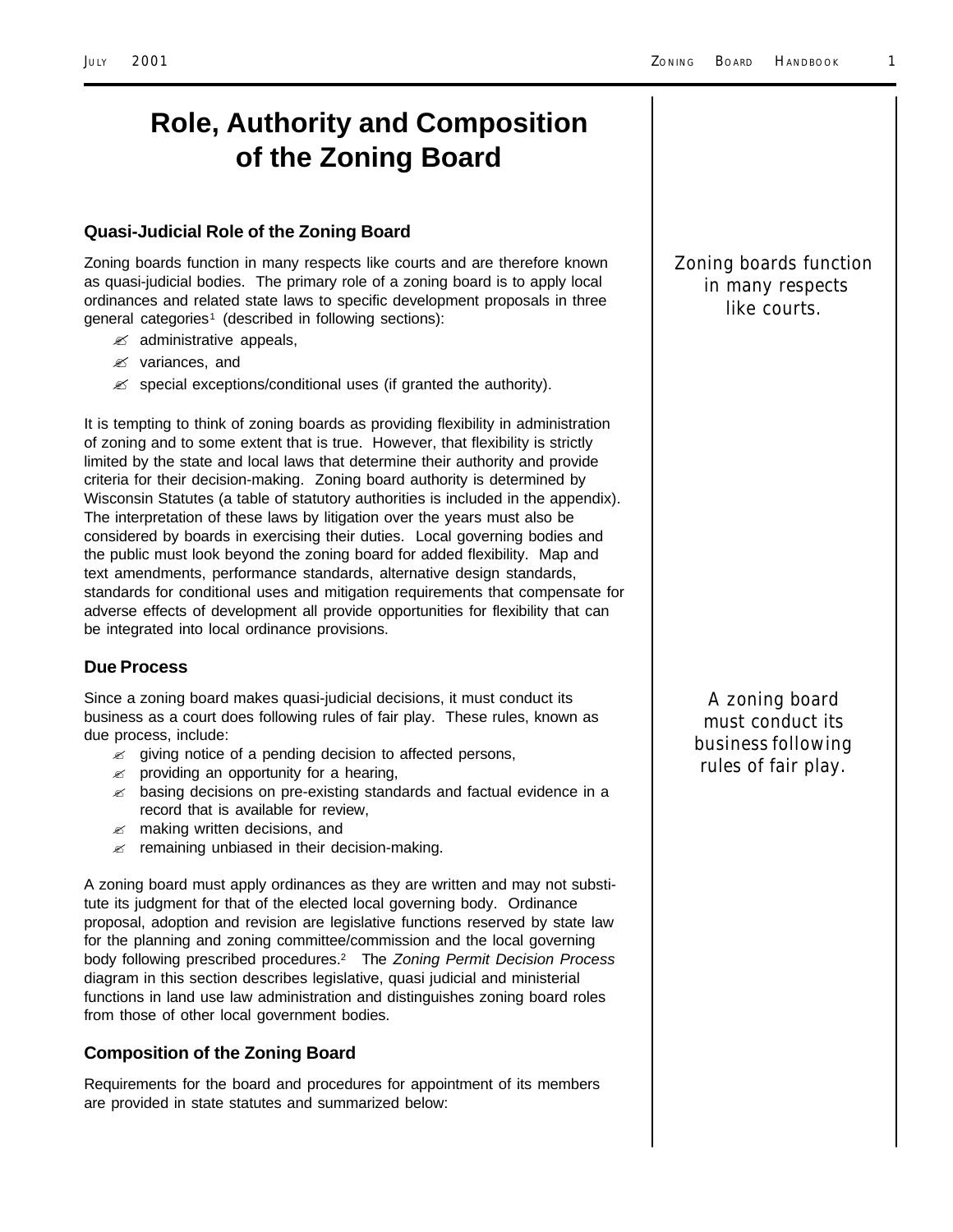|                                                                                               | <b>COMPOSITION OF THE ZONING BOARD</b>                                                                                                                                                                                                                                                                                                                                                                                                                                                                                                                                                                                                      |
|-----------------------------------------------------------------------------------------------|---------------------------------------------------------------------------------------------------------------------------------------------------------------------------------------------------------------------------------------------------------------------------------------------------------------------------------------------------------------------------------------------------------------------------------------------------------------------------------------------------------------------------------------------------------------------------------------------------------------------------------------------|
|                                                                                               | County Zoning Board of Adjustment <sup>3</sup>                                                                                                                                                                                                                                                                                                                                                                                                                                                                                                                                                                                              |
|                                                                                               | <b>∞</b> 8 to 5 members<br>additional alternate members may be appointed<br>kmo more than 1 member from each town<br>kappointed by the county board chair (except that, in counties with a<br>county executive or administrator that officer shall make appointments <sup>4</sup> )<br>esubject to approval by the county board<br>members are appointed for 3-year staggered terms, starting July 1                                                                                                                                                                                                                                        |
|                                                                                               | City, Village or Town <sup>5</sup> Zoning Board of Appeals <sup>6</sup>                                                                                                                                                                                                                                                                                                                                                                                                                                                                                                                                                                     |
|                                                                                               | <i>≥</i> 5 members<br>≤2 additional alternate members may be appointed<br>kappointed by the chair of the governing body<br><i>k</i> subject to approval by the full governing board<br>zmembers are appointed for 3-year staggered terms.                                                                                                                                                                                                                                                                                                                                                                                                   |
| <b>Members of the</b><br>governing body<br>should not be<br>appointed to the<br>zoning board. | Members of the local governing body probably should not be appointed to<br>serve on the zoning board. In such a dual position it would be very difficult<br>for an individual to separate legislative from quasi-judicial roles. Wide<br>discussion of public policy issues (such as land use laws) and constituent<br>representation are encouraged in the legislative process but are prohibited<br>or strictly limited by due process concerns in the quasi-judicial role of a<br>zoning board member (see ex parte communication et al in Voting and<br>Decisions). It would also be difficult in such a circumstance for an individual |

Appointment of a zoning board member is an important decision and should be influenced by recognition of the unique role of the board. Following are suggested criteria for appointment of members:

to maintain objectivity (and its appearance) in interpreting or applying a zoning policy he/she may have voted against as an elected official.

- 1. Geographic diversity. Members from each distinct geographic area should be appointed in order to provide board familiarity with the differing landscapes, natural resources and development patterns in the jurisdiction.
- 2. Land use/natural resource expertise. Members with academic or professional knowledge of land use law, zoning, construction/development practices or natural resources and who are able to read site plans and related maps should be appointed in order to provide zoning board members capable of understanding development proposals and determining their impacts.
- 3. Commitment to community service and continuing education. Members who have demonstrated an interest in community service in the past by serving as elected officials, citizen advisors or in some other capacity and who are willing to attend educational sessions provided for zoning board members should be appointed in order to provide stable membership and sound decision-making by the board.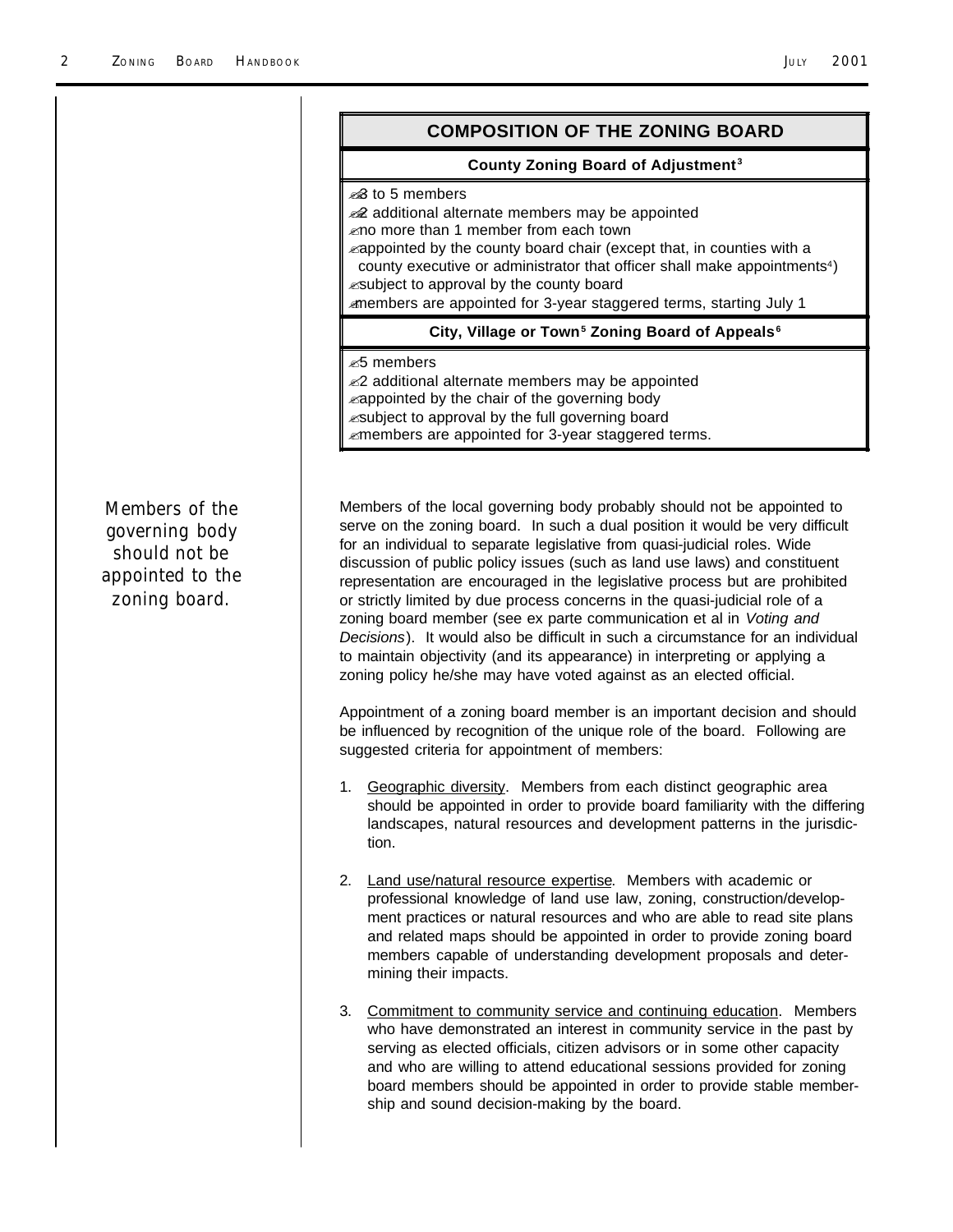4. Understanding and acceptance of the nonpartisan, quasi-judicial role of the zoning board. Perhaps most importantly, prospective members must understand and accept that the zoning board is not a policy-making body and that it must apply the law to specific fact situations whether or not they agree with the law or regulation in question.

Zoning board members may be removed only for cause, after written charges and opportunity for a public hearing. If a zoning board member cannot serve the full length of their term, the vacancy is filled for the remaining portion of the term. The appointment of alternate members is authorized by law and is advisable:

- $\mathscr{L}$  Postponement of decisions due to absences, resignations or conflicts of interest are minimized;
- $\mathscr{A}$  Alternates gain experience by serving a sort of apprenticeship before becoming regular zoning board members; and
- $\mathbb Z$  A full board optimizes critical review of applications/petitions.

By statute, the first alternate serves when a zoning board member cannot vote due to absence or a conflict of interest. The second alternate serves only if the first alternate is not available or is already in service.

#### **Selection of Zoning Board Officers**

- $\mathbb Z$  A county zoning board of adjustment chooses its own chair<sup>7</sup> and may choose a vice-chair and a secretary.
- $\mathbb Z$  The chair of a city, village or town<sup>8</sup> governing body designates the zoning board of appeals chair subject to approval by the governing body.<sup>9</sup>

#### **Duties of Officers**

The Chairperson<sup>10</sup>

- 1) Determines dates and times of meetings and hearings, other than those set by the board as a whole.
- 2) Exercises responsibilities under the open meeting law (see the section on *Open Meetings*).
- 3) Presides at meetings and hearings.
- 4) Leads the board through agenda items and calls for votes.
- 5) Decides points of order subject to reversal by majority vote of the board.
- 6) Administers oaths to witnesses and issues subpoenas to compel their attendance.
- 7) Supervises work of the board secretary.

#### Duties of the Secretary

- 1) Performs record keeping and clerical duties.
- 2) Provides public notice of hearings and meetings.
- 3) Implements compliance with the Wisconsin public records law.

The zoning board may use zoning agency staff or retain its own staff for clerical functions as authorized by the governing body. However, the zoning administrator or other staff person who represents the municipality and presents testimony to the board should remain independent from the board and should not serve as board secretary.

*A staff person who presents testimony should not serve as board secretary.*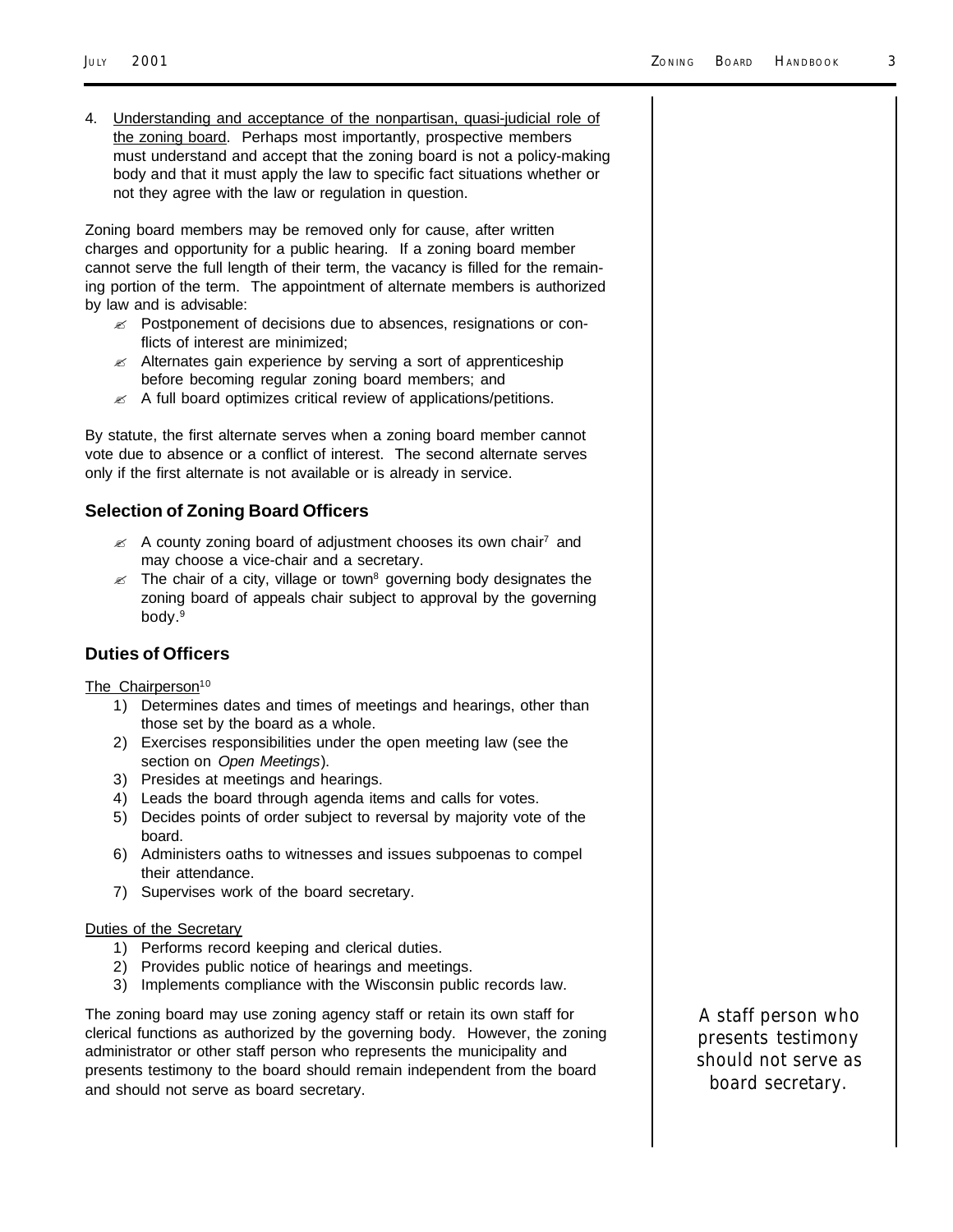### **Zoning Permit Decision Process**

*Procedures and the extent of discretion vary for ministerial, quasi-judicial and legislative zoning decisions.*

The following diagram illustrates the zoning permit decision process. It describes related ministerial, quasi-judicial and legislative roles of local government officers and bodies. Generally, discretion associated with ministerial duties is limited to ordinance interpretation essential for day-to-day administration. Quasi-judicial discretion is strictly prescribed by local ordinance and related state laws while legislative bodies enjoy greater latitude necessary for local policy development (limited by constitutional concerns).

# **Zoning Permit Decision Process**

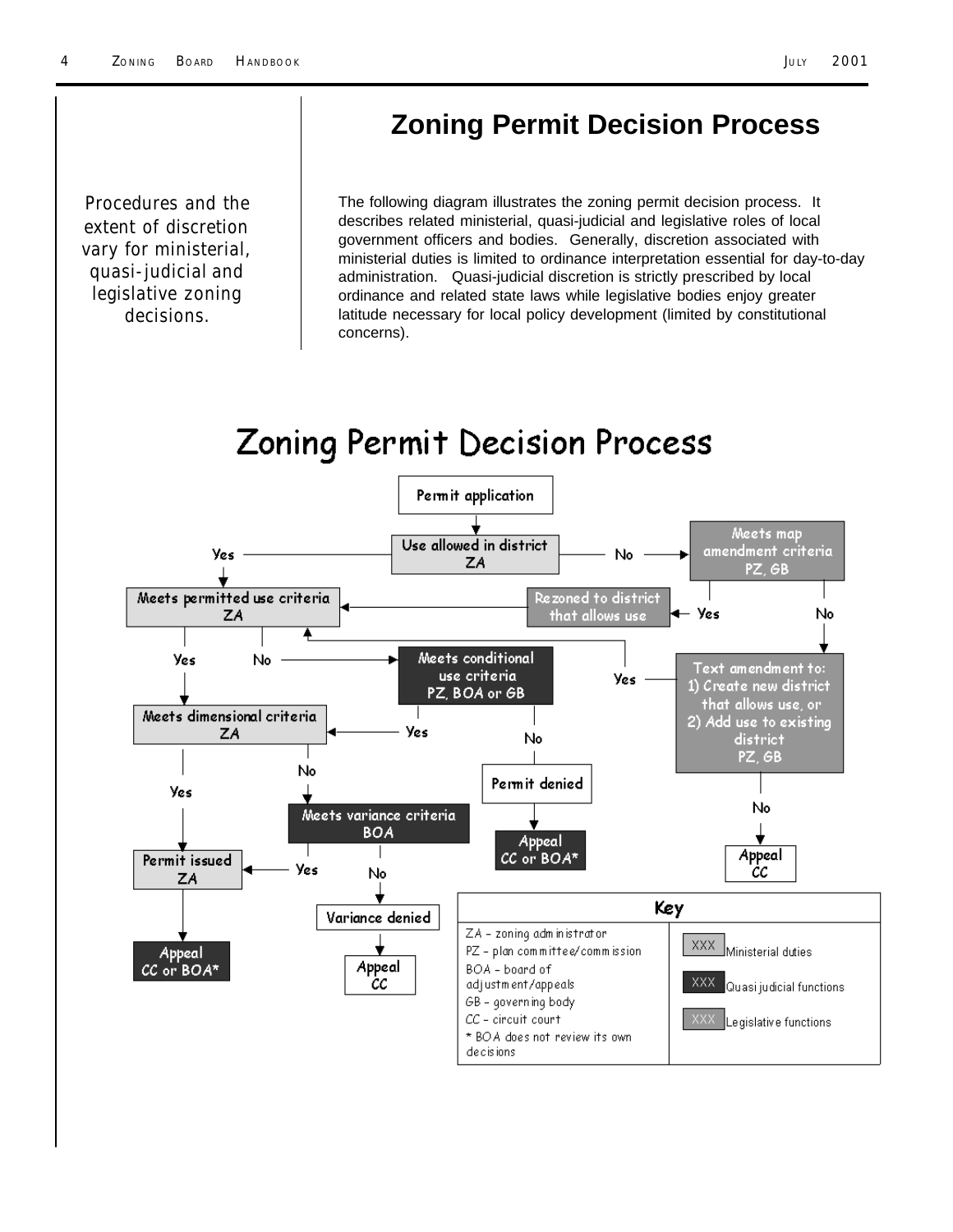# **Operating Rules of the Zoning Board**

#### **Adoption of Operating Rules**

Many procedural issues essential for the conduct of zoning board business are not addressed in state statutes and must be determined either by ordinances adopted by the local governing body or by rules formally adopted by the zoning board itself.

#### **ADOPTION OF ZONING BOARD RULES**

#### **County Zoning Board of Adjustment**

*.*County board must adopt rules for the zoning board.<sup>11</sup>

**EX2** oning board may adopt rules to implement the county board rules.<sup>12</sup>  $\mathscr{L}$ County board sets filing fees for appeals to zoning board.<sup>13</sup>

#### **City, Village or Town Zoning Board of Appeals<sup>14</sup>**

**Zoning board must adopt rules in accordance with any ordinance** adopted under sec. 62.23 Wis. Stats.<sup>15</sup>

#### **Content of Operating Rules**

Topics included in operating rules for a zoning board may include:

- $\mathscr{L}$  General provisions (additional membership requirements, member education, public records procedures, office of record)
- $\mathscr{A}$  Officers, duties and staff assistance
- $\mathscr{A}$  Meetings (open to public, public notice requirements, agenda revision, quorum, attendance of alternates, rules of order, compensation, travel and other expenses)
- $\mathscr{L}$  Powers and duties of the board
- $\mathcal{L}$  Appeal procedures (filing procedure, fees, timing, stays on appeal, contested case requests)
- $\mathbb{Z}$  Conduct of on-site inspections
- $\mathbb Z$  Hearings (oaths, order of business, jurisdiction, continuances, recording, rules of evidence)
- $\mathscr{L}$  Decisions (voting requirements, participation in decisions where there may be a conflict of interest, response to ex parte communications, timing where multiple decisions/authorities are required, form of decision, development conditions, filing and notice to the public and parties)
- $\mathscr{A}$  Refilings and rehearings

Options for addressing these topics in operating rules for the zoning board are discussed in related sections of this manual. A number of counties and municipalities have adopted fairly comprehensive rules that may serve as examples.<sup>16</sup>

*Provide operating guidelines for the board by ordinance or formal rules.*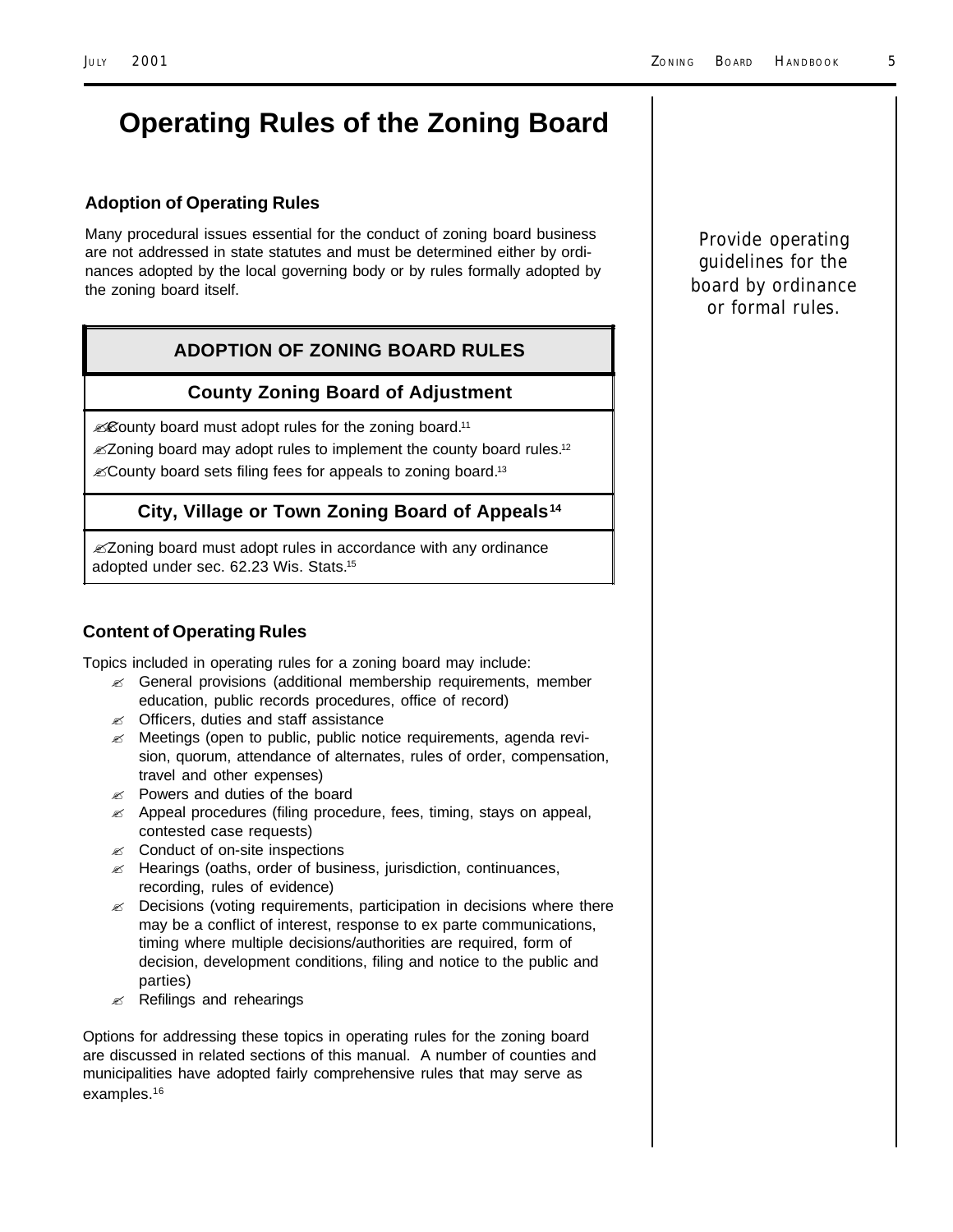### **Open Meetings and Public Notification of Meetings**

#### **Open Meetings Law**

All zoning board meetings and hearings must comply with the Wisconsin Open Meetings Law<sup>17</sup>. The law is intended to give the public prior notice of meetings of governmental bodies and to assure that they are held in places that are reasonably accessible and open to the public. Some meetings or portions of meetings are permitted to be held as closed sessions but, generally, discussion and decision-making at governmental meetings must be conducted in open session and motions and voting must be open and recorded. Though most meetings must be open to public attendance, the law does not require all meetings to provide a forum for public comment (working committee/board meetings are perfectly acceptable). The zoning board usually designates its secretary or a staff person to provide proper notice of board meetings and hearings. However, board members must individually determine compliance with all aspects of the Open Meetings Law in deciding whether to participate in a meeting.

#### **Meetings**

Under the law a *meeting* is a gathering of members of a governmental body for the purpose of exercising responsibilities and authority vested in the body. A meeting occurs when both a purpose test and a numbers test are met:

- $\mathbb Z$  The purpose test is met when discussion, information gathering or decision-making take place on a matter within the jurisdiction of the governmental body.
- $\mathbb Z$  The numbers test is met when enough members of the body are present to determine the outcome of an action. By statute, if one-half of the members of the body are present, there is presumed to be a meeting unless the purpose test is not met. A lesser number of members may also meet the numbers test (e.g. 2 members of a 5 member city/village/town zoning board where 4 votes are required to carry an issue).

Phone conferences may constitute a meeting if the numbers and purpose tests are met. A sequence of phone calls to "line up votes" or conduct other zoning board business (known as a *running quorum*) constitutes an illegal meeting since it is not noticed and open to the public.

Chance and social gatherings and conferences where the numbers test is met are not meetings provided the purpose test is not met (i.e. no board business is discussed).

Site inspections by the zoning board must comply with the Open Meetings Law if the purpose and numbers tests are met. If board members travel to an inspection site together, they should refrain from discussing board business while in transit. Inspections where no testimony is taken and no discussions are held constitute meetings if the numbers test is met since their intended purpose is to gather information relating to board business.

*The Open Meetings Law is intended to give the public notice of governmental meetings and access to them.*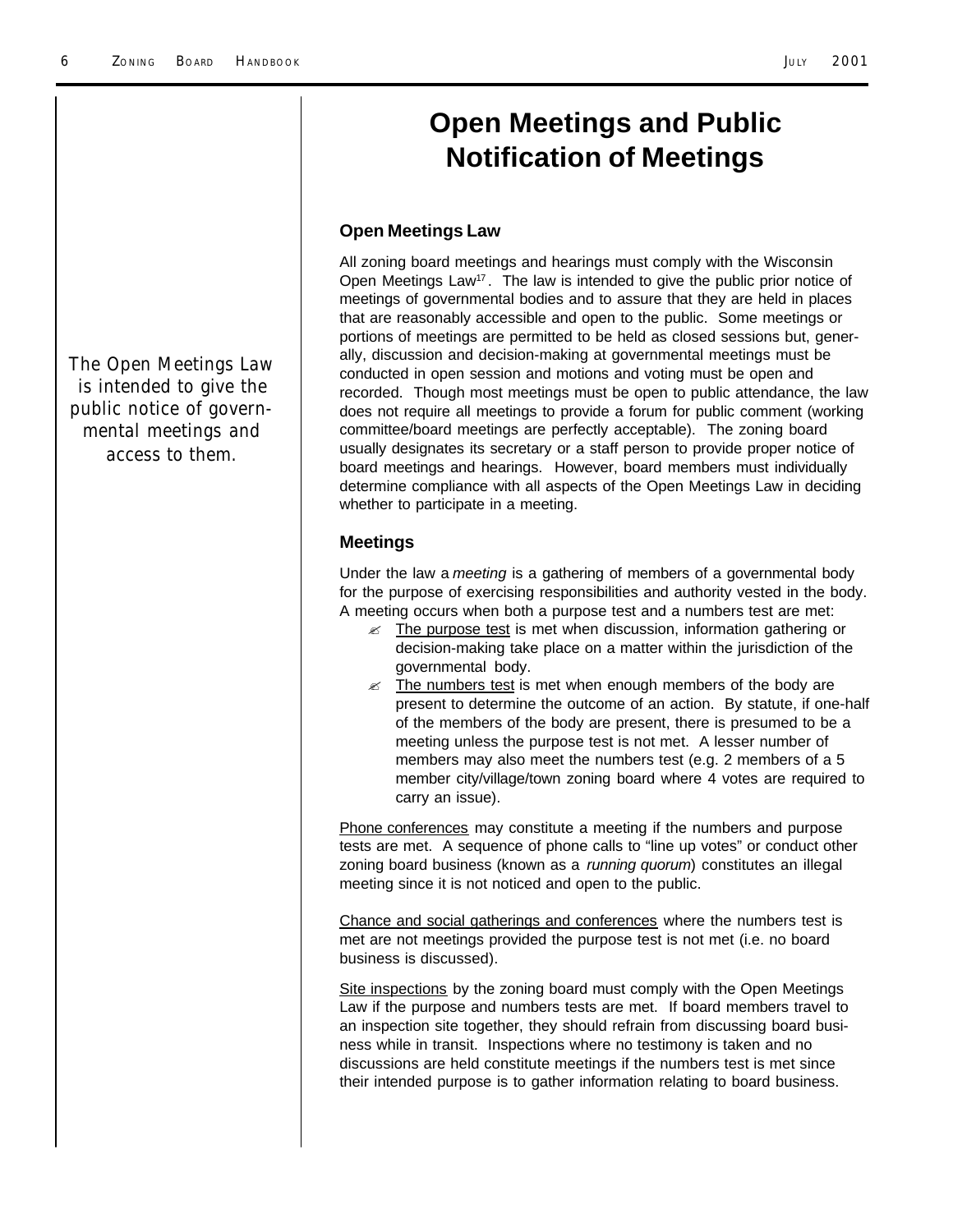#### **Meeting Access and Notice**

Open meetings. Unless specifically exempted, all meetings of governmental bodies must be open to the public and reasonably accessible to the public, including persons with disabilities.

Notice of meetings. Notice of a public meeting is required and may be accomplished by posting in one or more public places likely to give notice to the public and those affected by the decision.<sup>18</sup> (A minimum of three locations is recommended.) Paid, published notices are not required by the Open Meetings Law. However, where other statutes require paid publication of a hearing or meeting notice, the following Open Meetings Law requirements may be incorporated in the published notice (posting is recommended in addition to publication):

- 1) 24-hour prior notice. Notice of a public meeting must be provided at least 24 hours prior to the meeting. Where such notification is impossible or impractical for good cause, notice may be provided not less than 2 hours prior to the meeting.
- 2) Notice to media. Notice (written, phone or fax) must be provided to any media who have filed a written request and to the governmental unit's official newspaper, or, if there is no official newspaper, to media likely to give notice in the area.
- 3) Separate notices. A separate notice is required for each meeting (a general notice at the beginning of the year is not sufficient).
- 4) Content of notice. Notice must specify the time, date, place and subject matter of the meeting, any contemplated closed session and intent to reconvene in open session within 12 hours after completion of a closed session.<sup>19</sup> The notice must describe issues on the agenda in enough detail to allow them to be identified by those likely to be affected by any decision. It may provide for a period of public comment and discussion. However, only issues included in the public notice and agenda may be decided.

#### **Permitted Exemptions for Closed Sessions**

Statutes provide specific exemptions from the Open Meetings Law. Those listed below are most likely to apply to zoning boards.

- 1) Deliberation concerning a case. Deliberation concerning a case that was the subject of a quasi-judicial hearing. $20$  The courts have determined a *case* to be an adversarial proceeding with opposing parties, not merely a petition for appeal or variance or an application for a conditional use permit.
- 2) Actions concerning public employees. Consideration of dismissal, demotion, licensing or discipline of a public employee or licensee unless the employee or licensee requests that the meeting be held in open session.<sup>21</sup> Consideration of employment, promotion, compensation or performance evaluation data of a public employee.<sup>22</sup>
- 3) Potentially damaging personal information. Consideration of financial, medical, social or personal histories or disciplinary data of *specific* persons that would be likely to have a substantial adverse effect on the reputation of a person. $23$
- 4) Conferring with legal counsel. Conferring with legal counsel about strategy regarding current or likely litigation.<sup>24</sup>
- 5) Request to an ethics board. Consideration of a request for confidential written advice from a local ethics board.<sup>25</sup>

*Statutes provide specific Open Meetings Law exemptions.*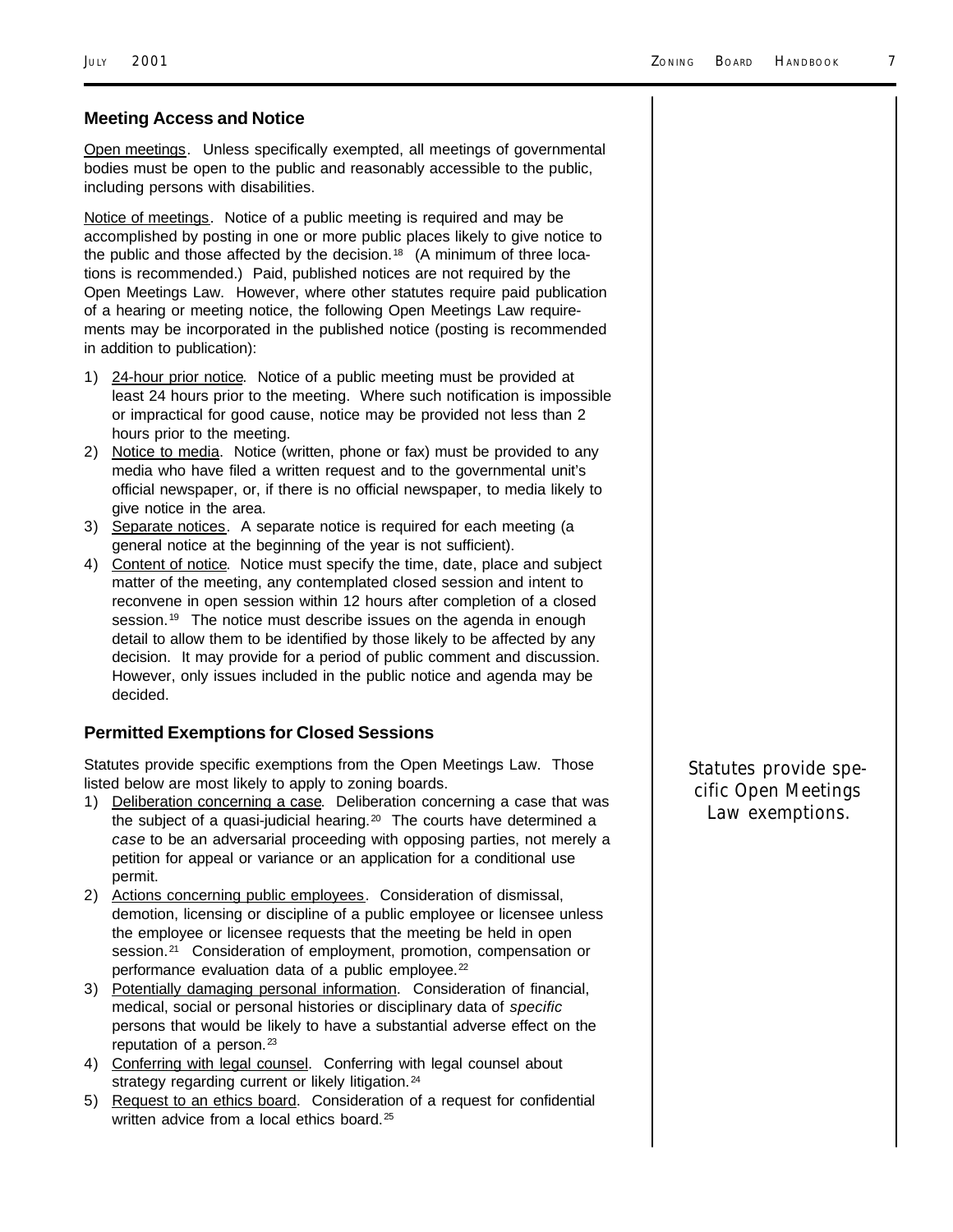| Other narrow exemptions. Specified deliberation regarding unemploy-<br>6)<br>ment and workers compensation, burial sites and other narrow exemp-<br>tions provided by statute. <sup>26</sup>                                                                                                                                                                                                                                                                                                                                                                                                                                                                                                                                                                                                                                                                                                                                                                                                                                                                                                                                                                                                                                                                                                                                                                                                                                                                                                                                                                                                                                                                                                                                                                                                                                                                                                                                                  |
|-----------------------------------------------------------------------------------------------------------------------------------------------------------------------------------------------------------------------------------------------------------------------------------------------------------------------------------------------------------------------------------------------------------------------------------------------------------------------------------------------------------------------------------------------------------------------------------------------------------------------------------------------------------------------------------------------------------------------------------------------------------------------------------------------------------------------------------------------------------------------------------------------------------------------------------------------------------------------------------------------------------------------------------------------------------------------------------------------------------------------------------------------------------------------------------------------------------------------------------------------------------------------------------------------------------------------------------------------------------------------------------------------------------------------------------------------------------------------------------------------------------------------------------------------------------------------------------------------------------------------------------------------------------------------------------------------------------------------------------------------------------------------------------------------------------------------------------------------------------------------------------------------------------------------------------------------|
| <b>Conduct Of Closed Sessions</b>                                                                                                                                                                                                                                                                                                                                                                                                                                                                                                                                                                                                                                                                                                                                                                                                                                                                                                                                                                                                                                                                                                                                                                                                                                                                                                                                                                                                                                                                                                                                                                                                                                                                                                                                                                                                                                                                                                             |
| 1) Convene in open session. The body must initially convene in open<br>session.<br>Move to closed session. To convene in closed session (from open<br>2)<br>session), the presiding officer must announce the specific subject matter<br>and statutory authority for closure. A motion and recorded individual<br>vote by a majority of the body are required to convene in closed session.<br>3) Attendance at closed sessions. Only members of the zoning board and<br>those essential to the business for which the session was closed may<br>attend a closed session. The zoning administrator or staff person who<br>presented testimony and the municipal counsel (if he/she represented<br>the zoning department at hearing) should not attend closed sessions.<br>Generally, members of the local governing body may not attend closed<br>sessions of the zoning board. The board is not a subunit of the govern-<br>ing body since the governing body does not review board decisions.<br>Therefore the statutory exemption which allows a parent body to attend<br>closed meetings of its subunits does not apply.<br>4) Motions and decisions. Motions and decisions must be recorded.<br>Where feasible, vote in open session.<br>Matters for discussion. The body may consider only the matter(s) for<br>5)<br>which the session was closed.<br>To reconvene in open session. Once a body convenes in closed session<br>6)<br>it may not reconvene in open session for at least 12 hours, unless public<br>notice of its intent to return to open session was given in the original<br>notice of the meeting. Absent such notice, the body should amend its<br>agenda to place any closed session at the end of the agenda. <sup>27</sup> When<br>there is good cause, 2-hour prior notice of a planned closed session and<br>reopening can be provided to allow reopening a meeting but this ap-<br>proach is rarely necessary. |
| <b>Violations and Liability</b>                                                                                                                                                                                                                                                                                                                                                                                                                                                                                                                                                                                                                                                                                                                                                                                                                                                                                                                                                                                                                                                                                                                                                                                                                                                                                                                                                                                                                                                                                                                                                                                                                                                                                                                                                                                                                                                                                                               |
| Determine proper notice. At the beginning of a meeting, each member of<br>1)<br>the zoning board should determine whether the meeting had proper<br>notice. If compliance is questionable, the municipal attorney should be<br>able to provide counsel on the matter.<br>2) Limit closed sessions. Members should vote against convening closed<br>sessions that are not authorized by specific exemptions of the Open<br>Meetings Law. They should also insist that proper procedures be used<br>to close and reopen sessions. Members who vote against convening a<br>closed session may participate in the closed session if it is held.<br>Individual liability. Zoning board members can be sued individually or as<br>3)<br>a group for alleged violations. Forfeitures (\$25-\$300) can be levied<br>against members who break the law. The municipality may not reim-<br>burse members for these forfeitures.<br>Decisions may be voided. A court may void an action taken by a body at<br>4)<br>an illegal meeting if it finds that the public interest in enforcement of the<br>Open Meetings Law outweighs any public interest in sustaining the<br>body's decision.<br>Document proceedings. A log or minutes documenting proper notice<br>5)<br>and recording motions, rationale and any votes on abbreviated notice,                                                                                                                                                                                                                                                                                                                                                                                                                                                                                                                                                                                                            |
|                                                                                                                                                                                                                                                                                                                                                                                                                                                                                                                                                                                                                                                                                                                                                                                                                                                                                                                                                                                                                                                                                                                                                                                                                                                                                                                                                                                                                                                                                                                                                                                                                                                                                                                                                                                                                                                                                                                                               |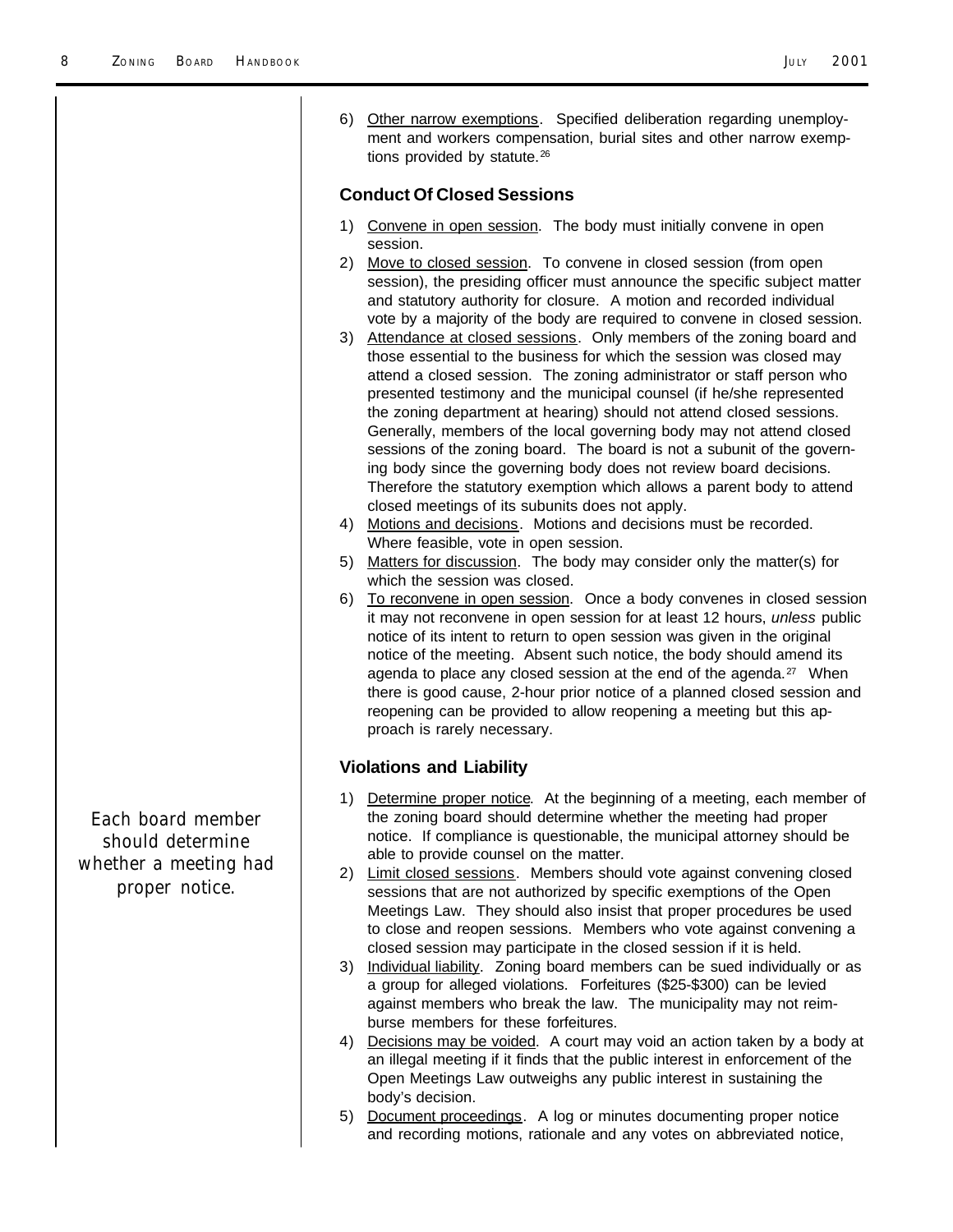amended agendas or closed sessions is a useful defense against allegations of Open Meetings Law violations (most often made by media or persons displeased by decisions).

#### **Combined Notices**

All zoning board *meetings* and *hearings* must comply with notice requirements of:

- $\approx$  the Wisconsin Open Meetings Law,  $^{28}$
- $\approx$  statutes governing procedures for zoning boards,  $29$
- $\mathscr{L}$  DNR rules for shoreland, shoreland wetland and floodplain zoning matters,<sup>30</sup> and
- $\mathscr{A}$  other notice requirements imposed by local ordinance or bylaws.

Local notification procedures must be crafted to include all of these requirements.

Generally, the zoning board secretary or administrative staff of the zoning department perform meeting and hearing notification duties and provide evidence of compliance. The following information is provided for their information and so that board members can confirm compliance.

| STATUTORY NOTICE REQUIREMENTS FOR<br>ZONING BOARD HEARINGS |                                                                                           |  |  |
|------------------------------------------------------------|-------------------------------------------------------------------------------------------|--|--|
| County<br>Population of 250,000<br>or more <sup>31</sup>   | &&lass 2 notice required.<br><b>E</b> osting recommended.                                 |  |  |
| County<br>Population less than<br>250.00032                | $\mathbb{Z}$ osting required (2 weeks prior<br>complies.<br>& Class 2 notice recommended. |  |  |
| City <sup>33</sup>                                         | &&lass 1 notice required.<br>& Posting recommended.                                       |  |  |
| Village or Town <sup>34</sup>                              | & Posting one week prior required.                                                        |  |  |

Class 1 notice  $-1$  newspaper publication at least one week before the act or event.<sup>35</sup>

Class 2 notice – 2 newspaper publications, at least once each week for consecutive weeks, the last at least one week before the act or event.<sup>36</sup> Posting – Display of a notice in at least 3 public places public places likely to give notice to the public and those affected by a decision. $37$ 

In computing the time for publication the first day of publication is excluded and the day of the event/meeting is included. $38$  Newspaper publication must be in the community's *official* newspaper or, if no official newspaper is designated, in a newspaper likely to give notice in the affected area.<sup>39</sup>

#### **Notice Contents**

The following information should be included in the notice:

- $\mathbb Z$  Name of the governmental body that will meet.
- $\mathscr{A}$  Date, time and location of hearing.
- $\mathscr{A}$  Name of the applicant, appellant or petitioner.
- $\mathscr{A}$  Location of property involved.

*A public notice can be crafted to address a number of notification requirements.*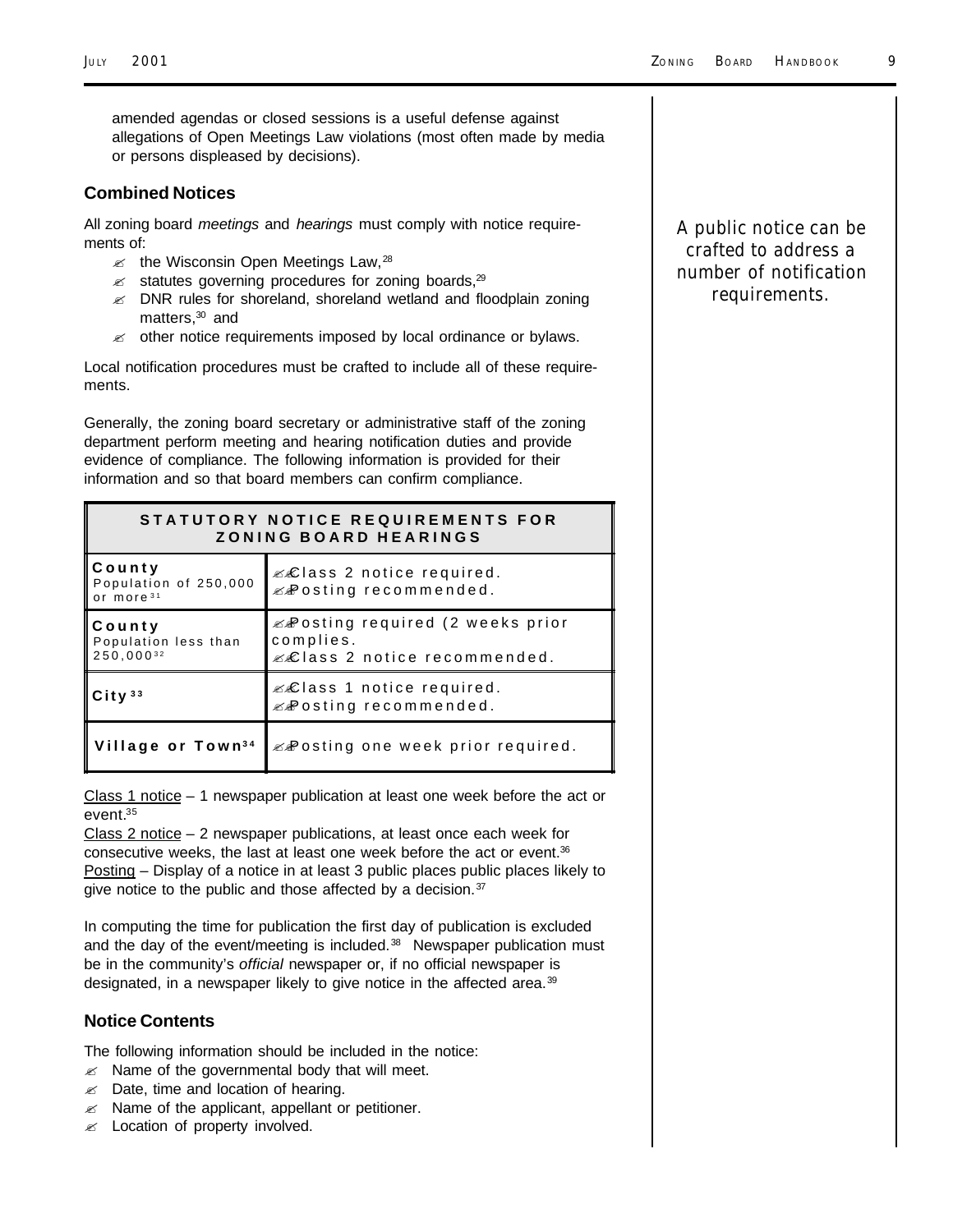|                                                     | $\mathbb{Z}$ General description of the proposed project and nature of the request<br>(variance, conditional use/special exception or appeal).<br>$\mathscr{A}$ Subject matter, statutory authority (recommended) and notice of any<br>anticipated closed session and any intent to reconvene in open session<br>within 12 hours after completion of a closed session. <sup>40</sup> (Review the<br>exemptions and procedures for closed sessions.)<br>$\mathscr{A}$ Notice that interested persons may present testimony regarding matters<br>on the agenda at the meeting/hearing or in writing to the board.<br>Contact information for further information about the petition or applica-<br>≤<br>tion. |  |  |  |
|-----------------------------------------------------|-------------------------------------------------------------------------------------------------------------------------------------------------------------------------------------------------------------------------------------------------------------------------------------------------------------------------------------------------------------------------------------------------------------------------------------------------------------------------------------------------------------------------------------------------------------------------------------------------------------------------------------------------------------------------------------------------------------|--|--|--|
|                                                     | <b>Proof of Notice</b><br>An affidavit of publication by a newspaper editor or his/her designee showing<br>the name of the newspaper and dates of publication affixed to a copy of the<br>published notice is presumptive evidence of publication. <sup>41</sup> A similar affidavit<br>by a person posting legal notice showing the time, place and manner of<br>posting serves the same function for posted notices. <sup>42</sup>                                                                                                                                                                                                                                                                        |  |  |  |
|                                                     |                                                                                                                                                                                                                                                                                                                                                                                                                                                                                                                                                                                                                                                                                                             |  |  |  |
|                                                     | <b>Agency Notification</b>                                                                                                                                                                                                                                                                                                                                                                                                                                                                                                                                                                                                                                                                                  |  |  |  |
|                                                     | Department of Natural Resources (DNR) notification.<br>The appropriate local DNR office must be provided with10-day prior notice of<br>hearings on shoreland, shoreland wetland and floodplain zoning appeals,<br>variances and conditional uses/special exceptions and provided with copies<br>of related decisions within 10 days. <sup>43</sup>                                                                                                                                                                                                                                                                                                                                                          |  |  |  |
|                                                     | Department of Agriculture, Trade and Consumer Protection (DATCP)<br>notification. DATCP must be notified of any approval in the case of a<br>conditional use/special exception or variance in an exclusive agricultural<br>zoning district under the state farmland preservation program. <sup>44</sup>                                                                                                                                                                                                                                                                                                                                                                                                     |  |  |  |
|                                                     | <b>Media Notification</b>                                                                                                                                                                                                                                                                                                                                                                                                                                                                                                                                                                                                                                                                                   |  |  |  |
|                                                     | The information provided in a published or posted notice must be provided<br>by phone, fax or written copy to any media requesting it and to the<br>community's official newspaper. If an official newspaper is not designated,<br>notice must be given to news media likely to give notice in the area. <sup>45</sup>                                                                                                                                                                                                                                                                                                                                                                                      |  |  |  |
|                                                     | <b>Notice to Other Parties</b>                                                                                                                                                                                                                                                                                                                                                                                                                                                                                                                                                                                                                                                                              |  |  |  |
| Notice must be given to<br>the parties in interest. | Notice must also be given by mail to the parties in interest. <sup>46</sup> The parties<br>include:<br>$\mathscr{A}$ the applicant/appellant/petitioner,<br>a zoning officer whose decision is appealed and<br>≤<br>$\mathbb{Z}$ adjacent/nearby property owners as specified by ordinance.                                                                                                                                                                                                                                                                                                                                                                                                                 |  |  |  |
|                                                     |                                                                                                                                                                                                                                                                                                                                                                                                                                                                                                                                                                                                                                                                                                             |  |  |  |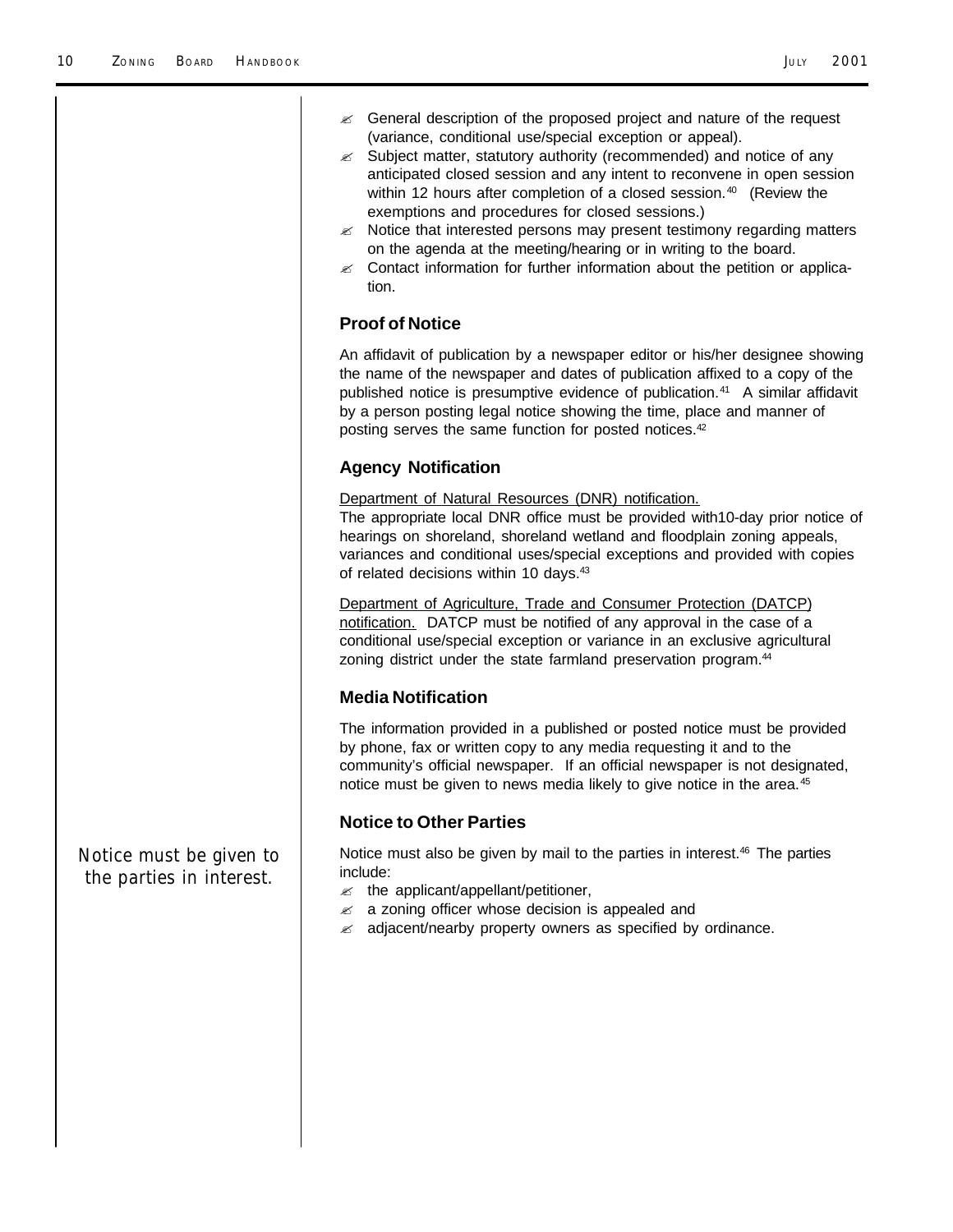*Prepare a checklist for conduct of meetings and hearings.*

# **Conduct of Zoning Board Hearings**

Information to guide the zoning board in conducting its meetings and hearings is provided in two parts. The first is a checklist that the board chair and members can use to prepare for and conduct meetings and hearings. The second part may be read by the board chair at the opening of meetings to help petitioners and the public understand the role of the board and the sequence of events at the meeting/hearing.

#### **Zoning Board Checklist**

- 1 Prior to meeting/hearing [board secretary or designated staff]
	- $\approx$  A. Arrange for alternate/s (due to anticipated absence or conflict of interest)
	- $\mathbb Z$  B. Send agenda, applications and staff reports to board members
	- $\mathscr{L}$  C. Comply with open meeting law/public notice requirements
	- $\mathbb Z$  D. Arrange for tape recording (meeting minutes) or a court reporter
- 2 Preliminary matters at meeting
	- $\mathbb{Z}$  A. Distribute and collect appearance slips (see appendix)
	- $\mathscr{E}$  B. Call meeting to order [chair]
	- $\mathbb Z$  C. Take roll and confirm that a quorum is present [secretary]
	- $\mathscr{\mathscr{L}}$  D. Confirm compliance with open meeting law and public notice requirements [members]
	- $\approx$  E. Read agenda and amend as necessary (reorder hearings) [chair & members]
	- $\approx$  F. Inform the public in attendance of hearing procedures (see the following script) [chair]
- 3 Public hearings
	- $\mathscr{A}$  A. Open first public hearing [chair]
	- $\mathscr{E}$  B. Read application or appeal [secretary]
	- $\mathscr{L}$  C. Report on any site inspection [secretary]
	- $\mathbb Z$  D. Request statement by the applicant [chair with questions by board]
	- $\mathscr{L}$  E. Read staff report [zoning department with questions by board]
	- $\mathscr{L}$  F. Report on related correspondence [secretary]
	- $\mathscr{L}$  G. Disclose any ex parte communication [board]
	- $\mathbb Z$  H. Request statements of witnesses (pro/con/information) [chair with questions by board]
	- $\approx$  I. Request response by the applicant (or after each witness) [chair with questions by board]
	- $\mathscr{\mathscr{L}}$  J. Request response by the zoning department [chair with questions by board]
	- $\mathbb{\mathscr{A}}$  K. Final questions [board]
	- $\approx$  L. Close record & hearing [chair]
- 4 Deliberation and decision (many boards conduct all hearings before deliberating on decisions)
	- ? A. Findings of fact (based on ordinance jurisdiction & standards)
	- $\mathscr Z$  Determine whether application contains information necessary to make decision
	- $\mathbb{Z}$  Determine whether board has authority to make decision
	- $\mathcal{L}$  Record pertinent facts from record/hearing on decision form
	- $\mathscr{L}$  B. Conclusions of law
		- $\mathscr{A}$  Specify applicable legal standards
		- $\mathscr{L}$  Determine which facts relate to the legal standards
		- $\mathscr Z$  Determine whether legal standards are met (agree on any permit conditions)
	- $\mathscr{E}$  C. Order and Determination
		- ? Decide/vote on case
		- $\mathscr{A}$  Direct any action to be taken by zoning administrator
- 5 Repeat steps 3 and 4 for other hearings
- 6 Other agenda items
- 7 Adjourn meeting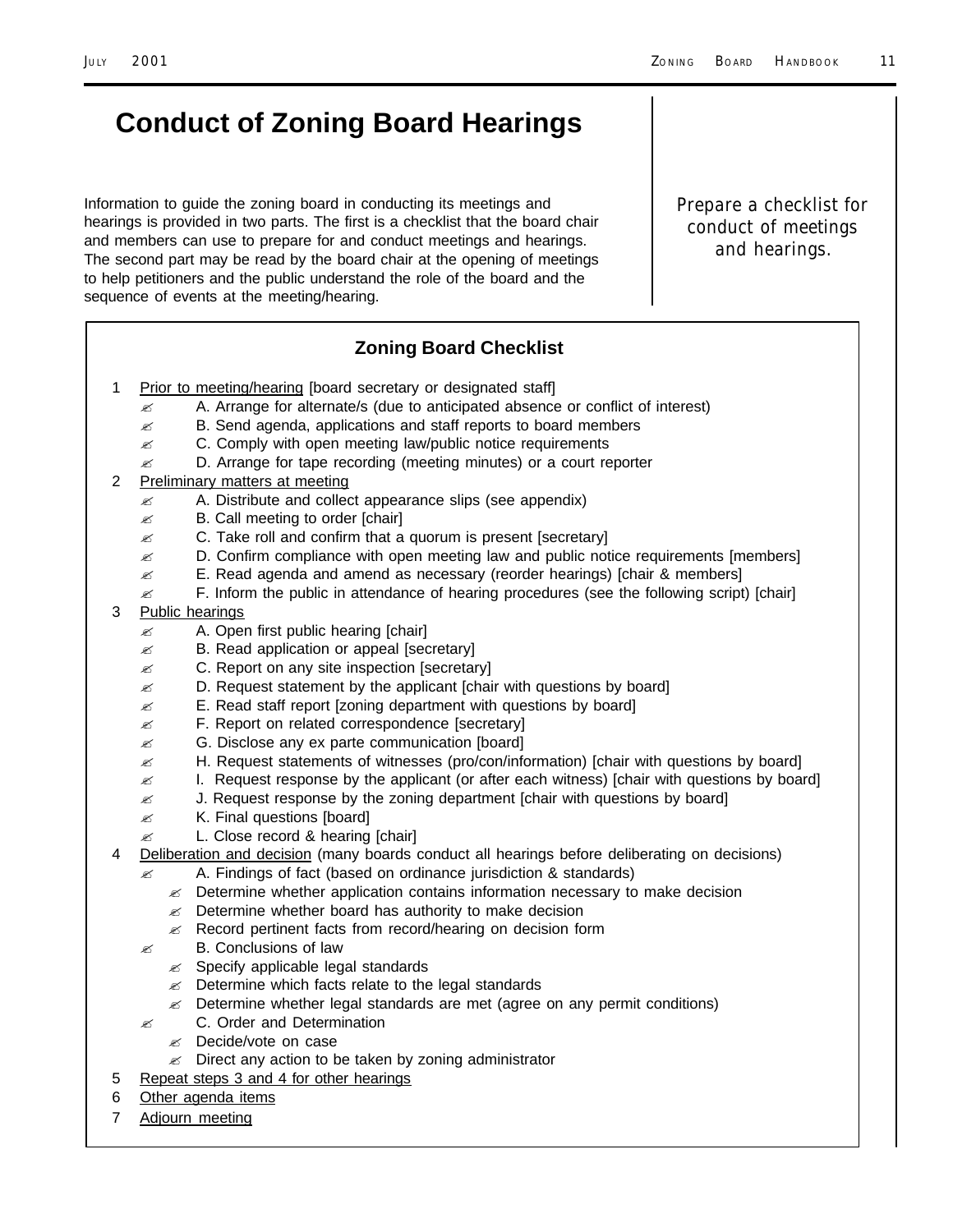The text below can be read by the zoning board chair or secretary to applicants/petitioners and the public prior to meetings and hearings before the board. It is intended to help participants understand the role of the board and the sequence of events in order to promote orderly and fair conduct of meetings and hearings.

#### **Zoning Board Announcement of Proceedings**

#### Role of the Board

The county board of adjustment (city, village or town board of appeals) is an appellate board required by state law in any municipality that has adopted a zoning ordinance. The board does not have authority to amend or repeal any provision of the zoning ordinance. Its authority is limited to appeals regarding interpretations of ordinance provisions, consideration of variances to dimensional standards and (if assigned by ordinance) consideration of conditional use permits. The board functions like a court. Its purpose is to give a full and fair hearing to any person whose property interests are affected by these matters. Its job is to apply the zoning ordinance and appropriate legal standards to the facts of each case. The board meeting and public hearings are open to the public. A taped recording is being made of the proceedings (or a reporter is recording the proceedings).

#### **Expiration and Revocation of Permission to Develop**

Any permission to develop granted by a decision of the board must be authorized by obtaining the necessary building, zoning and other permits. Construction must be substantially completed within \_\_\_\_\_ months of the date of the board's decision. This period will be extended if a court order or operation of law postpones the final decision and may be extended for other good cause.

Permission to develop may be revoked for violation of any of the conditions imposed by the board. The applicant will be given notice of the violation and an opportunity to be heard.

#### Appeal of Board Decisions

A decision of the board may be appealed by commencing an action in the circuit court for this county within 30 days after the date of filing of the decision in the office of the board. An applicant that commences construction prior to expiration of the appeal period assumes the risk of having the board decision overturned.

#### Order of Events for Hearings

Each hearing will be opened by reading the application or appeal. The board's site inspection report (if any) will then be read. The applicant/ appellant's statement and the zoning department report will each be followed by related board questions. Witness testimony (from those that have submitted appearance slips and alternating among those in favor, those opposed and those appearing to provide information) and related board questions are next, followed by responses from the applicant and zoning department and any remaining board questions. If the board has all of the necessary facts, it will close the record, deliberate and decide this matter before proceeding to the next hearing. Decisions will be reduced to writing, filed in the office of the board and mailed to parties as soon as practicable. Minutes of board meetings and decisions are available in the Zoning Department.

*Help participants understand the role of the board and the sequence of events at hearings.*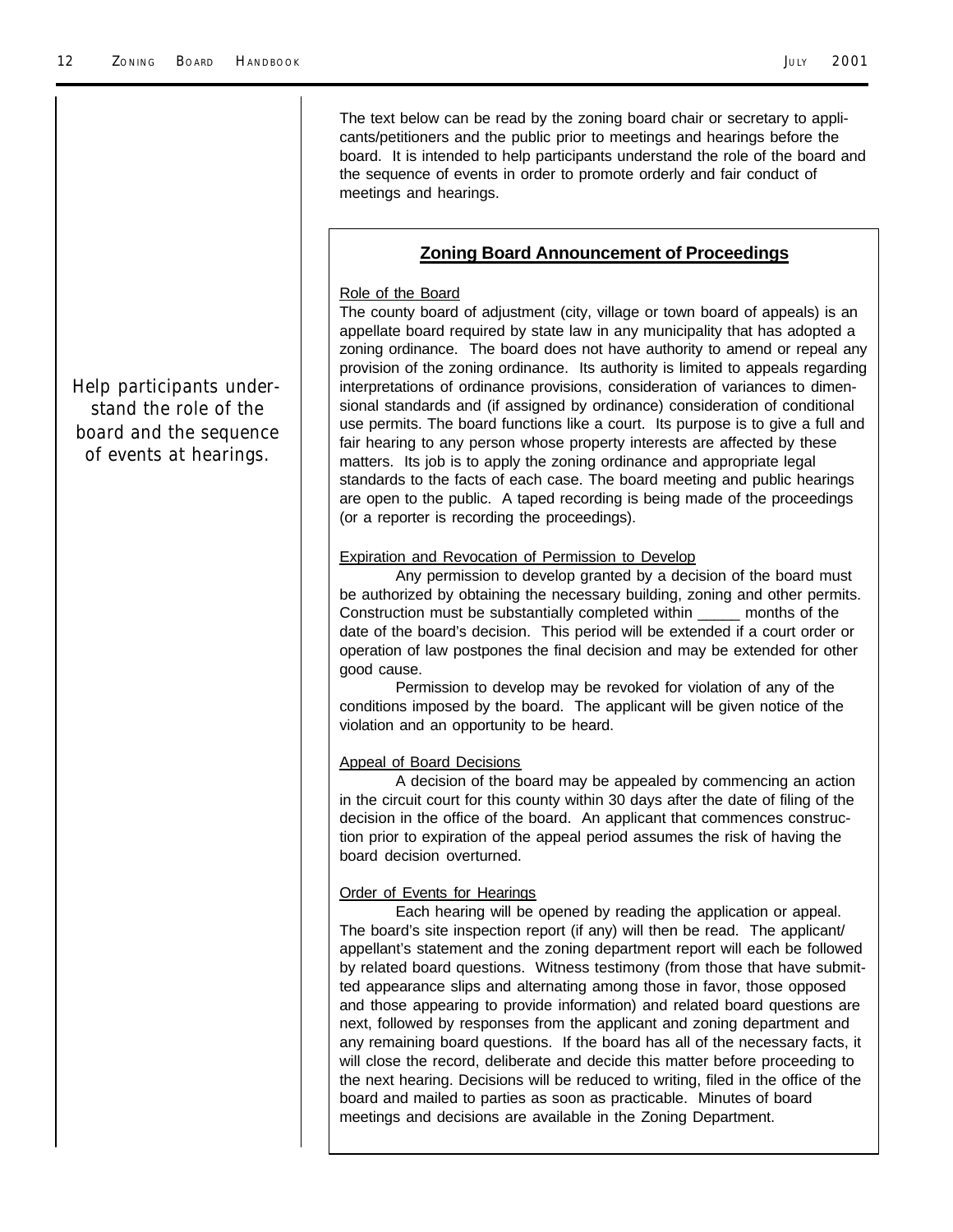#### Instructions for Witnesses

Anyone wishing to speak should complete an appearance slip and deliver it to the board secretary. You must be recognized by the board chair in order to speak. When called upon as a witness, you may be sworn (if required by board bylaws). Please address your comments and questions to the chair and state:

- ? your name and place of residence;
- ? whether you represent a group or association;
- ? your qualifications to speak on this matter or the source of your information; and
- ? whether you favor, oppose, or are only providing information in this matter and your concerns.

Please confine your testimony to facts related to the case at hand and avoid repetitive testimony. You will be limited to \_\_ minutes.

Contested cases [Modify the announcement above for hearings conducted as contested cases.]

A contested case is a proceeding in which:

- ? testimony is taken under oath,
- ? parties have a right to review and object to evidence presented by other parties,
- ? objections are entered in the record, and
- ? parties may cross-examine witnesses who present testimony.

In contested cases, a party may object to the introduction of written materials or photographs as evidence unless they are given an opportunity to question the writer/photographer and to provide a written reply regarding the evidence. Contested cases usually include a complete written record of the proceedings (often by a court reporter).

#### *Help witnesses to present relevant testimony.*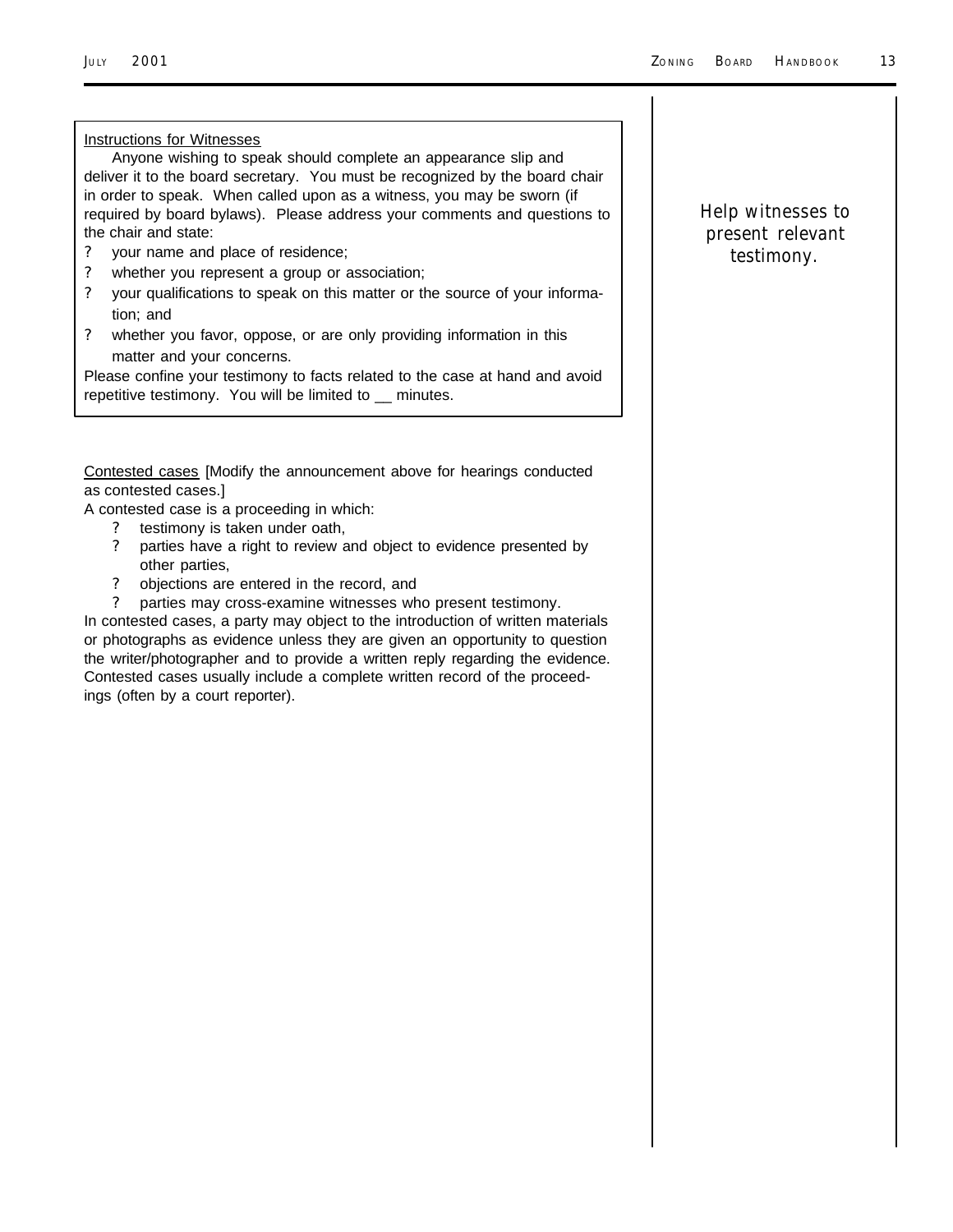### **Administrative Appeals**

#### **Appeals**

An administrative appeal is a legal process provided to resolve disputes regarding ordinance interpretation (including decisions about jurisdiction, district boundary location, development standards, related measurements and procedures) and where the reasonableness of a zoning department order is challenged. Where zoning ordinance language is unclear or contested, it must be interpreted in order to implement local land use policies. Appointed officials and staff who administer an ordinance interpret its provisions routinely and must apply them consistently. Their interpretations should reflect the understanding of the planning committee or commission on the matter since these bodies are responsible for local land use policy administration. The committee/commission is, in turn, politically responsible to the local governing body for accurate interpretation of adopted policies. However, when zoning ordinance interpretation or an administrative decision is formally contested, state statutes require local zoning boards to resolve the question. Their decisions may be appealed through the courts. Following are the legal standards for appeals and guidelines for ordinance interpretation.

Standing to appeal. Any aggrieved person and any officer, department, board or bureau of the municipality affected by an administrative decision of a zoning officer may appeal the decision to the zoning board.<sup>47</sup>

Time limit for appeal. A reasonable time limit within which an appeal must be initiated should be specified by board rules or in the local ordinance (e.g. *within 30 days after effective notice of a decision*).48 Determining when to commence the appeal period and its length present practical problems. An appeal period should commence when parties have notice of a decision that may affect them. Most jurisdictions require conspicuous posting of a building permit as one means of providing such notice to neighbors. Since a great number of administrative decisions are made each day, it is reasonable to require or encourage owners and developers to provide notice to potentially affected parties before they start construction. Some developers post a large sign at a project sight to give additional notice (e.g. C*oming soon…the new Last National Bank!*).

Stay on appeal. Filing of an appeal stays (puts on hold) the decision appealed. The stay is invalidated if the officer whose decision is appealed certifies to the zoning board that staying the decision would cause imminent peril to life or property. The officer must provide facts supporting that determination. The stay may be reinstated by the zoning board or a court. Reinstatement requires an application, notice to the administrative officer and a determination that delaying the project would not cause imminent peril to life or property.<sup>49</sup>

#### **Ordinance Organization**

The terms used to identify legislative acts can be confusing but their proper identification is important to local ordinance interpretation. For example local ordinances cannot contradict state statutes. The state legislature adopts

*Administrative appeals provide a process to resolve disputes regarding ordinance interpretation or administrative decisions.*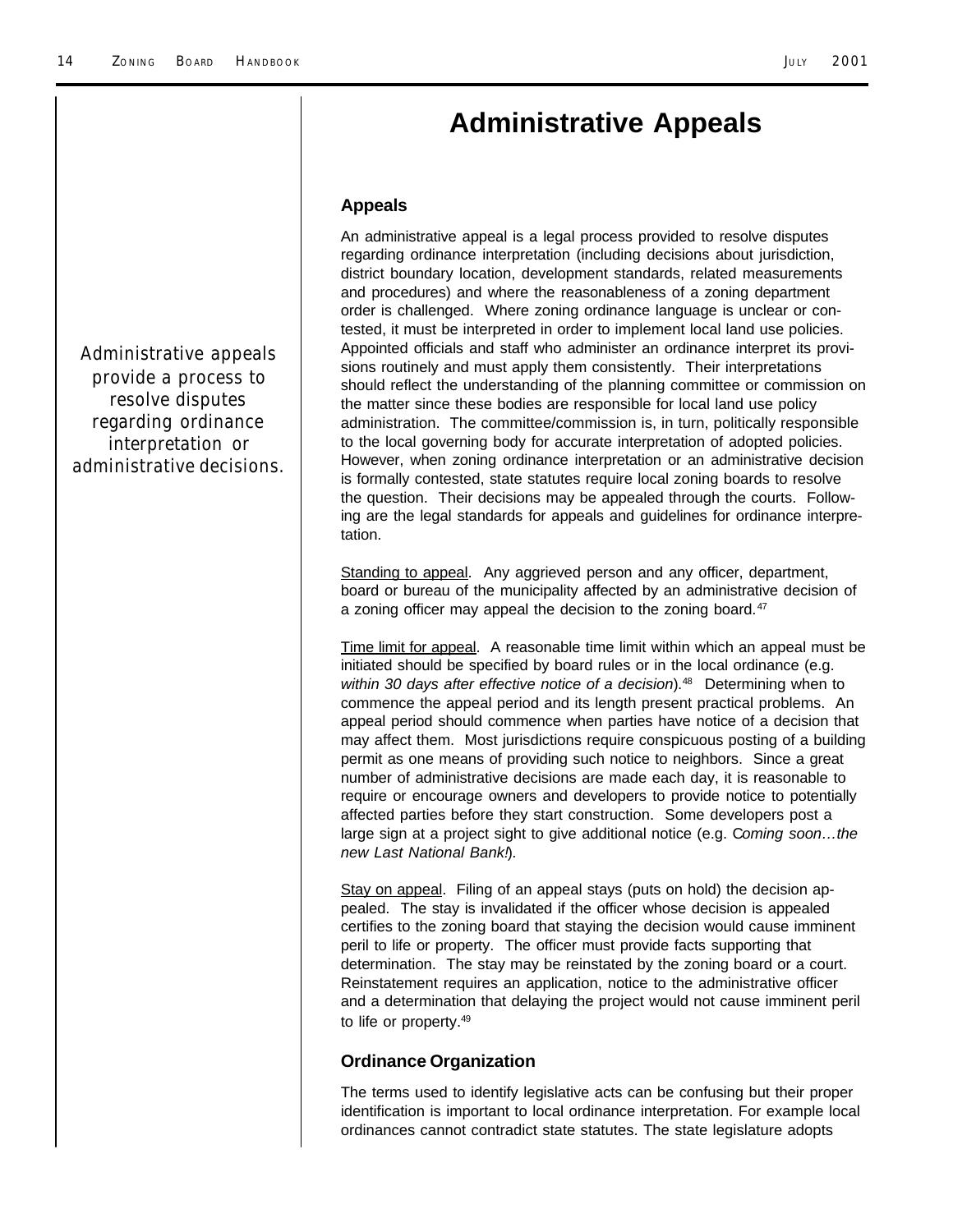laws called *statutes*. These laws often provide only general policies. State agencies hold public hearings and adopt *administrative rules* to provide the detailed regulations needed to implement general statutory policies. After review by the state legislature, administrative rules have full force of law (e.g., Natural Resources Code 115, *Shoreland Management* (or NR 115). State statutes and administrative rules are available at many libraries and online at http://www.legis.state.wi.us. You can purchase copies from the Wisconsin Department of Administration, Document Sales Office, Box 7840, Madison, WI 53707. A good description of Wisconsin state government, the legislative process and functions of state agencies is provided in the Wisconsin Blue Book. You can find a copy in most libraries and on-line at http:// www.legis.state.wi.us/lrb/bb/index.html or purchase it from the state Document Sales Office.

State laws give counties, towns, cities and villages powers to protect public health, safety and welfare. In some cases local governments are required by the state to enforce specific regulations (e.g., state mandated shoreland, wetland and floodplain zoning and sanitary codes). They implement these programs by adopting and administering land use, zoning and other ordinances. You may hear them referred to as the local *code* (a collection of ordinances).

Numbering Systems. Understanding the numbering system, terms and abbreviations used to identify specific provisions and to organize an ordinance is essential to interpretation. The following example from Wisconsin Statutes illustrates an organizational scheme that must be mastered in order to determine a law's meaning.

Example: In the Wisconsin Statutes, "s. 62.23(7)(i)2r.a, Stats." refers to: Chapter  $=$  ch. 62 Section = s. 62.23 or sec. 62.23 [Literally "section 23 of chapter 62" but common usage is "section 62 *point* 23"] Subsection =  $sub. (7)$ Paragraph  $=$  par. (i) Subdivision = subd. 2r [The use of "r" in "2r" reflects an amendment which added new subdivisions between existing subds. 2 and 3. Subdivision paragraph = subd. 2r.a

Internal References.The entire citation is not used to refer to a provision within the same section in the Wisconsin Statutes.

**Example:** In s. 59.69(4), "sub. (4e)" refers to s. 59.69(4e).

Local Usage.The primary source of information about ordinance interpretation is the language of the ordinance itself. Initially, board members should look at the table of contents and index to familiarize themselves with the organization of the code and individual ordinances. Look for definitions, rules of interpretation and related charts or tables and pay particular attention to statements of purpose or intent to guide interpretation. Understand the organizational system of an ordinance in order to identify provisions and to determine which provisions are modified by preceding or subordinate provisions.

*Examine the organization and language of the ordinance.*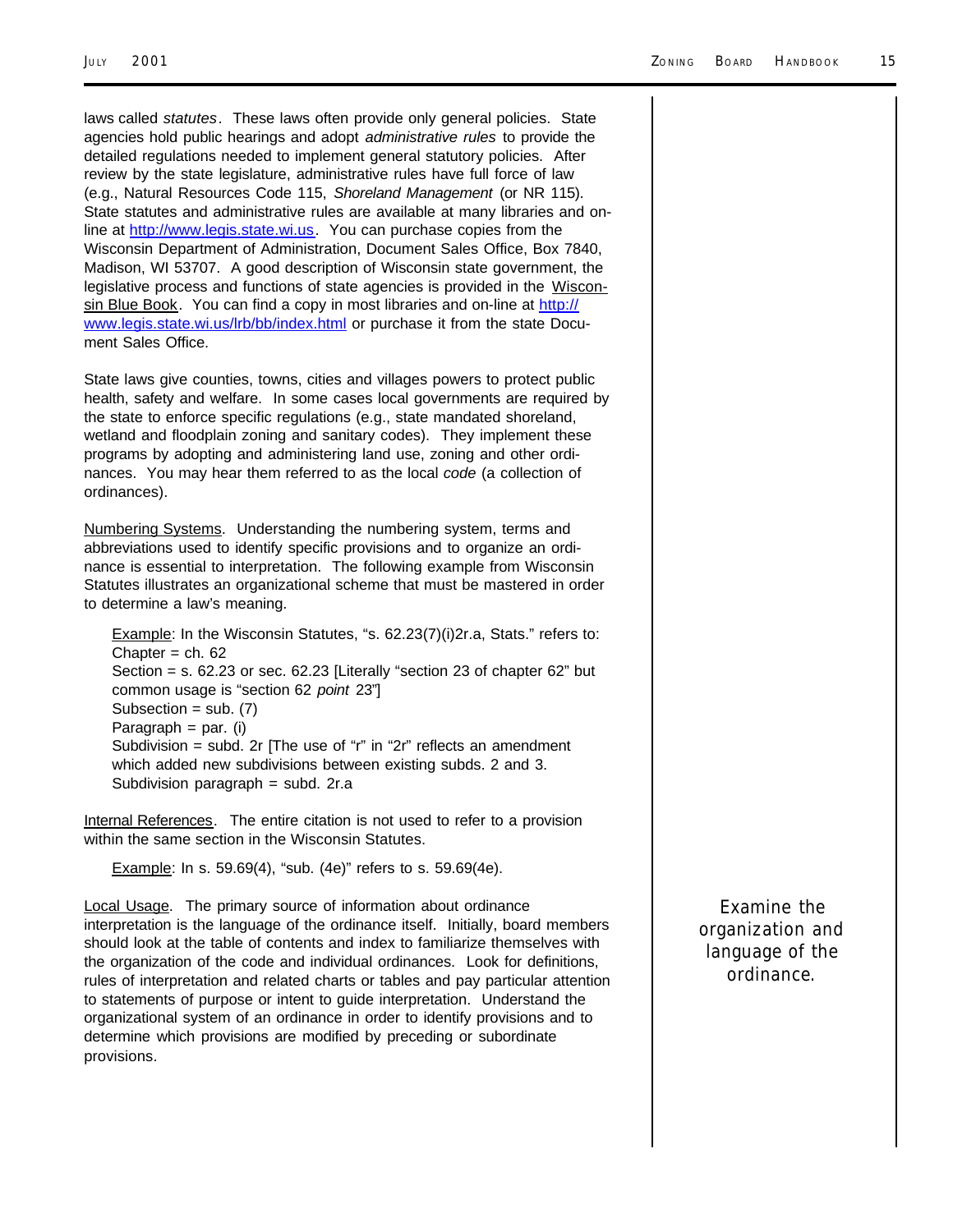|                                                    | <b>Ordinance Interpretation - Determining Ambiguity and Intent</b>                                                                                                                                                                                                                                                                                                                                                                                                                                                                                            |  |  |  |
|----------------------------------------------------|---------------------------------------------------------------------------------------------------------------------------------------------------------------------------------------------------------------------------------------------------------------------------------------------------------------------------------------------------------------------------------------------------------------------------------------------------------------------------------------------------------------------------------------------------------------|--|--|--|
| Ordinance interpretation<br>is a two-step process. | Ordinance interpretation has been described as a two-step process requiring<br>the zoning board to determine first whether the ordinance language is<br>ambiguous and, if it is, to apply the following rules to determine its intent.                                                                                                                                                                                                                                                                                                                        |  |  |  |
|                                                    | Start by examining these features of provisions requiring interpretation:                                                                                                                                                                                                                                                                                                                                                                                                                                                                                     |  |  |  |
|                                                    | $\mathbb{Z}$ Scope or jurisdiction – Determine whether the geographic area and<br>activity in question are subject to regulation by the provision).<br>$\mathscr{A}$ Context - Determine whether general provisions that apply<br>throughout the ordinance or those located nearby modify the<br>ambiguous language.<br>$\mathbb{Z}$ Subject matter - Determine whether the topic is clearly defined or<br>limited.                                                                                                                                           |  |  |  |
|                                                    | Based on a clear understanding of these issues, board members can<br>proceed to examine the purpose and history of the language in question. If<br>meaning remains unclear, compare similar provisions or organizational<br>structure in the same ordinance to determine intent.                                                                                                                                                                                                                                                                              |  |  |  |
|                                                    | $\mathbb{Z}$ In most cases, ordinance meaning can be determined by reading its<br>text literally, i.e. staying within its four corners.<br>In other cases, refer to evidence beyond the ordinance. The<br>≤<br>information must be objective and contained in a record. For<br>example, a staff report produced at the time of an amendment<br>explaining its rationale may be examined to determine ordinance<br>intent but the oral opinion of an elected official recalling the issue<br>may not be relied upon by the zoning board in deciding an appeal. |  |  |  |
|                                                    | Plain Meaning Rule. Use the plain, dictionary meaning of words that are not<br>defined in the ordinance (if a word is defined, use that meaning). Technical<br>words are used in their technical sense.                                                                                                                                                                                                                                                                                                                                                       |  |  |  |
|                                                    | Harmonizing. When a provision is ambiguous, it must be interpreted to give<br>effect to the primary legislative intent/purpose of the ordinance.<br>Unreasonable and unconstitutional interpretations must be avoided.                                                                                                                                                                                                                                                                                                                                        |  |  |  |
|                                                    | Conflicting Provisions. When two provisions conflict, they should be<br>interpreted to give effect to the primary legislative intent/purpose of the<br>ordinance and to their respective requirements to the extent reasonable.                                                                                                                                                                                                                                                                                                                               |  |  |  |
|                                                    | No Surplus Language. Ordinances must be interpreted to give effect to<br>every provision. Interpretations that render part of an ordinance meaningless<br>must be avoided whenever possible.                                                                                                                                                                                                                                                                                                                                                                  |  |  |  |
|                                                    | Value of Testimony. Members of the zoning board should carefully consider<br>interpretations made by staff, legal counsel and the parties to a proceeding,<br>but should remember that the zoning board is responsible for interpreting<br>ordinances within their jurisdiction. The potential interests and motives of<br>those presenting testimony in an appeal should be examined to establish the<br>relative merit of their testimony.                                                                                                                  |  |  |  |
| A clarifying amendment<br>should be considered.    | <b>Amendments and Record Keeping</b><br>If interpretation of an ordinance proves difficult, a clarifying ordinance<br>amendment should be considered. If a satisfactory interpretation is reached,                                                                                                                                                                                                                                                                                                                                                            |  |  |  |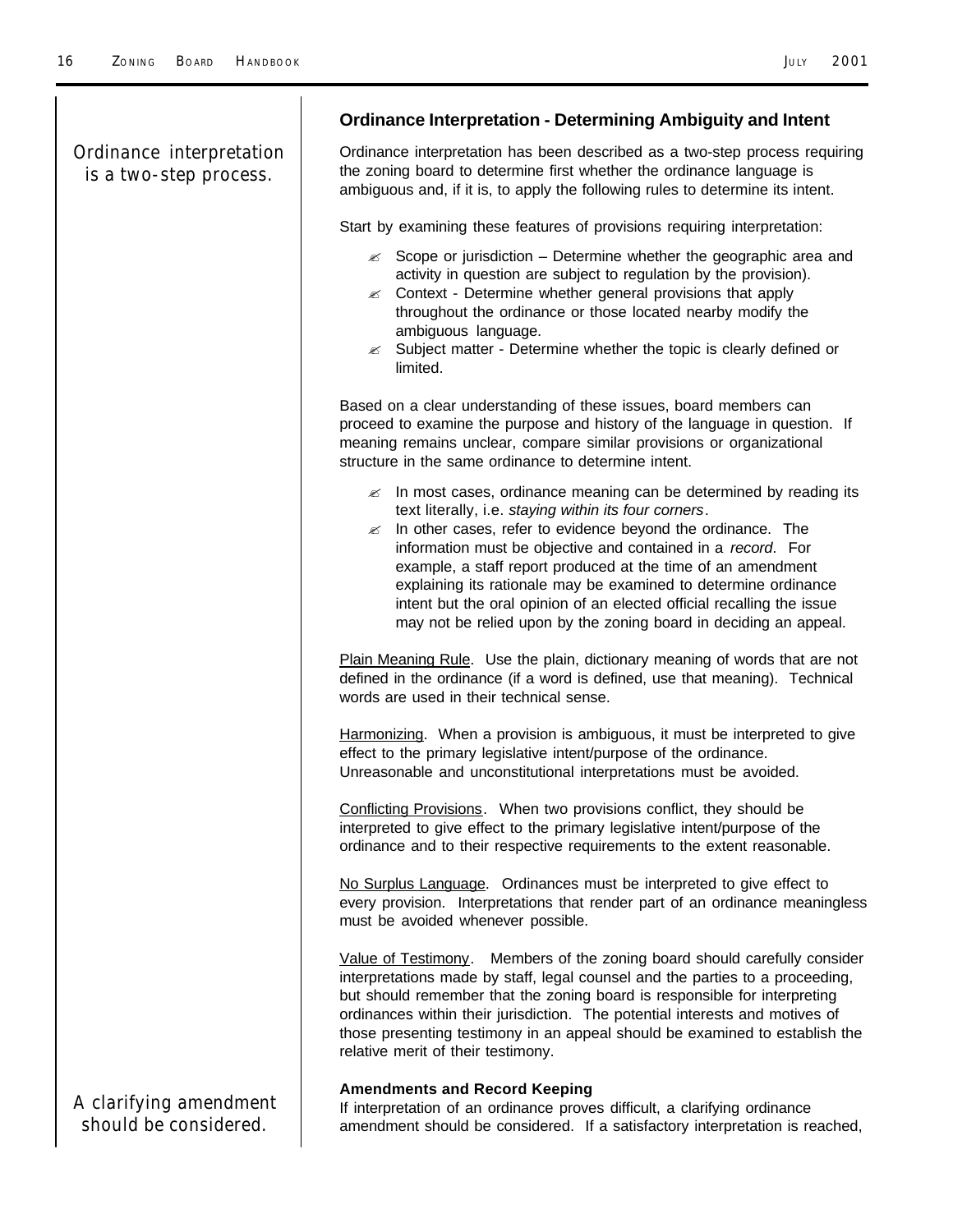staff and other officials should record the interpretation and apply it consistently in future related administrative and quasi-judicial matters. Many jurisdictions adopt *clean up* amendments periodically to clarify ordinance language settled by appeals over a six or twelve-month period.

#### **Appeals**

A zoning board decision on an administrative appeal may be contested in circuit court by any aggrieved person, *taxpayer*, officer, department, board or bureau of the municipality within 30 days of filing of the decision in the office of the board.50 (See *Judicial Appeal of Zoning Board Decisions*.)

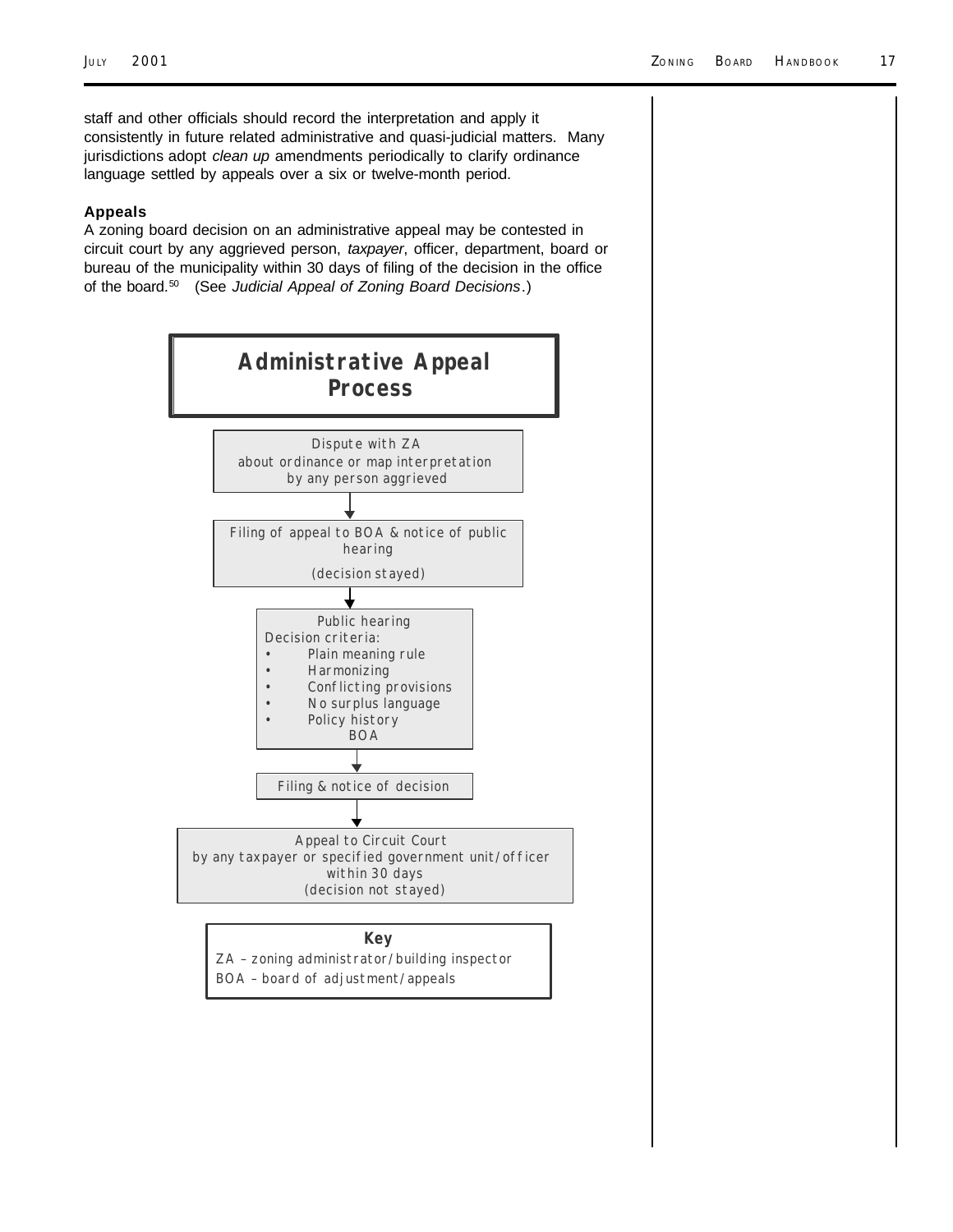### **Conditional Uses/Special Exceptions**

#### **Permitted Uses**

Generally, two categories of land uses are allowed in each zoning district: permitted uses and conditional uses. A permitted use is allowed as a matter of right in all locations in a district provided it complies with general standards for the district, any overlay district or design standards and related building or construction codes. Authorization by the zoning administrator or building inspector is non-discretionary if a project meets the standards. Additional conditions on design or construction may not be imposed. A permitted use is authorized by a simple zoning or building permit.

#### **Conditional Uses for Each District**

The terms *special exception* and *conditional use* are used synonymously.<sup>51</sup> In designating conditional uses, a community has determined that such uses are not suited to all locations in a zoning district but may be authorized if adaptable to the limitations of a particular site and adjacent land uses. In short, they must be custom tailored to a specific location. Conditional uses are generally limited to those listed in an ordinance for each zoning district. They may include both uses of land (e.g. a public safety facility in a residentially zoned area) and specified construction activities (e.g., filling and grading in excess of 10,000 square feet adjacent to water bodies). Review of applications is assigned by ordinance to the planning and zoning committee/ commission, the zoning board of adjustment/appeals or the governing body. A public notice and hearing are customary (though not required by state law) in order to provide neighbors and the public an opportunity to voice concerns about potential effects of proposed conditional uses. The decision to grant or deny a conditional use permit (CUP) is discretionary i.e., a permit may be denied if the project cannot be tailored to a site without significant harm to ordinance objectives.

#### **Standards for Approval**

General performance standards and specific design standards for approval may be provided by ordinance for conditional uses. $52$  An applicant must demonstrate that the proposed project complies with each of the standards. The permit review body may impose additional limitations (conditions) on development consistent with standards for approval and ordinance objectives. The review body may require an applicant to develop a project plan to accomplish specified performance standards (e.g., *meet with land conservation department staff to develop an erosion control plan that contains all sediment on the site*). This approach can achieve a high level of compliance with ordinance objectives if the parties can reach agreement. Permit conditions that are routinely imposed for similar projects should be adopted by ordinance as additional standards for approval of specified conditional uses. Incorporating standards in an ordinance allows permit applicants to anticipate and plan for design, location and construction requirements.

*The decision to grant or deny a conditional use is discretionary.*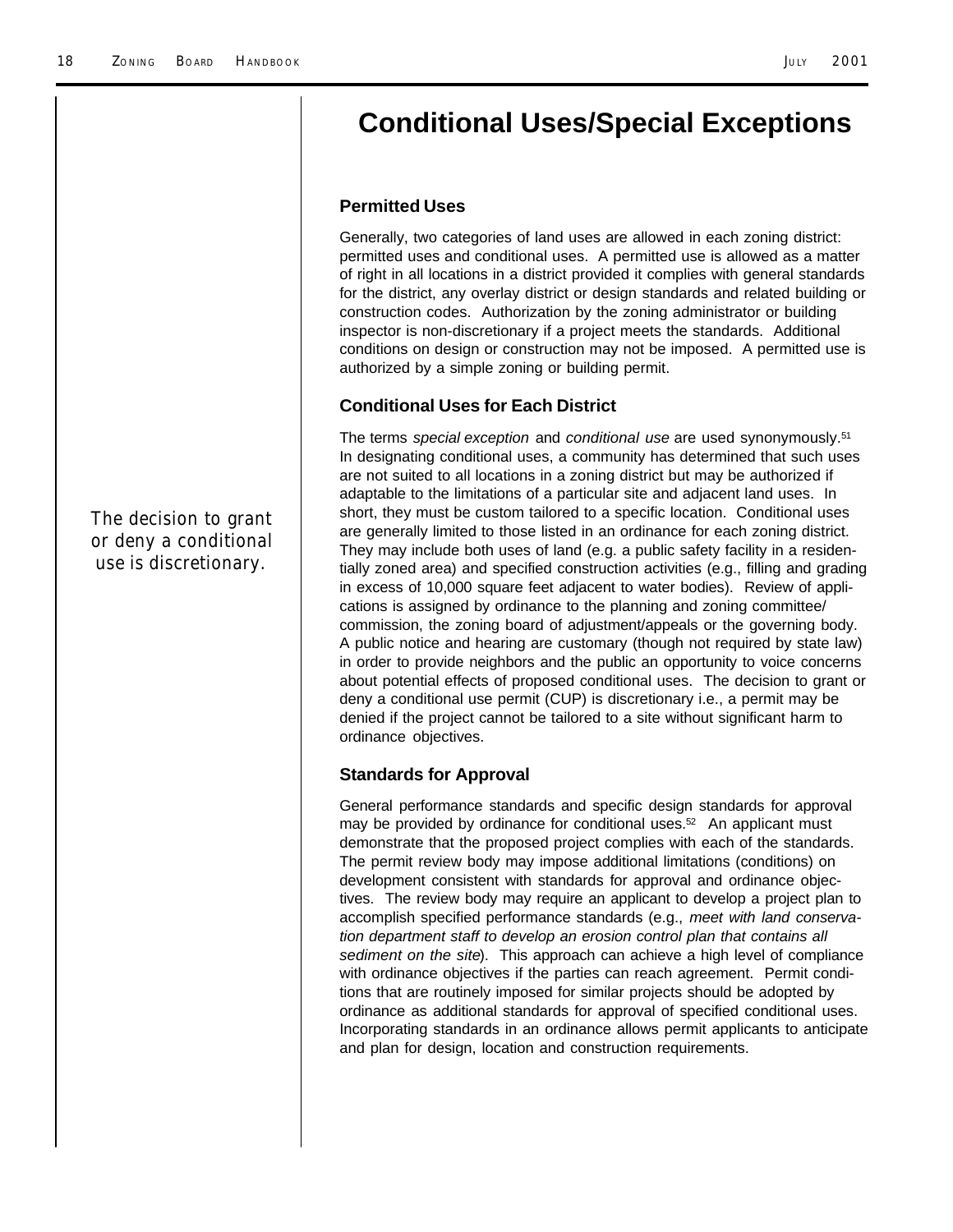| <b>Types of Development Standards</b> |                                                                                                               |  |
|---------------------------------------|---------------------------------------------------------------------------------------------------------------|--|
|                                       | <b>Performance Standard</b>                                                                                   |  |
| Example:                              | Projects may not result in any increase in stormwater dis-<br>charge which exceeds predevelopment conditions. |  |
| Features:                             | ? Expected results are stated.                                                                                |  |
|                                       | Project may be "custom tailored" to the site.                                                                 |  |
|                                       | ???Requies more technical expertise to design and<br>evaluate proposal.                                       |  |
|                                       | :. More complex project monitoring and enforcement."                                                          |  |
|                                       | ??? Opportunity for optimal compliance/performance.                                                           |  |
|                                       | <b>Design Standard</b>                                                                                        |  |
| Example:                              | Each lot shall provide 500 cubic feet of stormwater<br>storage.                                               |  |
| Features:                             | Project specifications are stated.<br>7                                                                       |  |
|                                       | ?<br>Easy to understand, administer and enforce.                                                              |  |
|                                       | ?<br>Little felxibility (many variance requests).                                                             |  |
|                                       | May not achieve ordinance objectives in all cases.                                                            |  |

#### **Exactions**

Exactions require a developer to dedicate land or provide public improvements (or fees in lieu) in order for a project to be approved. They are not unique to permitting of conditional uses. Exactions and other conditions on development are generally legal and acceptable provided:

- ? (*essential nexus* test)53 they are designed to remedy a harm to public interests or to address a need for public services that is likely to result from the proposed development and
- $\mathcal{L}$  (*rough proportionality* test)<sup>54</sup> the exaction or limitation is commensurate with the extent of the resulting harm or need for services.

For example, a developer could be required to dedicate 10 acres of parkland if the proposed development created a corresponding demand for recreational facilities in the community. If there were a greater need for recreational facilities, the new development should be charged only its proportional share. Exactions cannot be used to remedy existing deficiencies. A community must be able to document that an exaction is reasonable and to that end some local ordinances provide rationale and formulae for computing appropriate exactions and impact fees.

#### **Continuance of Use**

Subsequent owners of a property are entitled to continue a conditional use subject to the limitations imposed in the original permit. This is so because site conditions and potential conflicts with neighboring land uses, rather than the circumstances of the applicant, determine whether a conditional use can be permitted at a particular location. However, where a new owner changes the use or violates permit conditions, the board may revoke the permit or modify conditions after notice and a hearing. Requiring periodic permit renewal to monitor compliance with development conditions is common and acceptable.<sup>55</sup> It is often required by ordinance for specified types of uses (e.g., quarry and mineral extraction operations).

*Conditions on development must meet "essential nexus" and "rough proportionality" tests.*

*Generally, subsequent owners may continue a conditional use.*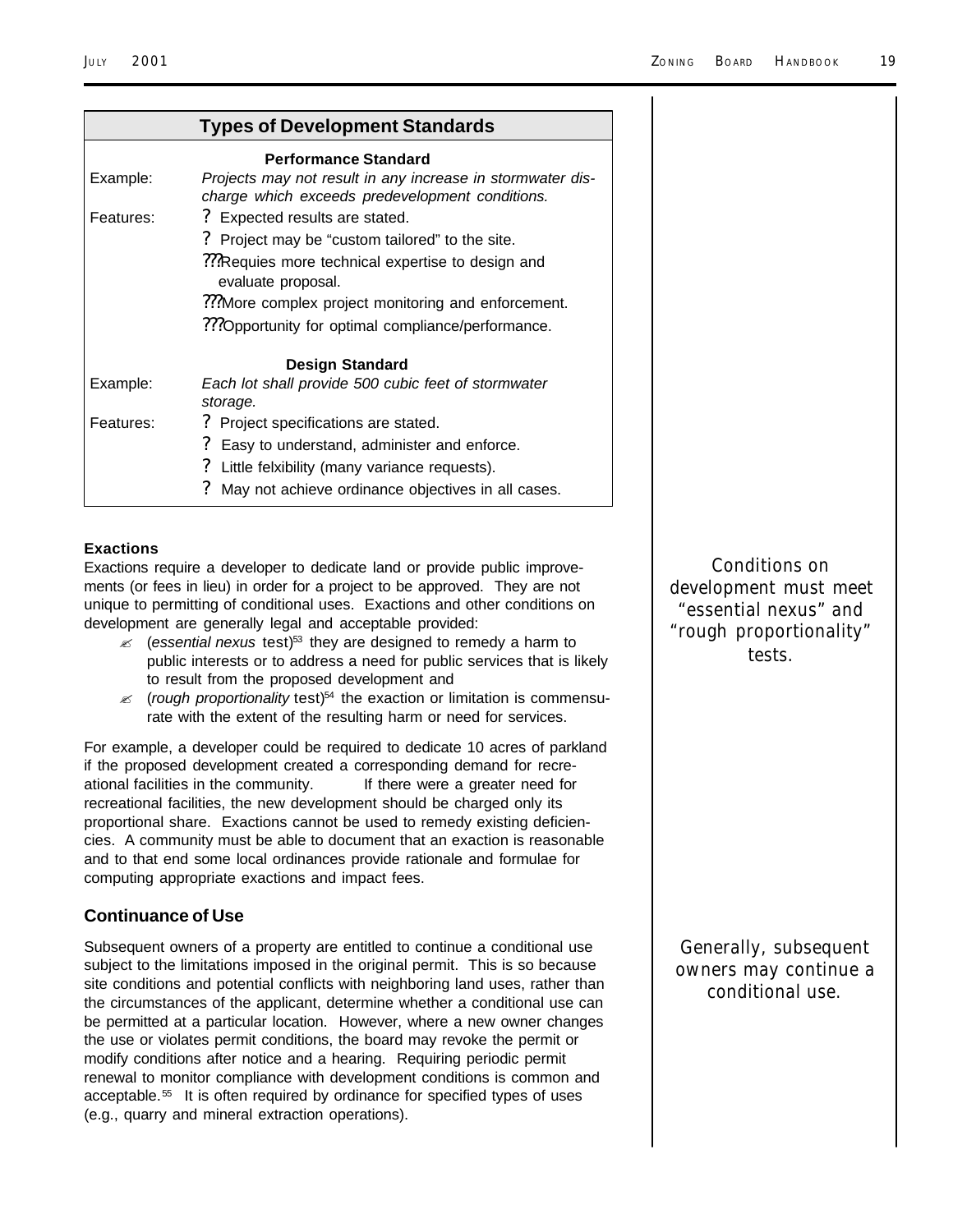*Citizens must have information necessary to evaluate a proposal and provide testimony.*

#### **Completion of Application Prior to Hearing**

The application for a conditional use permit must be completed by the first time notice is given for the final public hearing on the matter, unless the local ordinance provides otherwise.<sup>56</sup> This court ruling assures that citizens will have information necessary to evaluate a proposal and provide testimony at hearing and that controversial information will not be withheld until after the hearing.

#### **Appeal of Decision**

How appeals of conditional use decisions are handled varies locally depending on which body is designated to make the initial decision. Where a county committee makes the initial determination, the board of adjustment hears appeals.57 In a city, village or town with village powers, the final local decision may be by either the governing body or the board of appeals as provided by the local ordinance. Appeals to the zoning board may be taken by any aggrieved person or by an officer or body of the municipality subject to time limits specified by local ordinance or rules.<sup>58</sup> Appeal of a final local decision is to circuit court. A zoning board decision may be contested in circuit court by any aggrieved person, *taxpayer*, officer or body of the municipality within 30 days of filing of the decision in the office of the board.<sup>59</sup> (See *Judicial Appeal of Zoning Board Decisions*.)

**Special exceptions in exclusive agricultural districts** are limited to agricultural and governmental uses that do not conflict with agricultural  $uses<sub>60</sub>$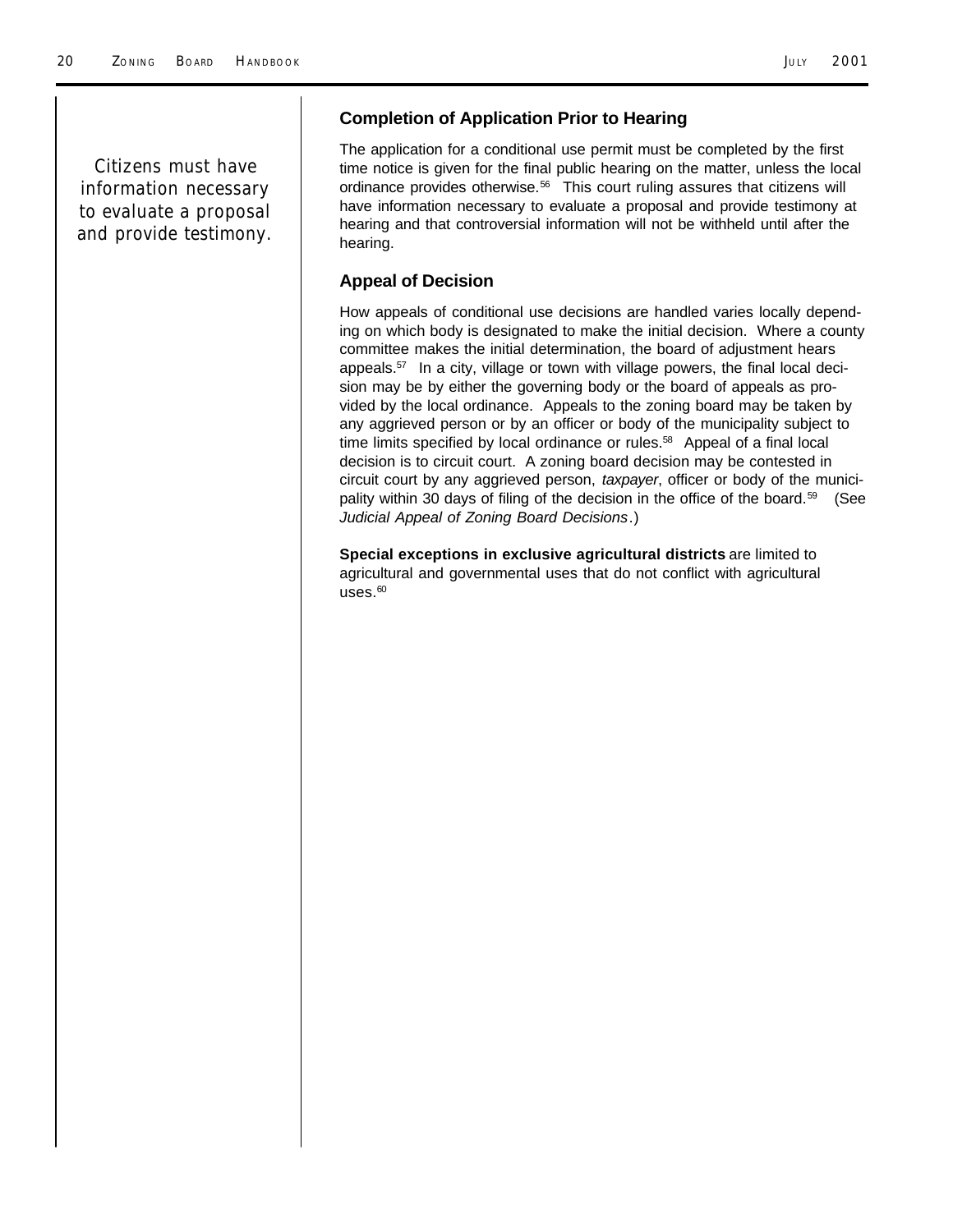

ZA – zoning administrator/building inspector

- BOA board of adjustment/appeals
- PZ planning & zoning committee/commission
- GB governing body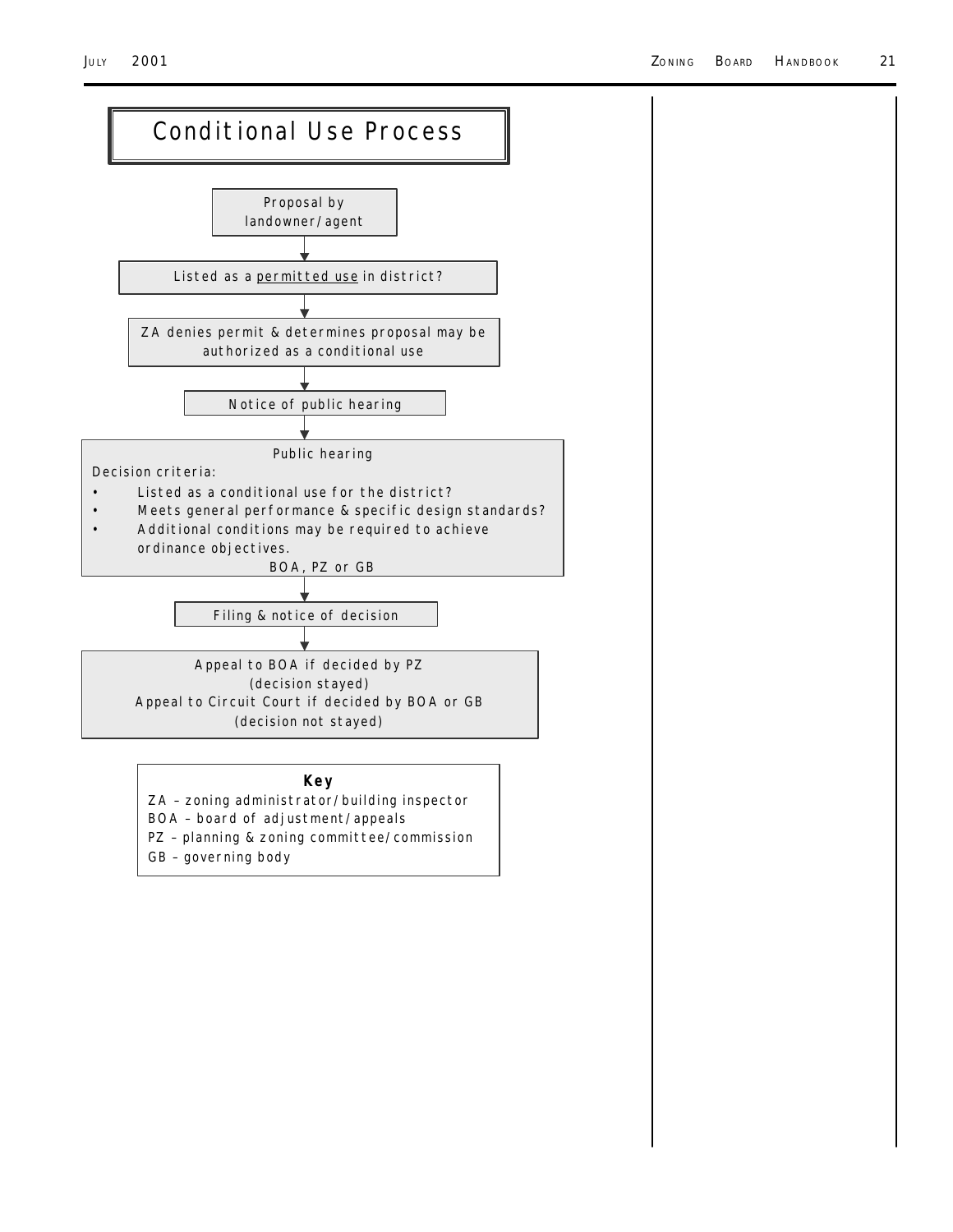### **Zoning Variances**

*... a relaxation of a dimensional standard.*

> *A three-part test must be met.*

Two types of zoning variances are generally recognized: variances to land use provisions of an ordinance and area variances. Uses variances are rare and problematic for reasons discussed later. An area variance is a relaxation of a dimensional standard in a zoning ordinance (e.g., setbacks, lot area, height, etc.) that may be granted by a zoning board if procedural and substantive requirements are met. These requirements are specified in state statutes<sup>61</sup> and in local ordinances (usually in sections dealing with zoning board duties or administration). Few areas of land use law are as extensively litigated as the standards necessary to qualify for a variance. Published court cases provide guidance for board members and are cited in the endnotes (your county zoning department has been provided with a summary of related cases).

#### **Burden of proof**

To qualify for a variance, an applicant must demonstrate that all three criteria of the three-part test outlined below are met. $62$  The zoning department can assist a petitioner in meeting this burden by providing clear application materials including detailed explanations of the process and standards for approval (see the application form and notice appended).

#### **Unnecessary Hardship**

The most difficult test is demonstrating *unnecessary hardship*. The Wisconsin Supreme Court has determined that *unnecessary hardship is present where, in the absence of a variance, no reasonable use can be made of the property*. <sup>63</sup> What constitutes *reasonable use* of a property, is a pivotal question that the board must answer on a case-by-case basis. The answer is important on two levels. First, where a property currently supports a reasonable use, the hardship test is not met and a variance may not be granted. Second, where a variance is required to allow reasonable use of a property, only that variance which is essential to support reasonable use may be granted and no more. A proposed use may be r*easonable* where it:

- ? does not conflict with uses on adjacent properties or in the neighborhood,
- ? does not require alteration of the basic nature of the site (e.g., conversion of wetland to upland),
- ? does not result in harm to public interests,
- ? does not require multiple or extreme variances, and
- where the proposed land use is consistent with current zoning district requirements.

The rich case law concerning dimensional variances provides guiding principles that a zoning board can rely on in their decision-making:

Whole parcel must be considered. If a parcel as a whole (but not necessarily each portion of the parcel) provides some reasonable use for its owner, then the unnecessary hardship test is not met and a variance cannot be granted.<sup>64</sup>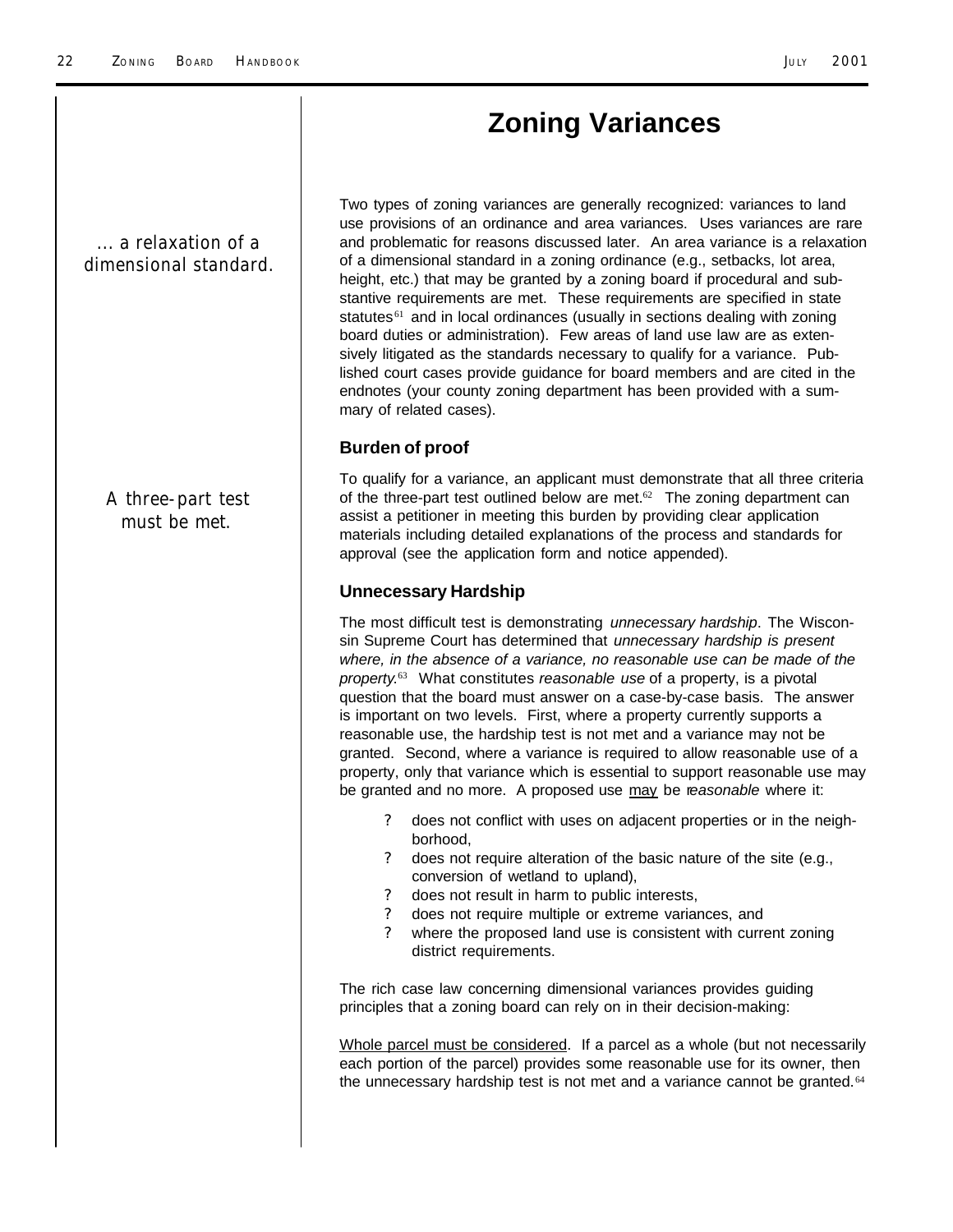No self-imposed hardship. An applicant may not claim hardship because of conditions which are self-imposed.<sup>65</sup> Examples include claiming hardship for a substandard lot after having sold off portions that would have allowed building in compliance and claiming hardship where construction was commenced without required permits in violation of ordinance standards or during a pending appeal.

Financial hardship not a deciding factor. Economic loss or financial hardship does not justify a variance.66 The test is *not* whether a variance would maximize economic value of a property.

Accessory structures not eligible. Decks and other accessory structures not essential to the reasonable use of property are not eligible for variances.<sup>67</sup>

Minimum variance authorizes specific construction. The board may grant only the minimum variance that preserves reasonable use of a parcel for its owner.<sup>68</sup> A variance grants only the specific relief requested (as described in the application and plans for the project) and as modified by any conditions imposed by the zoning board. For example, a petitioner requests a variance of 30 feet from setback requirements but the board finds that a 10-foot reduction allows a structure of reasonable size (*reasonable use*). This variance authorizes the 10-foot setback reduction only for the current project and not for any subsequent construction on the lot.

Variance to meet code. Variances to allow a structure to be brought into compliance with building code requirements have been upheld by the courts.<sup>69</sup>

#### **Hardship Due to Unique Property Limitations**

Unnecessary hardship must be due to unique limitations of the property i.e., physical features of the property prevent compliance with the ordinance (steep slopes, wetlands, etc.). <sup>70</sup>

Circumstances of an applicant are not a deciding factor. The circumstances of an applicant (growing family, need for a larger garage, etc.) are not legitimate factors in deciding variances.<sup>71</sup>

Amendments for common limitations. Property limitations that prevent ordinance compliance and that are not unique but common to a number of properties should be addressed by amendment of the ordinance.<sup>72</sup> For example, an ordinance may, in some cases, be amended to provide reduced setbacks for a subdivision that predates the current ordinance and where lots are not deep enough to accommodate current standards.

#### **No Harm to Public Interests**

A variance may not be granted which results in harm to public interests.<sup>73</sup>

Purpose of ordinance. The zoning board should review the purpose statement of the ordinance and related statutes in order to identify public interests. This section of an ordinance is very important and should provide specific guidance regarding objectives for the zoning board while allowing for broad consideration of public interests as well. Statutes also provide that variances must observe the spirit of the ordinance, secure public safety and welfare and do substantial justice. In considering effects of a variance on public

*The circumstances of an applicant are not deciding factors.*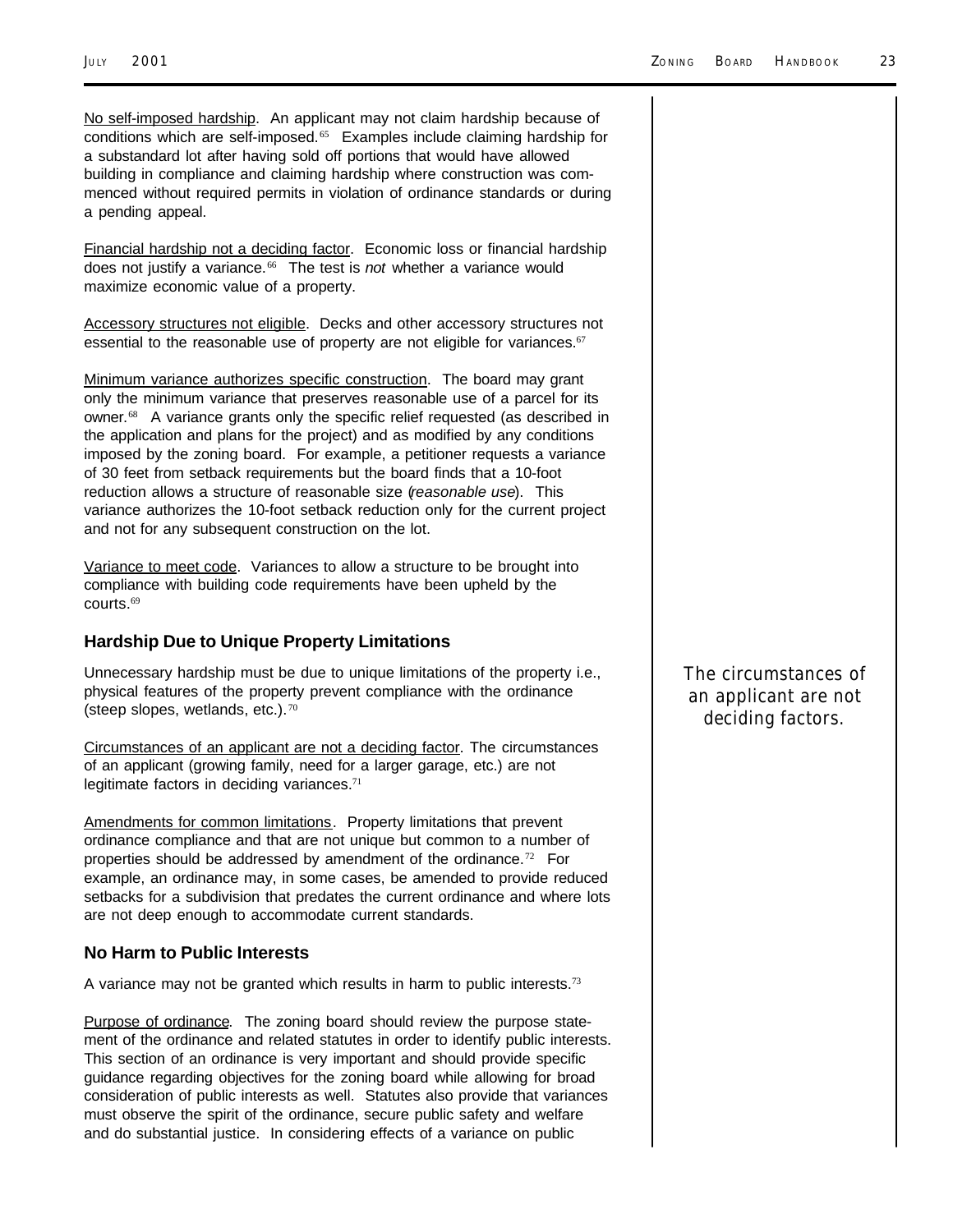interests, the board should examine broad community and even statewide interests and should not confine itself to scrutiny of impacts on neighbors or residents in the vicinity of a project.

Conditions on development. The board may impose conditions on development (mitigation measures) to eliminate or substantially reduce adverse impacts of a project under consideration for a variance. Conditions may relate to project design, construction activities or operation of a facility<sup>74</sup> and must address and be commensurate with project impacts (review the *essential nexus* and *rough proportionality* tests in the previous section on conditional uses).

#### **Other Considerations**

Nearby violations. Nearby ordinance violations, even if similar to the requested variance, do not provide grounds for granting a variance.<sup>75</sup>

Objections from neighbors. A lack of objections from neighbors does not provide a basis for granting a variance.<sup>76</sup>

#### **Multiple variances**

Single projects. In some cases a single project may require more than one variance to provide reasonable use of a property. The 3-step test should be applied to each variance request in determining whether relief can be granted by the zoning board.

Sequential variances. In other cases original development of a property may have been authorized by variance/s. The owner later requests an additional variance. The later request should be denied since, in granting the original variance, the zoning board was required to determine that a variance was essential to provide reasonable use of the property. The board cannot subsequently find that reasonable use has *not* been provided in order to justify the later variance (the unnecessary hardship test cannot be met) unless there have been significant changes on the property or on neighboring properties which make granting of a variance necessary to protect the use that was established by the original variance.

#### **Variance transfers with property**

Because a property rather than its owner must qualify for a variance to be granted (unique property limitations test), a variance transfers with the property to subsequent owners.<sup>77</sup>

#### **Use Variances**

Statutory language in Wisconsin does not specifically prohibit use variances. However, courts recognize that they are difficult to justify because they may undermine ordinance objectives and change the character of the neighborhood.<sup>78</sup> There are a number of practical reasons why they are not advisable:

Unnecessary hardship must be established to qualify for a variance. An applicant would have to demonstrate that none of the uses allowed as permitted or conditional uses in the current zoning district are feasible for the property in order to comply with this test. This circumstance is highly unlikely.

Many applications for *use variances* are administrative appeals. Often the

*Use variances are difficult to justify.*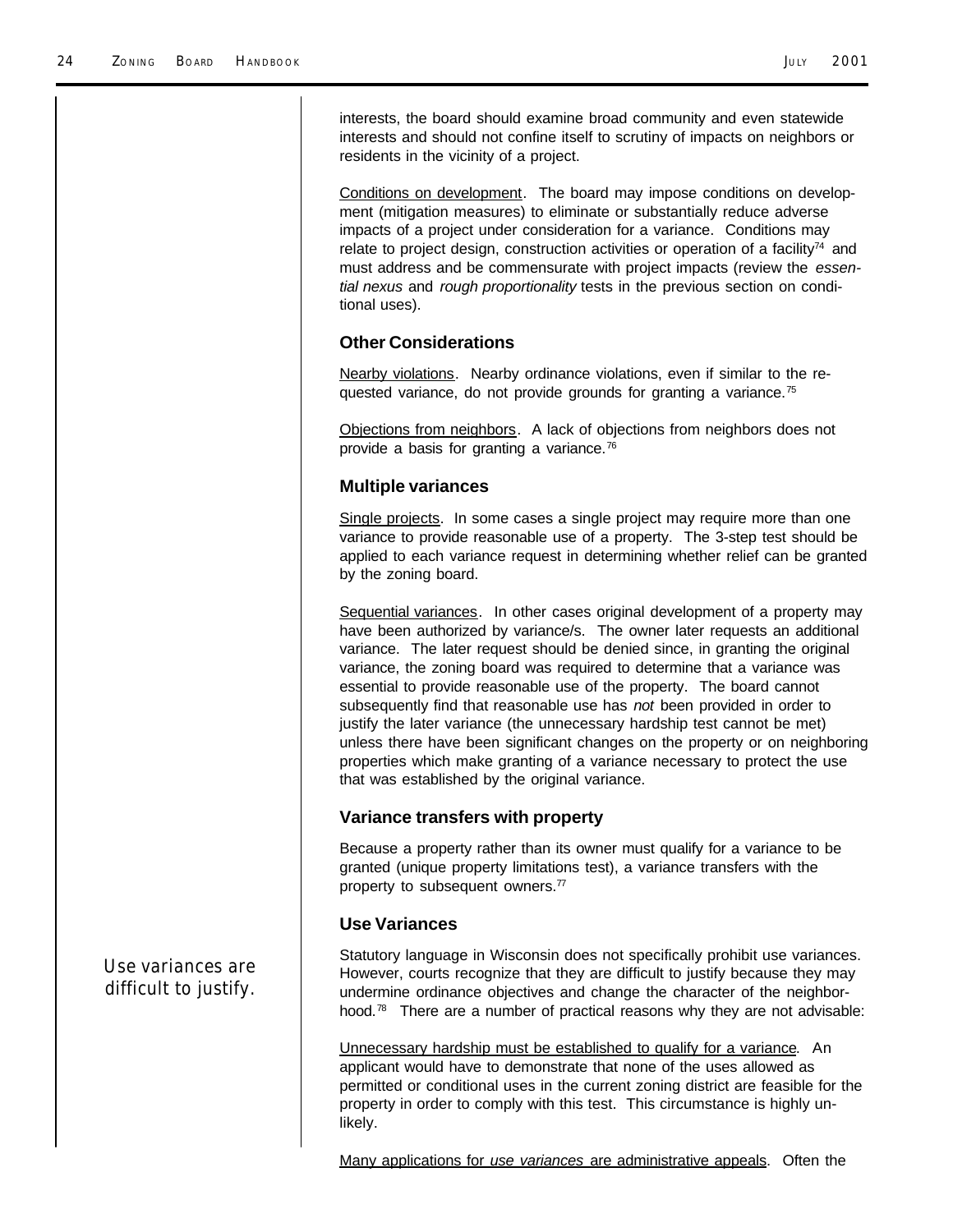zoning board is asked to determine whether a proposed use is included within the meaning of a particular permitted or conditional use or whether it is sufficiently distinct as to exclude it from the ordinance language. Such a decision is not a *use variance* but an appeal of the administrator's interpretation of ordinance text.

Alternative methods for changing use requirements avoid piecemeal decisions that may lead to conflict between adjacent incompatible uses or that may undermine land use plan and ordinance objectives.

- ? Zoning map amendments can change zoning district boundaries so as to allow uses provided in other zoning districts.
- ? Zoning text amendments can add (or delete) permitted or conditional uses allowed in each zoning district.

#### **Appeals**

A variance decision may be appealed to circuit court by any aggrieved person, *taxpayer*, officer or body of the municipality within 30 days of filing of the decision in the office of the board.79 Zoning board rules or the local ordinance should specify when a decision is considered to be *filed* so that the beginning of the appeal period is certain. (See *Judicial Appeal of Zoning Board Decisions*.)

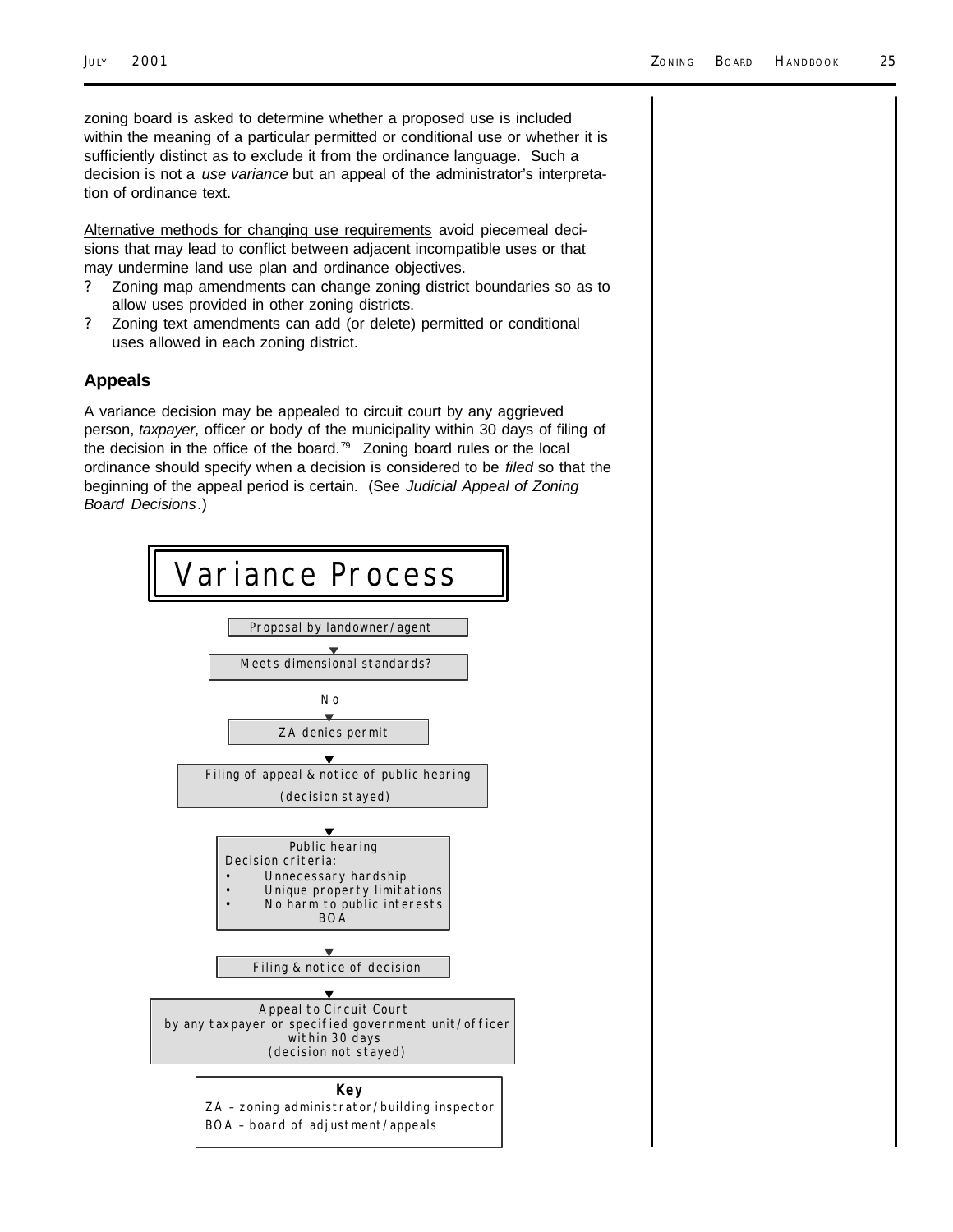### **Voting and Decisions**

#### **The Nature Of Zoning Board Decisions**

Zoning boards like our courts must apply rules of fairness to their decisionmaking. Due process requirements regarding notice to affected persons, providing an opportunity for a hearing and basing decisions on pre-existing standards have been discussed previously. Codified and common law (i.e. published court decisions) also require that:

- ? decision-makers must be fair and unbiased;
- ? decisions must be written;
- ? decisions must be based on factual evidence in a record; and
- the record must be available for review.

As previously stated, a zoning board must apply the law (local ordinances and related statutes or rules) as it is written and may not substitute its judgment for that of elected local or state legislators.

#### **Fair Play and Impartial Decisions**

Common law concepts of due process (fair play) require an impartial decision maker free of bias and conflicts of interest. For example, a zoning board chairperson's negative comments about the applicant and her request (a "loophole in need of closing") showed prejudgment, deprived the applicant of a fair hearing and required rehearing without the participation of the chairperson.<sup>80</sup> Zoning decisions are particularly vulnerable to these concerns because decision-makers are local residents with social and economic interests in their communities. However, it is important to point out that a zoning board member's opinions about specific local regulations or zoning in general do not necessarily disqualify the member from making decisions.<sup>81</sup>

Decisions involving relatives, persons or organizations with whom a zoning board member is closely associated or the economic or property interests of a the member may require recusal. This term means that the member may not vote or have any official involvement in the matter subject to bias. It is advisable for the board member to remove him/herself from the table where the board is seated or from the meeting room while the matter subject to ethical concerns is discussed. The board member may take a seat with the public in attendance in order to offer testimony on the matter and to avoid the appearance of impropriety. Members must determine for themselves whether their relationships or interests could bias their judgment or give an appearance of bias. In making this determination they should consult local ordinances, rules and by-laws as well as the provisions of state statutes discussed below and seek counsel if necessary.

#### **Statutory Conflicts of Interest**

In addition to common law notions of fairness and due process, Wisconsin Statutes contain specific conflict of interest provisions applicable to local officials.

Code of ethics. State laws<sup>82</sup> prohibit public officials from taking official actions that substantially affect a matter in which the official, an immediate family member or an associated organization has a substantial financial interest. Similarly, an official may not use public office for financial gain or to

*Impartial decision makers are required.*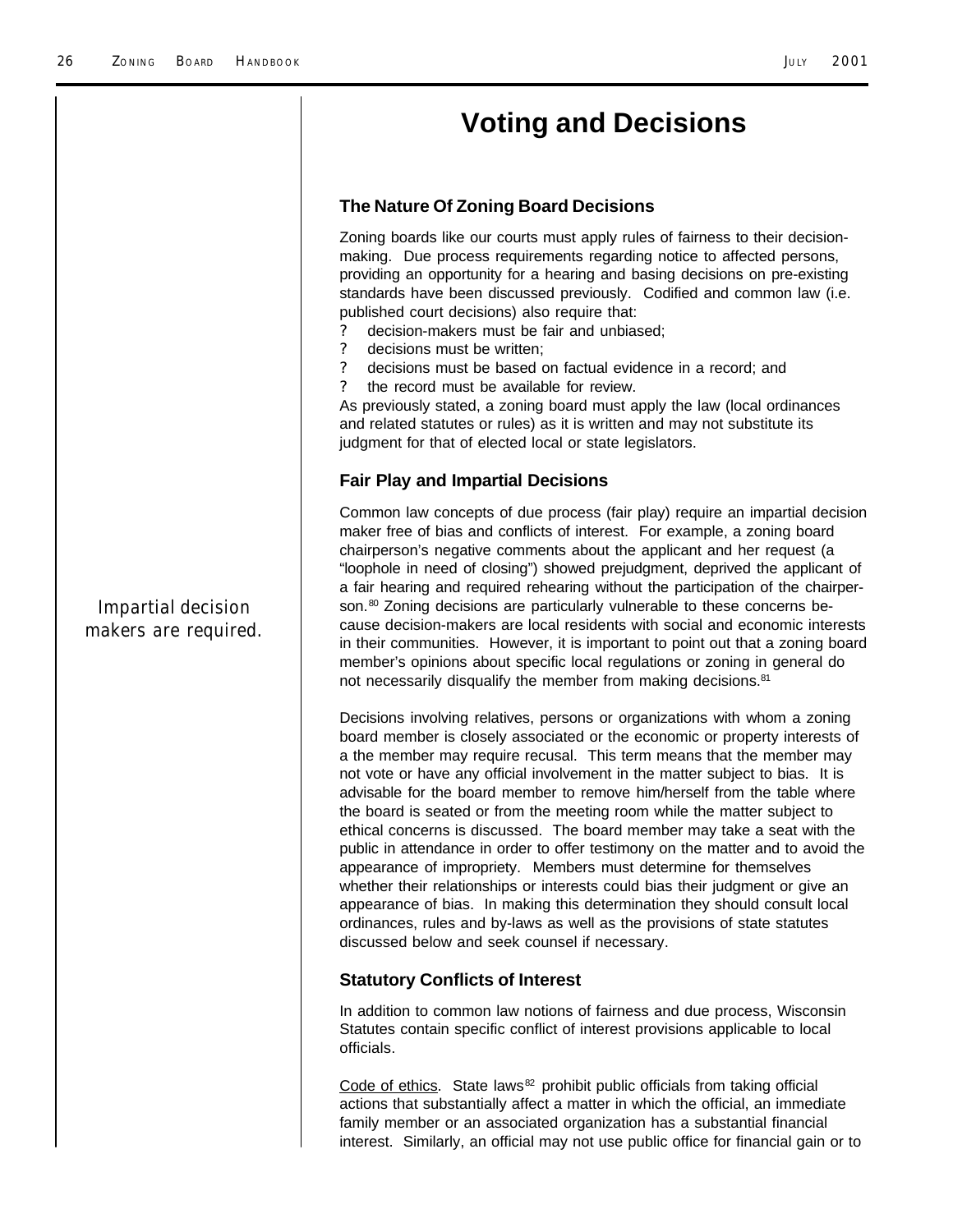gain anything of substantial value for the official, an immediate family member or an associated organization. Compliance with the statute will protect a member from prosecution under the statute but does not assure compliance with other fair play and due process requirements.

Private interests in public contracts. State laws<sup>83</sup> also provide for felony prosecution of a public official who engages in specified activities related to public contracts in which the official has an interest. This may be an issue where the zoning board decides conditional use permits or retains consulting services where members may have an interest. (In certain cases abstention will not prevent a violation of the law.)

#### **Role of Counsel**

Municipal or corporation counsel may advise and represent local officers and bodies (such as the zoning administrator and zoning board) but may not represent both sides where their positions conflict. Since a zoning officer or the zoning committee/commission may contest any zoning board decision, circumstances requiring legal representation for the board should be anticipated and provided for in local rules and policies. The Wisconsin court of appeals has ruled that a village attorney cannot, in a hearing before the zoning board, act as both prosecutor examining witnesses and advisor to the board in its deliberations.<sup>84</sup>

#### **Ex Parte Communication**

Zoning board members should not have conversations or receive correspondence regarding a variance, appeal or conditional use that is before the board or which may come before the board except during a meeting or hearing. Such outside contacts are known as *ex parte communication*. If members do so inadvertently, they should disclose the communication and make the information part of the record so that it can be considered in decision-making. The board as a whole can then determine the admissibility of the information and individual members will determine its credibility and weight in deciding their vote on the matter. Outside discussion regarding procedural matters such as how to file a petition/application or scheduling meetings and hearings are permissible.

#### **Voting Requirements**

Statutes determine voting requirements for zoning boards. In many cases a vote by a majority of a quorum will not decide an issue (a quorum is a majority of the total board). Voting requirements point out the need for alternates and a full compliment of board members at each hearing.

*Confine discussions about quasi-judicial decisions to meetings and hearings.*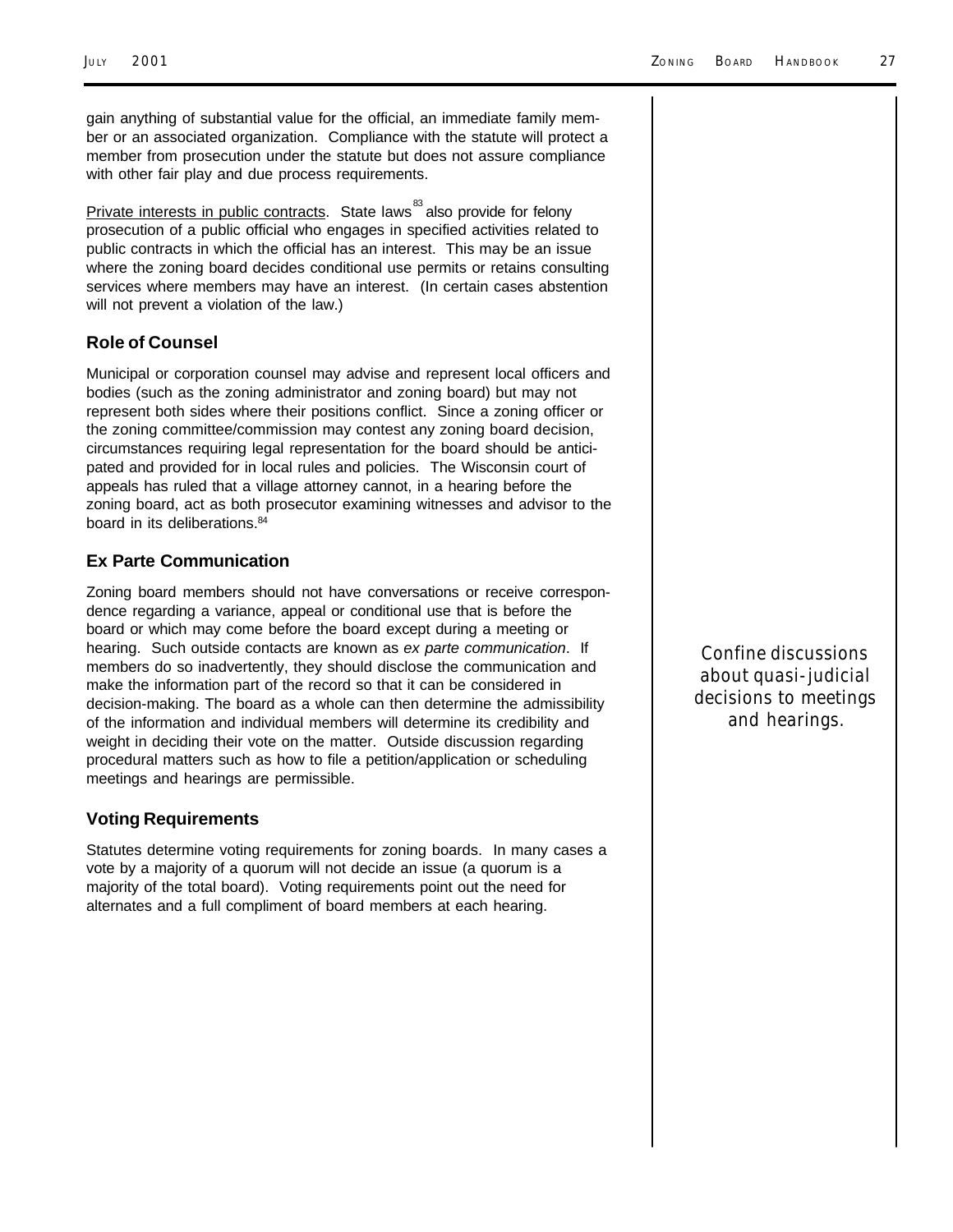| <b>VOTING REQUIREMENTS FOR ZONING BOARDS</b>                                                                                                                                                                  |                                                                                                  |                                                                  |  |
|---------------------------------------------------------------------------------------------------------------------------------------------------------------------------------------------------------------|--------------------------------------------------------------------------------------------------|------------------------------------------------------------------|--|
| <b>Decision</b>                                                                                                                                                                                               | <b>Voting Requirement</b>                                                                        |                                                                  |  |
|                                                                                                                                                                                                               | County                                                                                           | Citiy/Village/Town                                               |  |
| <b>. Reverse the administrator's</b><br>decision<br><i>i</i> ≤Grant a variance<br><i>i</i> ≤Grant a conditional use<br>permit<br><i><u></u> E</i> Decide in favor of the<br>applicant on any zoning<br>matter | The concurring vote<br>of a majority of all<br>board members (3)<br>of 5 members). <sup>85</sup> | The concurring vote<br>of 4 of 5 board<br>members. <sup>86</sup> |  |
| $\mathbb Z$ Advisory decisions<br><i> ≤</i> Other decisions                                                                                                                                                   | The concurring vote of a majority of a<br>quorum (e.g., 2 of 3 present on a<br>5-member board)   |                                                                  |  |

#### **Open Voting and Records**

Minutes of zoning board meetings and hearings must be kept showing how each member voted, including absences and abstentions. In general, elections and decision-making by governmental bodies must be conducted by open voting.<sup>87</sup> By statute, each member's vote must be recorded in specified cases (e.g. motions, seconds and the vote of each member to convene in closed session). Motions, any roll call votes and voting results must be recorded and made available to the public consistent with the Wisconsin Public Records Law.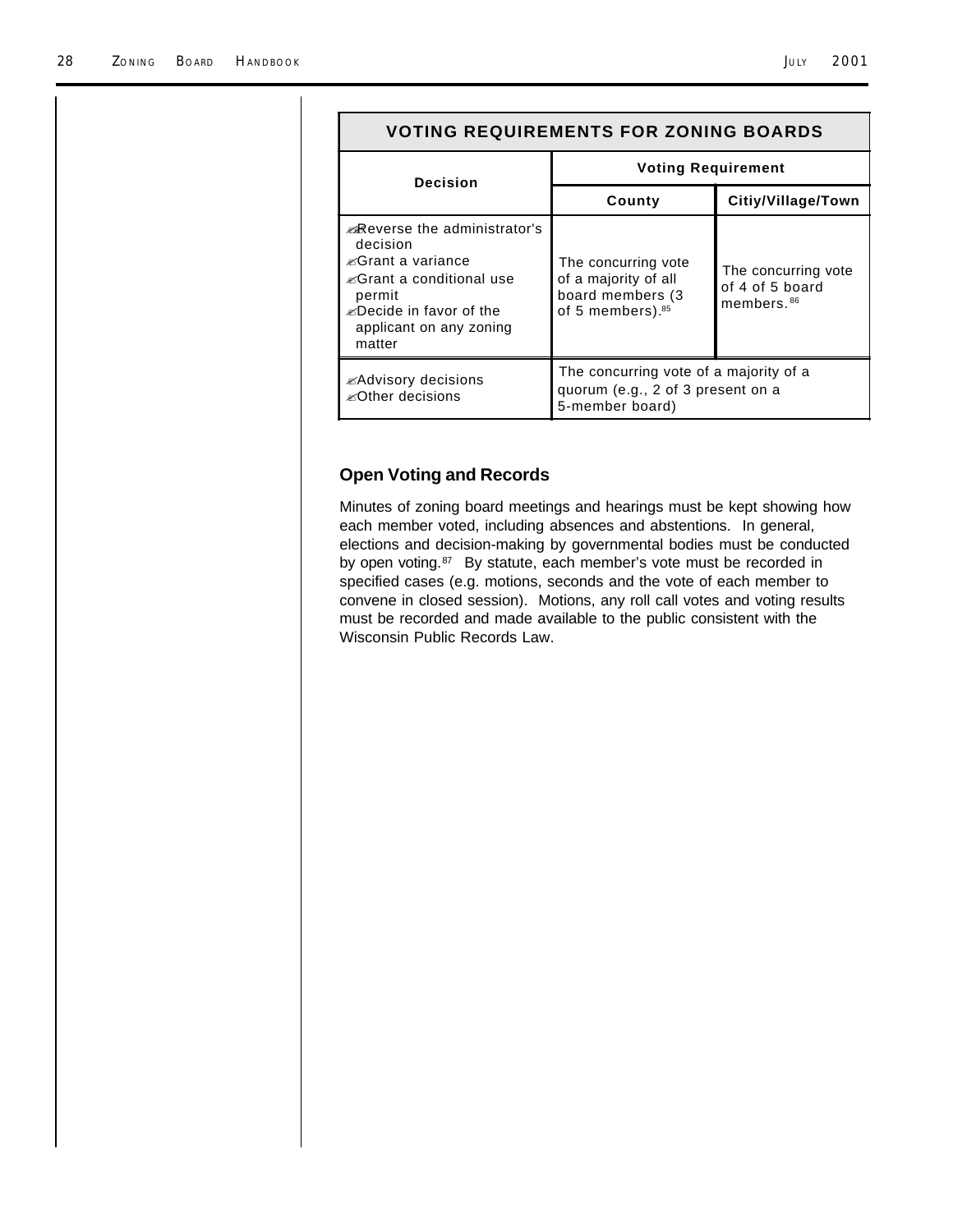### **Judicial Appeal of Zoning Board Decisions**

#### **Standing to Appeal and Time Limits on Appeal**

An aggrieved person, taxpayer, municipal officer or body may appeal a zoning board decision to court within 30 days after filing of the decision.<sup>88</sup> The 30-day appeal period runs from the entry of the original decision in a matter and is not extended by filing a motion to reconsider unless the motion raises a new issue. $89$  When a zoning board decision is appealed, the court will require the zoning board to file certified or sworn copies of its proceedings in the matter with the court. A zoning board decision is not automatically stayed by filing an appeal with the court (i.e., construction may go forward if authorized by a board decision). However, upon petition, the court may find cause to issue a stay.

#### **Court Actions**

Court review of a zoning board decision is highly deferential to the board. $90$ Even if the court would not have made the same decision, it will uphold the board's decision if supported by any reasonable view of the evidence. However, the zoning board decision must be based on the law and evidence in the record, not on its attitude toward the applicant, the proposal or the zoning ordinance.<sup>91</sup> The court, in overturning a decision, will typically send the case back to the board (remand it) for further proceedings consistent with the court's opinion. The court may wholly or partly affirm, reverse or modify the decision appealed. The court's review is limited to:  $92$ 

- 1) Subject matter jurisdiction Did the board decide a matter that it is empowered by statute or ordinance to act on?
- 2) Proper procedures Did the board follow proper procedures (notice, hearing, record of decision, open meeting law)?
- 3) Proper standards Did the board apply proper standards in making the decision (e.g. 3-step test for a variance)?
- 4) Rational basis for the decision Could a reasonable person have reached this conclusion?
- 5) Evidence in the record Do facts in the record of the proceedings support the decision?

#### **Enforcement Of Zoning Board Decisions**

The courts. A local government may enforce zoning board decisions by seeking monetary forfeitures and/or injunctions in court. An injunction in such cases is a court order to restore a site or otherwise correct an ordinance violation. In addition, "an owner of real estate within the district affected by the regulation" in counties and an "adjoining or neighboring property owner who would be specially damaged by the violation" in a city, village or town with village powers may seek similar injunctions to require compliance with ordinance provisions.<sup>93</sup> Adversely affected neighbors may sue in a separate action to recover any damages resulting from a violation. A recent Wisconsin decision generally advises courts to grant a requested

*Court review is highly deferential to the board provided its decisions meet basic criteria.*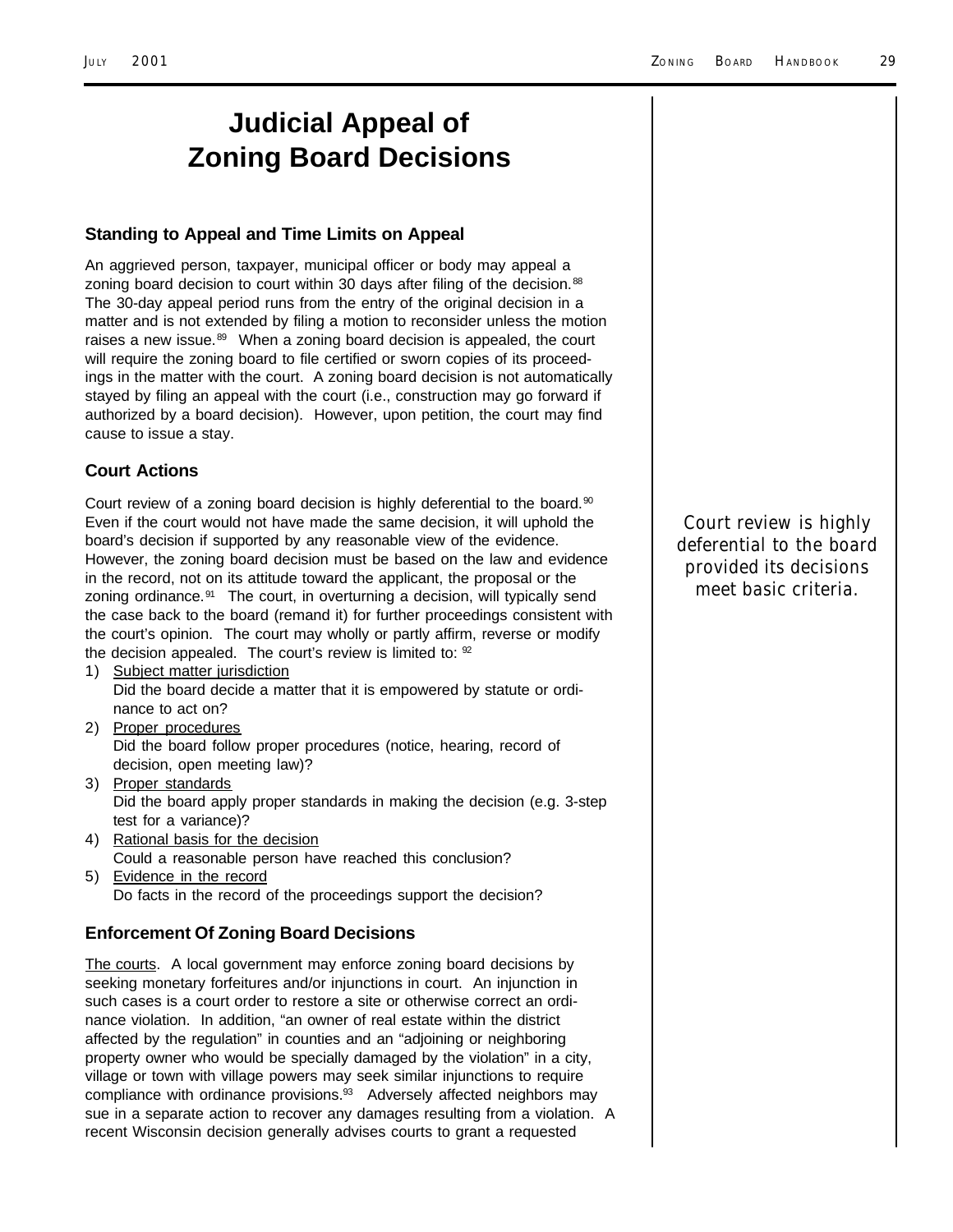injunction once a violation has been established but notes that courts retain discretion and in rare cases may refuse a request for an injunction or may issue limited injunctions to protect public interests.94 A concurring opinion in this case cautioned that the decision of the court does not endorse what would amount to the purchase of a variance where an owner violates an ordinance and is merely required to pay a forfeiture rather than correct the violation.<sup>95</sup>

*Local officials and bodies have discretion in enforcement actions.* Enforcement discretion. Local officials and bodies have discretion to prioritize and allocate resources in enforcement actions. A municipal attorney or corporation counsel, as lead prosecutor for zoning violations, retains prosecutorial discretion to determine whether evidence is insufficient, ordinance wording is problematic or other complications make successful prosecution unlikely. It is appropriate for the zoning board to ask counsel to identify which issues in a specific case make prosecution problematic so that it can address them. Counsel cannot simply ignore zoning standards he/she finds personally disagreeable. Municipal attorneys and zoning officials are accountable through disciplinary action or dismissal to the political bodies that retain their services, oversee their activities and establish budgets. The standing committee responsible for zoning administration should provide a policy to guide decisions of administrative staff in enforcement matters. Voters will decide whether the enforcement policy is acceptable by voting for or against candidates for the governing body or they may suggest reasons for removal or reassignment of committee members to the chair of the governing body.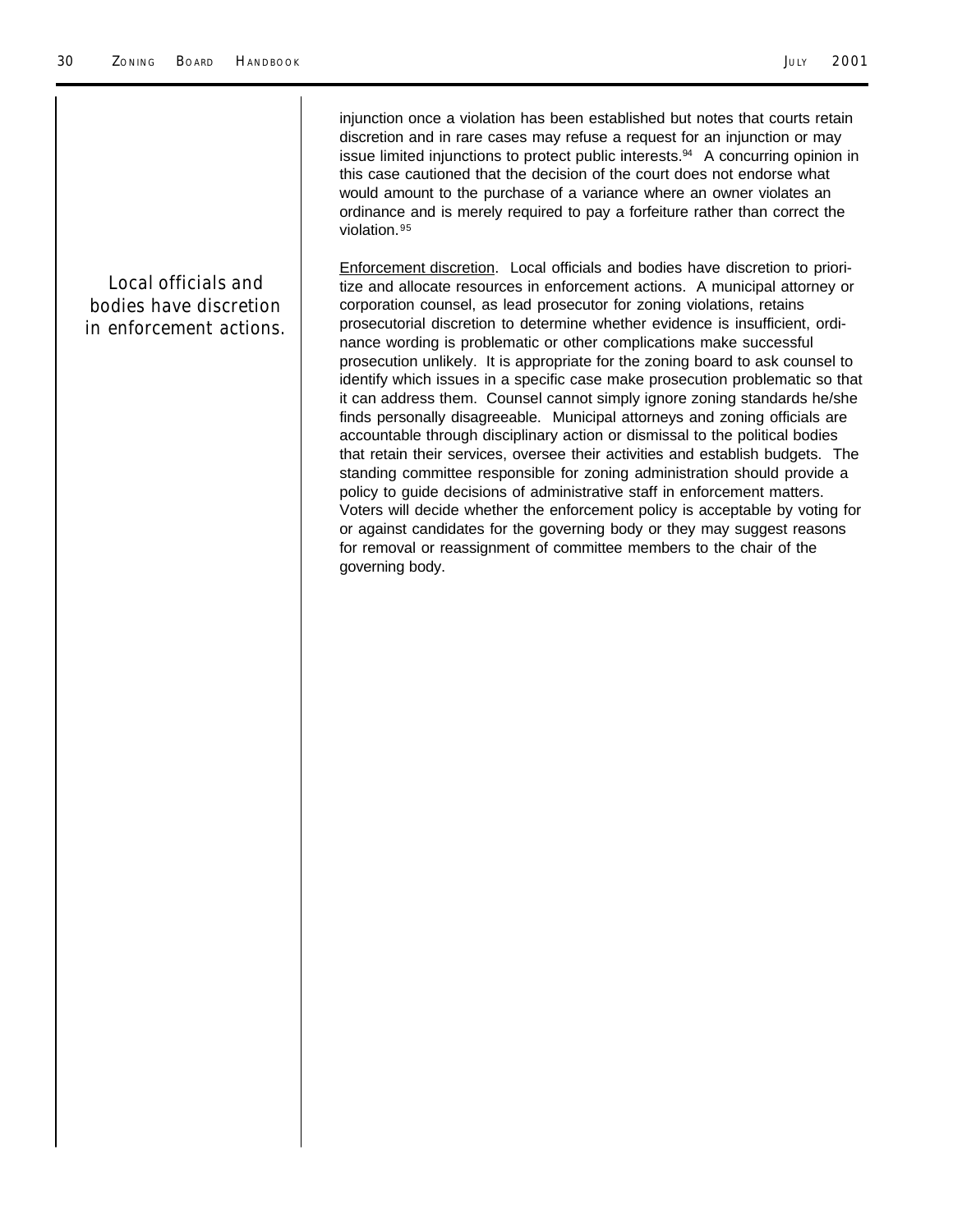# **Improving Zoning Board Decisions**

#### **Self-Audit Decisions**

Zoning board members may be tempted to *bend the rules* to fit their view of proper zoning policy if they forget their quasi judicial role in deciding variances, appeals and conditional uses. One way to avoid this temptation is to provide an opportunity for the zoning board to become directly involved in local land use policy development. Because of its unique role, the board has special insight about circumstances where flexible development standards may be required, where policies concerning nonconforming lots and structures may need reconsideration or where enforcement or board related procedures require revision. An annual summary of the number and type of board decisions and related development conditions imposed can guide the board in making recommendations for policy changes to the planning committee/commission. An example of such a report is provided among the appended materials. Look for patterns in the report that suggest opportunities for improving ordinance language clarity, effectiveness of standards and administrative efficiency. Discuss recommendations and concerns with the planning committee/commission on a routine basis.

#### **Review Informational Materials and Forms**

Examples of materials and forms are provided in the appendix to this manual.

Application materials must require sufficient information to enable the board to make well-informed decisions and should describe the zoning board hearing process, submittal requirements and decision criteria clearly. Many jurisdictions require project site photos. They are useful to the board in evaluating a proposal and later on to the zoning department in monitoring project compliance.

Application forms should prompt applicants to meet their legal burden of proof and should help them to identify alternative site locations or project designs that comply with ordinance standards. Many jurisdictions supply an example site plan and a sample petition as part of a packet of application materials. The site plan is used to illustrate dimensional standards and other ordinance requirements.

Decision forms should prompt findings of fact and conclusions of law by the zoning board. They should also reflect appropriate legal standards (e.g. variance criteria) and specify appeal rights, a permit expiration date and circumstances that may prompt the board to revisit its decision in the matter.

#### **Review Enforcement and Appeals Procedures**

Adopt necessary rules or ordinances which:

- **EX** provide for adequate notice of decisions of administrative officials to affected parties;
- $\ll$  limit the time period for appeal of administrative decisions to the zoning board;
- $\mathcal{L}$  specify how the filing date of a board decision is determined (establishes the commencement of the 30-day appeal period);

*A zoning board has special insight about circumstances where flexible development standards may be required.*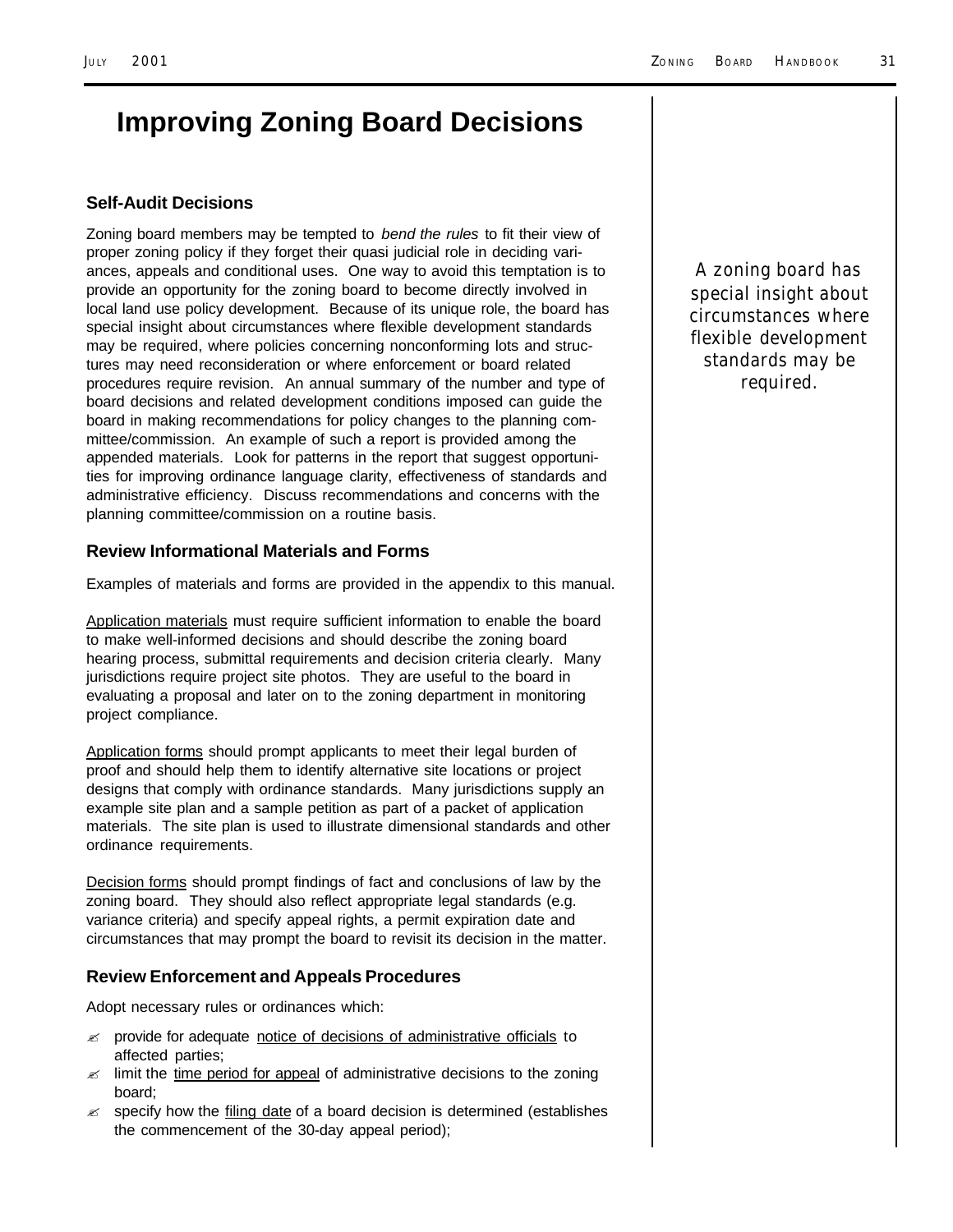|                                                              | specify circumstances allowing reconsideration of a decided matter; and<br>specify how after-the-fact variances/permits will be treated.<br><b>Provide Rules that Allow the Board to Retain Counsel</b><br>Generally, municipal counsel provides legal representation for the governing<br>body of the local unit of government. There are occasions where the inter-<br>ests of the zoning board do not correspond with the interests of the govern-<br>ing body or its committees. In such cases municipal counsel cannot repre-<br>sent both parties (e.g., where the planning committee appeals a zoning<br>board decision). The zoning board should resolve related issues with the<br>appropriate standing committee and governing body (e.g., which circum-<br>stances allow the zoning board to retain independent legal counsel and how<br>counsel will be selected and compensated).<br><b>Review Rules for Conduct of Meetings and Hearings</b> |
|--------------------------------------------------------------|------------------------------------------------------------------------------------------------------------------------------------------------------------------------------------------------------------------------------------------------------------------------------------------------------------------------------------------------------------------------------------------------------------------------------------------------------------------------------------------------------------------------------------------------------------------------------------------------------------------------------------------------------------------------------------------------------------------------------------------------------------------------------------------------------------------------------------------------------------------------------------------------------------------------------------------------------------|
| <b>Adopt rules to</b>                                        | Adopt necessary rules, ordinances or materials which:                                                                                                                                                                                                                                                                                                                                                                                                                                                                                                                                                                                                                                                                                                                                                                                                                                                                                                      |
| promote hearings that<br>are orderly, fair and<br>efficient. | provide proper notice for meetings, hearings and closed sessions;<br>≤<br>identify and address bias and conflicts of interest;<br>≤<br>provide for appointment and education of alternate board members;<br>≤<br>describe how site inspections may comply with Open Meetings Law<br>≤<br>requirements;<br>determine admissibility of written testimony; and<br>≤<br>provide instructions for those providing testimony in order to promote<br>≤<br>hearings that are orderly, fair and efficient.                                                                                                                                                                                                                                                                                                                                                                                                                                                          |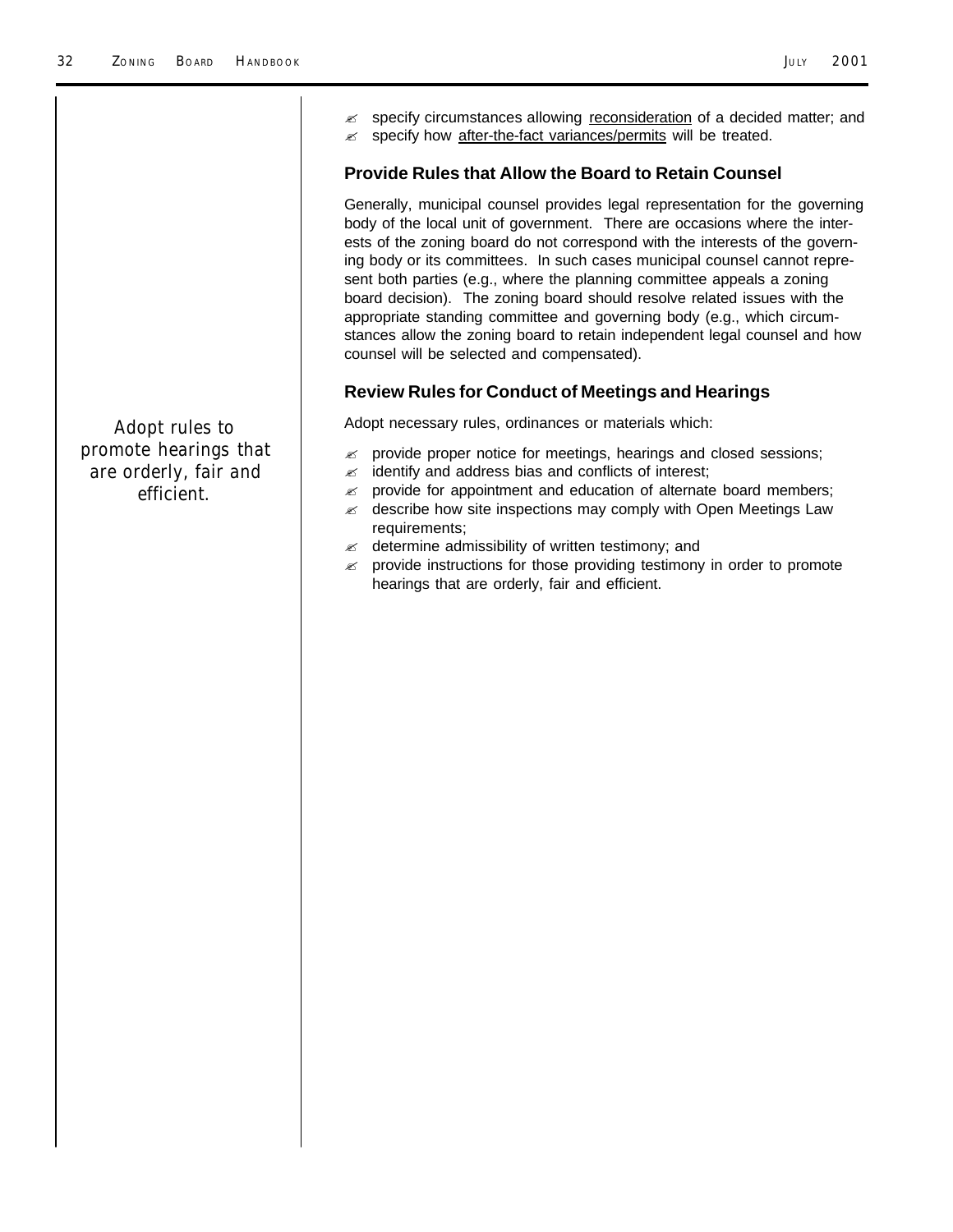### **End Notes**

 $1$  county – s. 59.694(7), Stats., city, village & town – 62.23(7)(e)7, Stats.  $2$  county – s. 59.69, Stats., city – s. 62.23(7), Stats., village – s. 61.35, Stats., town – s. 60.61, Stats.  $3$  s. 59.694(2), Stats.  $4$  s. 62.23(7)(e) 5 ss. 59.17(2)(c) & 59.18(2)(c), Stats. <sup>6</sup> Authority for zoning boards in towns with village powers. Where a town has not adopted village powers, s. 61.65, Stats. applies. 7 s. 59.694(2)(c), Stats. <sup>8</sup> Authority for zoning boards in towns with village powers. Where a town has not adopted village powers, s. 61.65, Stats. applies. <sup>9</sup> ss. 62.23()(e)2& 62.09(3)(e), Stats.  $10$  counties – s. 59.694(3), Stats., cities, villages and towns – s. 62.23(7)(e)3, Stats. <sup>11</sup> s. 59.694(3), Stats. <sup>12</sup> s. 59.694(3), Stats. <sup>13</sup> ss. 59.696 & 59.697, Stats. <sup>14</sup> Zoning boards for towns with village powers are represented in the table. Zoning boards for towns without village powers are governed by s. 61.65. Stats. <sup>15</sup> s. 62.23(7)(e)3, Stats. <sup>16</sup> Oneida County and the City of Fitchburg <sup>17</sup> ss. 19.81-19.98, Stats. <sup>18</sup> OAG 86-76, 65 Op. Att'y Gen. 250 (1976) & s. 19.84(1) Stats. <sup>19</sup> ss. 19.84(2) & 19.85(2), Stats.  $20$  s. 19.85(1)(a), Stats.  $21$  s. 19.85(1)(b), Stats.  $22$  s. 19.85(1)(c), Stats.  $23$  s. 19.85 (1)(f), Stats. <sup>24</sup> s.19.85(1)(g), Stats. <sup>25</sup> s. 19.85 (1)(h), Stats.  $26$  ss. 19.85(1)(ee, eg, em, i & j), Stats. <sup>27</sup> s. 19.85(2), Stats. <sup>28</sup> ss. 19.81 to 19.98, Stats.  $29$  ss. 59.694(6) & 62.23(7)(e)6, Stats.  $30$  ss. NR 115.05(6)(h) & NR 116.20(2)(d), Wis. Adm. Code <sup>31</sup> Section 59.694(6), Stats. provides that notice of the hearing of an appeal must be given by publication of a class 2 notice under ch. 985. It is somewhat unclear whether class 2 publication should also be made for variances and special exceptions/conditional uses. Requirements for designation of an official newspaper for counties with population of 250,000 or more is found in s. 985.065(2)(a), Stats. 32 See previous endnote. Counties with a population less than 250,000 do not have to have an official newspaper and apparently may elect to satisfy the class 2 publication requirement by posting. [s. 985.05(1), Stats.] However, newspaper publication is strongly recommended.  $33$  Subsection 62.23(7)(e)6, Stats. merely requires the city zoning board to give "public notice" of the hearing on the "appeal or other matter referred to it" (e.g. variance or special exception/conditional use). Chapter 985, Stats. applies to publication of "legal notices," which term includes "public hearings." The hearing before the city zoning board is merely called a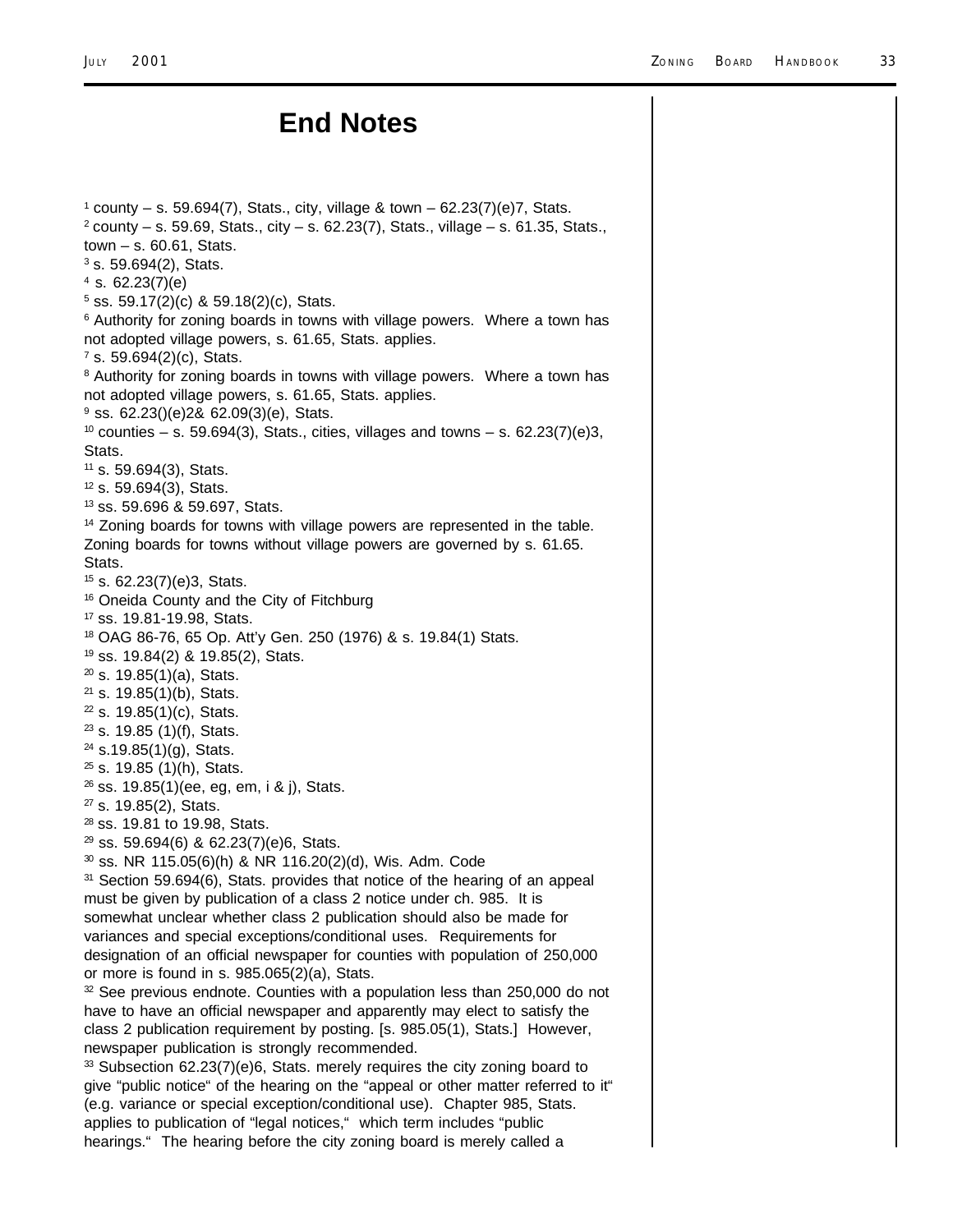| "hearing," in contrast to a "public hearing" as in the case of zoning                                                                                                                                                                                                                                                  |
|------------------------------------------------------------------------------------------------------------------------------------------------------------------------------------------------------------------------------------------------------------------------------------------------------------------------|
| amendments under s. 62.23(7)(d), Stats. Because members of the public<br>are typically allowed to testify at zoning board hearings, the conservative<br>interpretation is that ch. 985 applies. In ch. 985, a class 1 notice is required<br>for cities because the hearing requirement in s. 62.23(7)(e)6 predates the |
| date specified in s. 985.07, Stats.<br>$34$ Subsections 59.694(6) and 62.23(7)(e)6 Stats. refer to ch. 985, Stats. as<br>described under cities. Under ch. 985 cities, but not villages or towns, must<br>have official newspapers. Since villages and towns do not have official                                      |
| newspapers, the publication requirement may be satisfied by posting [ss.<br>985.02(2), 985.07 & 985.01(1), Stats.]<br><sup>35</sup> ss. 985.07 & 985.01(1), Stats.                                                                                                                                                     |
| <sup>36</sup> ss. 985.07 & 985.01(1), Stats.                                                                                                                                                                                                                                                                           |
| <sup>37</sup> s. 985.065(2)(a), Stats. concerns requirements for an official newspaper; s.<br>985.05(1), Stats. provides a posting option if there is no official newspaper; s.<br>985.02(2), Stats. provides guidelines for posting & s. 985.01(3), Stats.<br>defines municipality.                                   |
| <sup>38</sup> s. 985.09, Stats.                                                                                                                                                                                                                                                                                        |
| <sup>39</sup> ss. 985.03 & 985.05, Stats.                                                                                                                                                                                                                                                                              |
| <sup>40</sup> s. 19.85 (2), Stats.                                                                                                                                                                                                                                                                                     |
| <sup>41</sup> s. 985.12, Stats.<br>$42$ s. 985.02(2)(d), Stats.                                                                                                                                                                                                                                                        |
| <sup>43</sup> ss. NR 115.05(6)(h) & NR 116.20(2)(d) Wis. Adm. Code; DNR notification                                                                                                                                                                                                                                   |
| is usually accomplished by providing a written copy of the notice.                                                                                                                                                                                                                                                     |
| <sup>44</sup> s. 91.75(5) Stats. Forms for notifying DATCP are available at 608-224-                                                                                                                                                                                                                                   |
| 4648.<br><sup>45</sup> ss. 19.84(1)(b) & 985.065, Stats.                                                                                                                                                                                                                                                               |
| <sup>46</sup> ss. 59.694(6) & 62.23(7)(e)6, Stats.                                                                                                                                                                                                                                                                     |
| <sup>47</sup> ss. 59.694(4) & 62.23(7)(e)4, Stats.                                                                                                                                                                                                                                                                     |
| <sup>48</sup> ss. 59.694(4) & 62.23(7)(e)4, Stats.                                                                                                                                                                                                                                                                     |
| <sup>49</sup> ss. 59.694(5) & 62.23(7)(e)5, Stats.                                                                                                                                                                                                                                                                     |
| 50 s. 59.694 (10), Stats.                                                                                                                                                                                                                                                                                              |
| 51 State ex rel. Skelly Oil Co. v. City of Delafield, 58 Wis.2d 695 (1973)<br><sup>52</sup> Kraemer & Sons v. Sauk Co. Adjustment Board, 183 W (2d)1, 515 NW (2d)<br>256 (1994)                                                                                                                                        |
| 53 Nollan v. California Coastal Commission, 483 U.S. 825 (1987)<br><sup>54</sup> Dolan v. City of Tigard, 114 S. Ct. 2309 (1994)                                                                                                                                                                                       |
| 55 Anderson, American Law of Zoning, 3d, Vol. 3, S. 21.32, pp. 754-5<br>56 Weber v. Town of Saukville, 209 Wis. 2d 214 (1997)                                                                                                                                                                                          |
| <sup>57</sup> League of Women Voters of Appleton v. Outagamie County, 113 Wis. 2d<br>313 (1983)                                                                                                                                                                                                                        |
| 58 Counties s. 59.694(4), Stats.; Cities, villages and towns with village powers<br>s. 62.23(7)(e)4, Stats.                                                                                                                                                                                                            |
| 59 s. 59.694 (10), Stats.<br>60 ss. 91.75(5) & 91.77, Wis. Stats.                                                                                                                                                                                                                                                      |
| 61 Counties s. 59.69 (7)(c), Stats.; cities, villages and towns s. 62.23(7)(e),                                                                                                                                                                                                                                        |
| Stats.                                                                                                                                                                                                                                                                                                                 |
| 62 State v. Kenosha County Board of Adjustment, 218 Wis. 2d at 420, 577<br>N.W.2d 813 (1998); Arndorfer v. Board of Adjustment, 162 Wis. 2d at 254,<br>469 N.W.2d 831 (1991)                                                                                                                                           |
| 63 State v. Kenosha County Board of Adjustment, 218 Wis. 2d 396, 413-414,<br>577 N.W.2d 813 (1998)                                                                                                                                                                                                                     |
| 64 State v. Winnebago County, 196 Wis. 2d 836, 844-45 n.8, 540 N.W.2d 6                                                                                                                                                                                                                                                |
| (Ct. App. 1995)                                                                                                                                                                                                                                                                                                        |
|                                                                                                                                                                                                                                                                                                                        |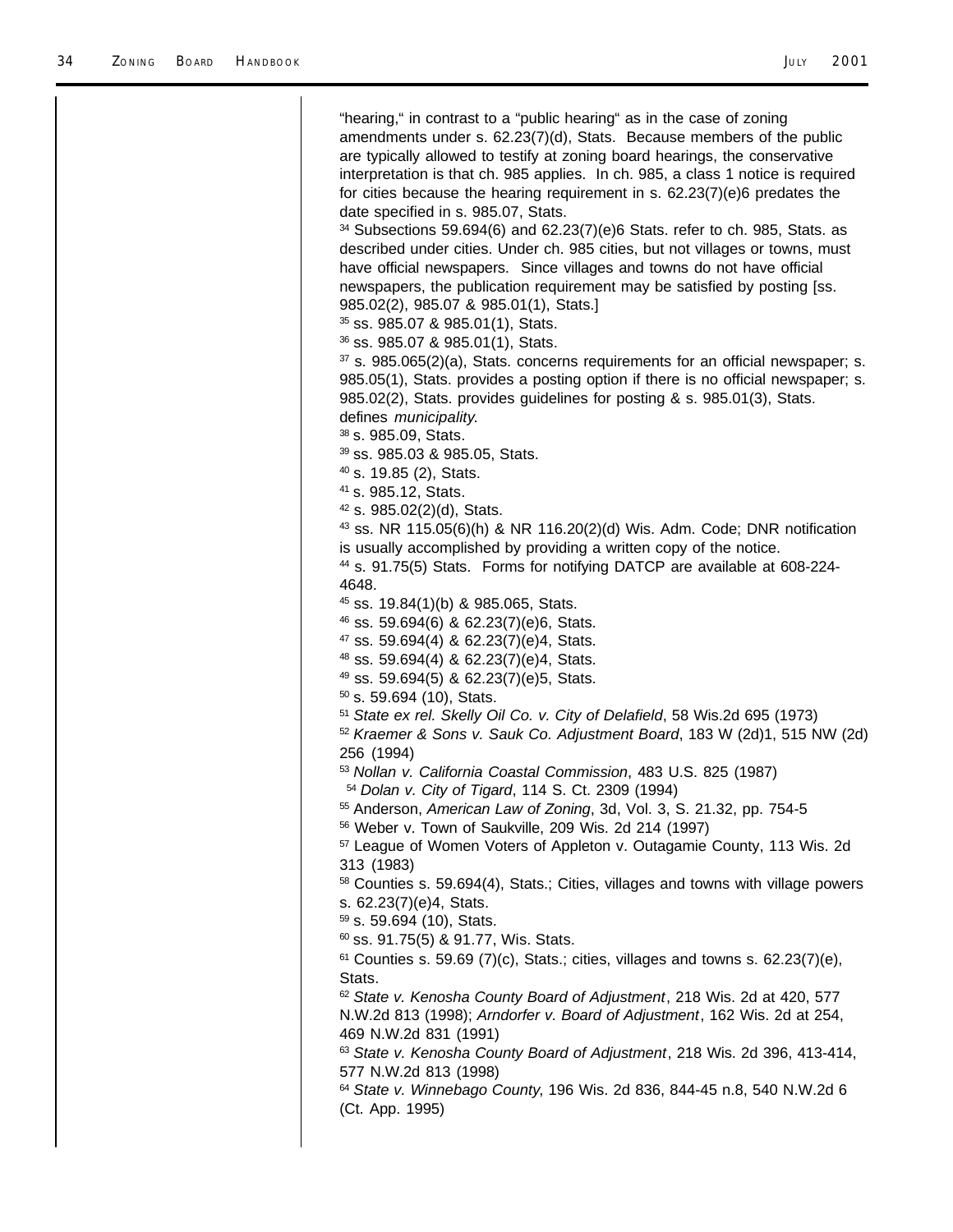<sup>65</sup> *State ex rel. Markdale Corp. v. Bd. of Appeals of City of Milwaukee*, 27 Wis. 2d 154, 163, 133 N.W.2d 795 (1965); *Snyder v. Waukesha County Zoning Bd.*, 74 Wis. 2d 468, 479, 247 N.W.2d 98 (1976) <sup>66</sup> *State v. Winnebago County*, 196 Wis. 2d 836, 844-45, 540 N.W.2d 6 (Ct. App. 1995); *State v. Ozaukee County Bd. of Adjustment*, 152 Wis. 2d 552, 563, 449 N.W.2d 47 (Ct. App. 1989) <sup>67</sup> *State v. Kenosha County Board of Adjustment*, 218 Wis. 2d 396, 413-414, 577 N.W.2d 813 (1998) <sup>68</sup> Anderson, *American Law of Zoning 3d*, (1986) Vol. 3, s. 20.86, pp. 624-5  $69$  Thalhofer v. Patri, 240 Wis. 404 (1942); see also State v. Kenosha County Board of Adjustment, 218 Wis. 2d 396, 419-420 (1998) <sup>70</sup> State ex rel. Spinner v. Kenosha County Bd. of Adjustment, 223 Wis. 2d 99, 105-6, 588 N.W.2d 662 (1998); State v. Kenosha County Board of Adjustment, 218 Wis. 2d 396, 410, 577 N.W.2d 813 (1998); Arndorfer v. Board of Adjustment, 162 Wis. 2d 246, 255-56, 469 N.W.2d 831 (1991); Snyder v. Waukesha County Zoning Bd., 74 Wis. 2d 468, 478, 247 N.W.2d 98 (1976) <sup>71</sup> Snyder v. Waukesha County Zoning Bd., 74 Wis. 2d 468, 478-79, 247 N.W.2d 98 (1976) <sup>72</sup> Arndorfer v. Board of Adjustment, 162 Wis. 2d 246, 256, 469 N.W.2d 831 (1991); State v. Winnebago County, 196 Wis. 2d 836, 846, 540 N.W.2d 6 (Ct. App. 1995) <sup>73</sup> State v. Winnebago County, 196 Wis. 2d 836, 846-47, 540 N.W.2d 6 (Ct. App. 1995); State v. Kenosha County Board of Adjustment, 218 Wis. 2d 396, 407-8, 577 N.W.2d 813 (1998) <sup>74</sup> Anderson, American Law of Zoning 3d, (1986) Vol. 3, ss. 2070 and 20.71, pp. 587-95 <sup>75</sup>Von Elm v. Board of Appeals, 258 App. Div. 989 (N.Y. 1940) <sup>76</sup> Arndorfer v. Board of Adjustment, 162 Wis. 2d 246, 254, 469 N.W.2d 831 (1991) <sup>77</sup> *Goldberg v. City of Milwaukee Bd. of Zoning App.*, 115 Wis. 2d 517, 523- 24, 340 N.W. 2d 458 (Ct. App. 1983) <sup>78</sup> Kenosha County Board of Adjustment, 218 Wis. 2d 396, 412 fn. 10 (1998); Snyder v. Waukesha County Zoning Bd., 74 Wis. 2d 468, 473 (1976)  $79$  s. 59.694 (10), Stats. <sup>80</sup> Marris v. City of Cedarburg, 176 Wis. 2d 14 (1993) <sup>81</sup> Marris v. City of Cedarburg, 176 Wis. 2d 14 (1993) 82 s. 19.59(1), Stats. 83 s. 946.12, Stats. 84 Nova Services, Inc. v. Village of Saukville, 211 Wis.2d 691 (Ct. App. 1997) 85 s. 59.694(9), Stats. <sup>86</sup> s. 62.23(7)(e)9, Stats. <sup>87</sup> s. 19.88(1), Stats. 88 ss. 59.694(10) & 62.23(7)(e)10 Stats. <sup>89</sup> *Bettendorf v. St. Croix Cty. Adjustment Bd.,* 188 Wis. 2d 311 (Ct. App. 1994) <sup>90</sup> *Clark v. Waupaca County Board of Adjustment*, 186 Wis. 2d 300 (Ct. App. 1994) <sup>91</sup> *Schalow v. Waupaca County*, 139 Wis. 2d 284 (Ct. App. 1987) <sup>92</sup> *Clark v. Waupaca County Board of Adjustment*, 186 Wis. 2d 300 (Ct. App. 1994) 93 s. 59.69(11) & s. 62.23(8), Stats. <sup>94</sup> *Forest County v. Goode*, 219 Wis. 2d 655, 684 (1988) <sup>95</sup> *Forest County v. Goode*, 219 Wis. 2d 655, 685 (1988)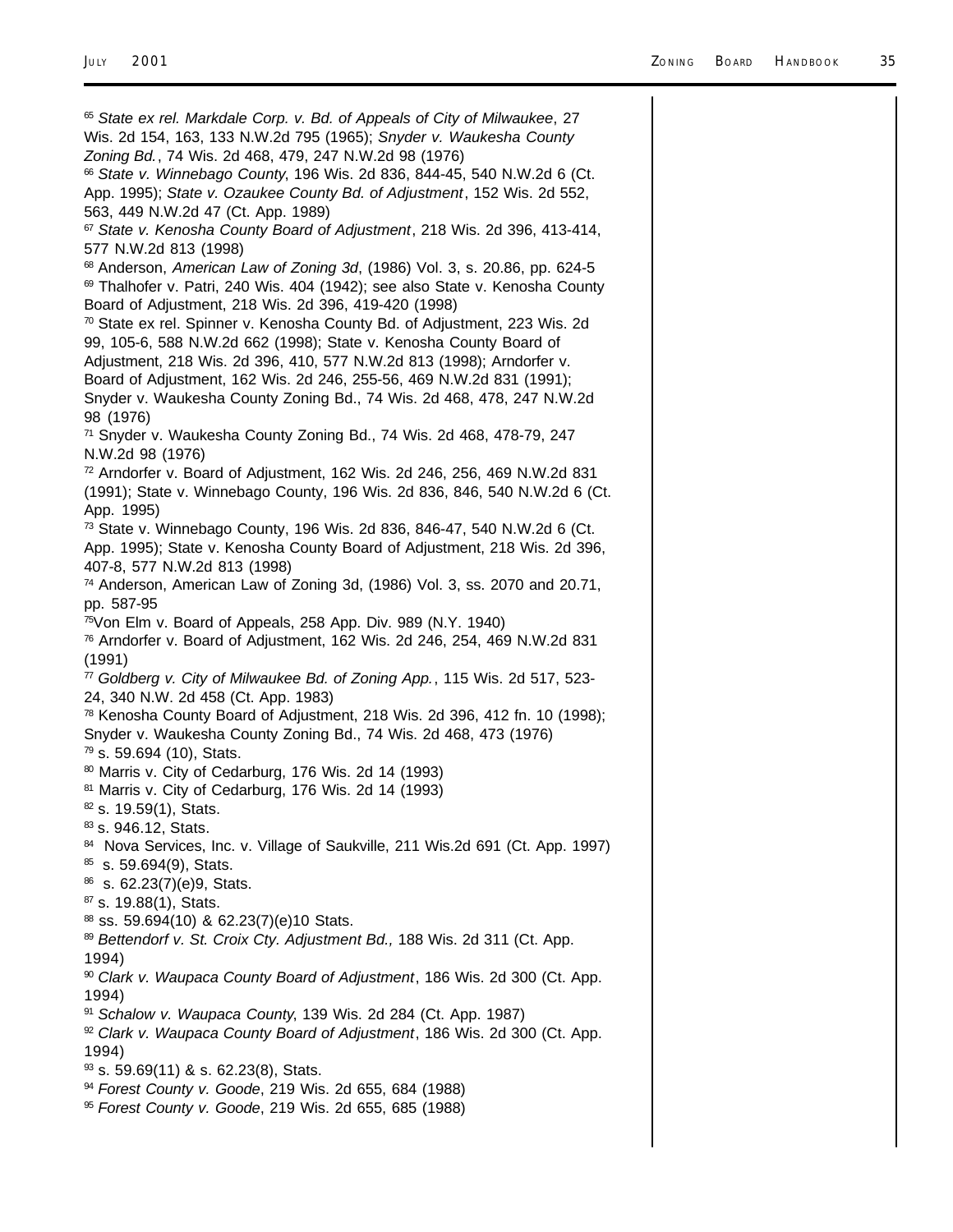# **Appendices**

| Conditional Use/Special Exception Application41  |  |
|--------------------------------------------------|--|
| Zoning Variance - Notice & Application42         |  |
| Decision of Zoning Board of Adjustment/Appeals46 |  |
|                                                  |  |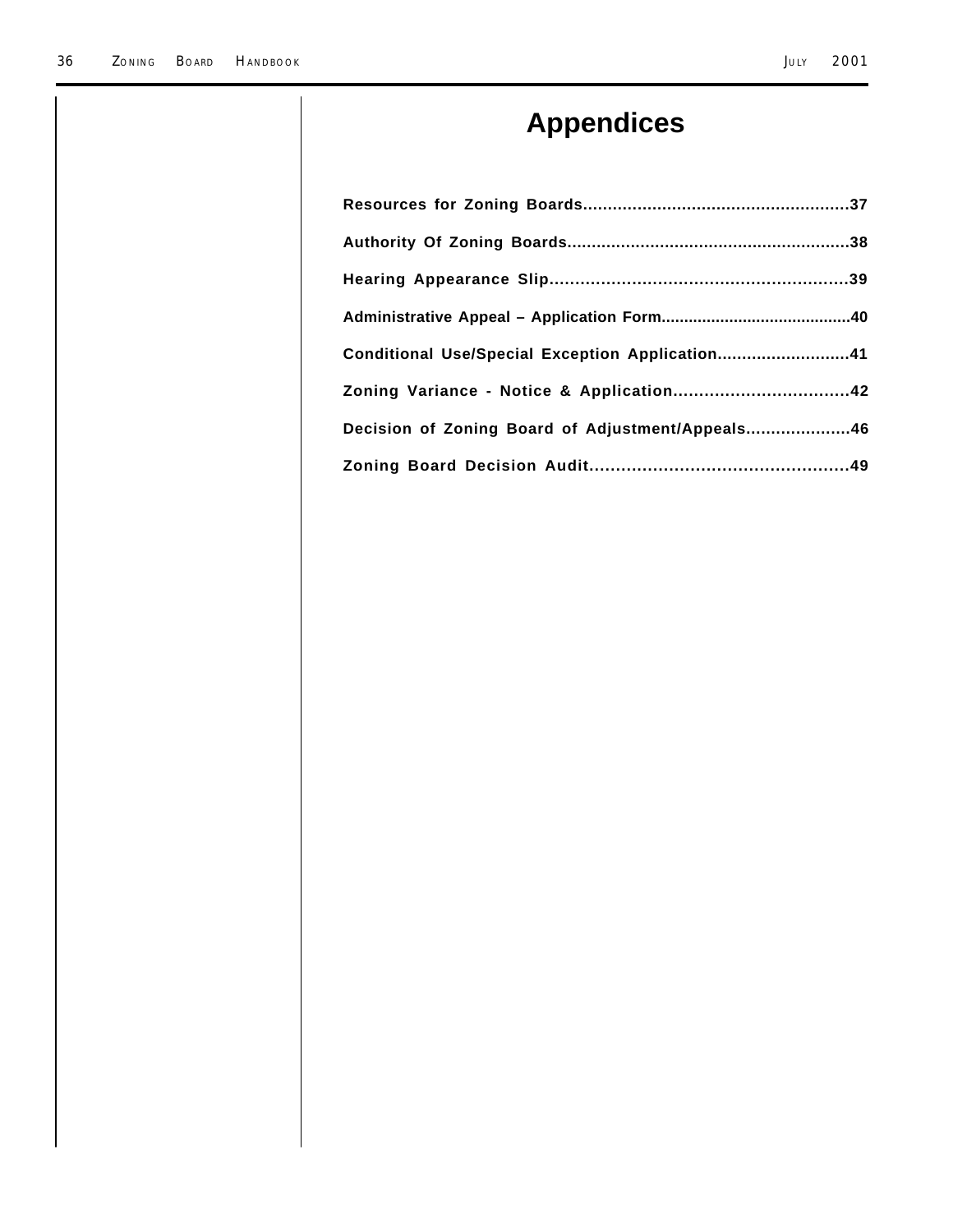### **Resources for Zoning Boards**

#### **Written Materials**

County Zoning Board of Adjustment Handbook. Jean Setterholm, edited by Gary Heinrichs. (40 pp., 1993) An overview of the composition and roles of the Board of Adjustment. Available from DNR Service Centers (publication WZ-220) or (in limited quantities) the Land Use Education Center at 715 346-3783.

City, Village and Town Zoning Board of Appeals Handbook. Jean Setterholm, edited by Gary Heinrichs. (40 pp., 1993) An overview of the composition and roles of the Board of Appeals. Available from DNR Service Centers (publication WZ-202) or the Land Use Education Center at 715 346-3783.

Guide for County Boards of Adjustment.Robert Horowitz. (41 pp., 1999) Addresses related topics in question and answer form with legal citations. Published by Wisconsin County Mutual Insurance Corporation at 608 224-5330.

Law of the Land: A Citizen's guide…Influencing Local Land Use Decisions that Affect Water Quality. Michael Dresen and Rita Kozak. (93 pp., no date) A primer on land use planning, zoning, ordinance administration and related water issues. Published by UWEX-Lakes at 715 346-2116.

Understanding Wisconsin's Open Meeting Law. Burt P. Natkins and James H. Schneider. (145 pp., 1994) Describes application of the open meeting law, required notice, exemptions and more. Available from Local Government Services, Inc., 185 W. Netherwood St., Oregon, WI 53575-1153, 608 835-3944.

#### **Agency/organization Websites**

Floodplain Zoning. This Department of Natural Resources site describes floodplain management programs and rules. www.dnr.state.wi.us/org/water/wm/dsfm/flood/rules.htm

League of Wisconsin Municipalities. This website describes the league and its services. http://www.lwminfo.org/links.html

Shoreland Zoning.This Department of Natural Resources site contains shoreland management rationale and rule standards. http://www.dnr.state.wi.us/org/water/wm/dsfm/shore/title.htm

UW Extension Local Government Center. This site contains planning and zoning fact sheets and descriptions of related educational programs for local government officials. http://www.uwex.edu/lgc

Wisconsin Counties Association.This site describes the association and its services.http:// www.wicounties.org

Wisconsin State Legislature. This site contains state statutes, administrative rules and new legislation. http://www.legis.state.wi.us

Wisconsin Towns Association. This site describes the association and its services. http:// www.wisctowns.com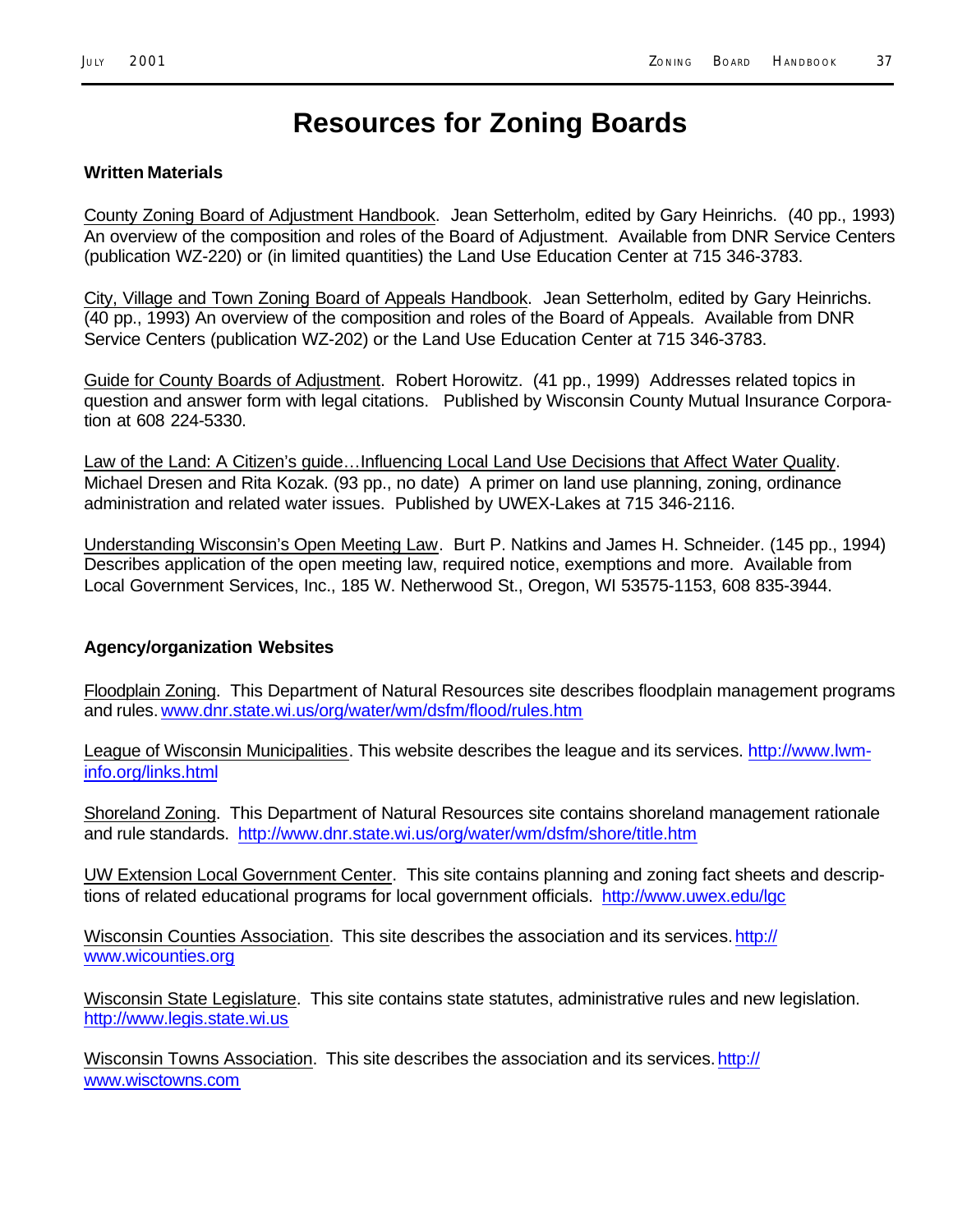### **Authority of Zoning Boards**

| <b>Statutory Authority Of Zoning Boards</b>                      |                                      |                                    |                                       |                                    |
|------------------------------------------------------------------|--------------------------------------|------------------------------------|---------------------------------------|------------------------------------|
|                                                                  | <b>County</b><br><b>Zoning Board</b> | <b>City</b><br><b>Zoning Board</b> | <b>Village</b><br><b>Zoning Board</b> | <b>Town</b><br><b>Zoning Board</b> |
| General zoning                                                   | 59.694(7)                            | 62.23(7)(e)7                       | 61.35                                 | 60.62(1) & 60.65                   |
| Shoreland zoning                                                 | 59.692(4)(b)                         |                                    |                                       |                                    |
| Shoreland wetland zoning                                         |                                      | 62.231(4)(a)                       | 61.351(4)(a)                          |                                    |
| Construction site erosion<br>control & storm water<br>management | 59.693(4)(b)                         | 62.234(4)(b)                       | 61.354(4)(b)                          | 60.627(4)(b)                       |
| Floodplain zoning                                                | NR 116.19<br>No <sup>1</sup>         |                                    |                                       |                                    |
| Exclusive agricultural<br>zoning                                 | $91.73(1)^2$                         |                                    |                                       |                                    |
| Renewable energy systems                                         | 59.694(7)<br>62.23(7)(c)             |                                    |                                       |                                    |
| Subdivision/land division                                        | No <sup>3</sup>                      |                                    |                                       |                                    |
| <b>Uniform Dwelling Code</b>                                     | No <sup>4</sup>                      |                                    |                                       |                                    |
| Well codes                                                       | No <sup>5</sup>                      |                                    |                                       |                                    |
| Private sewage systems                                           | No <sup>6</sup>                      |                                    |                                       |                                    |
| Solid waste management                                           | No <sup>7</sup>                      |                                    |                                       |                                    |
| Public utility permits                                           | No <sup>8</sup><br>62.23(7)(e)7      |                                    |                                       |                                    |

 $1$  NR 116.05 & 116.19 do not mention town authority to implement floodplain zoning.

<sup>2</sup> s.91.73(1), Stats., requires administration of local farmland preservation ordinances consistent with the general zoning authority for county, city, village & town jurisdictions.

 $^3$  ss. 236.10(1)&(3), Stats. delegates this authority to the governing body or a plan committee/commission unless provisions are adopted under s. 59.69, Stats..

<sup>4</sup> COM 20.02 requires strict conformity with Uniform Dwelling Code provisions. COM 20.19 allows only the Dept. of Commerce to consider variances to UDC provisions.

 $^{\rm 5}$  Under s. 280.21, Stats. only counties are able to assume administration of the state well code & requests for variances & interpretations are for DNR (NR 845.06).

 $^6$  Under s. 145.24(1), Stats. the Dept. of Commerce considers variances to siting & design standards for privately owned wastewater treatment systems.

 $^7$  Under s. 59.70(2h), Stats. counties may adopt ordinances necessary to conduct solid waste management activities but there is no express authority for BOA authority unless related ordinances are adopted under authority of s. 59.69, Stats. There is no express authority for solid waste management activities by cities, villages or towns.

 $\,^8$  No express mention of authority for BOA unless such an ordinance is adopted under s. 59.69, Stats.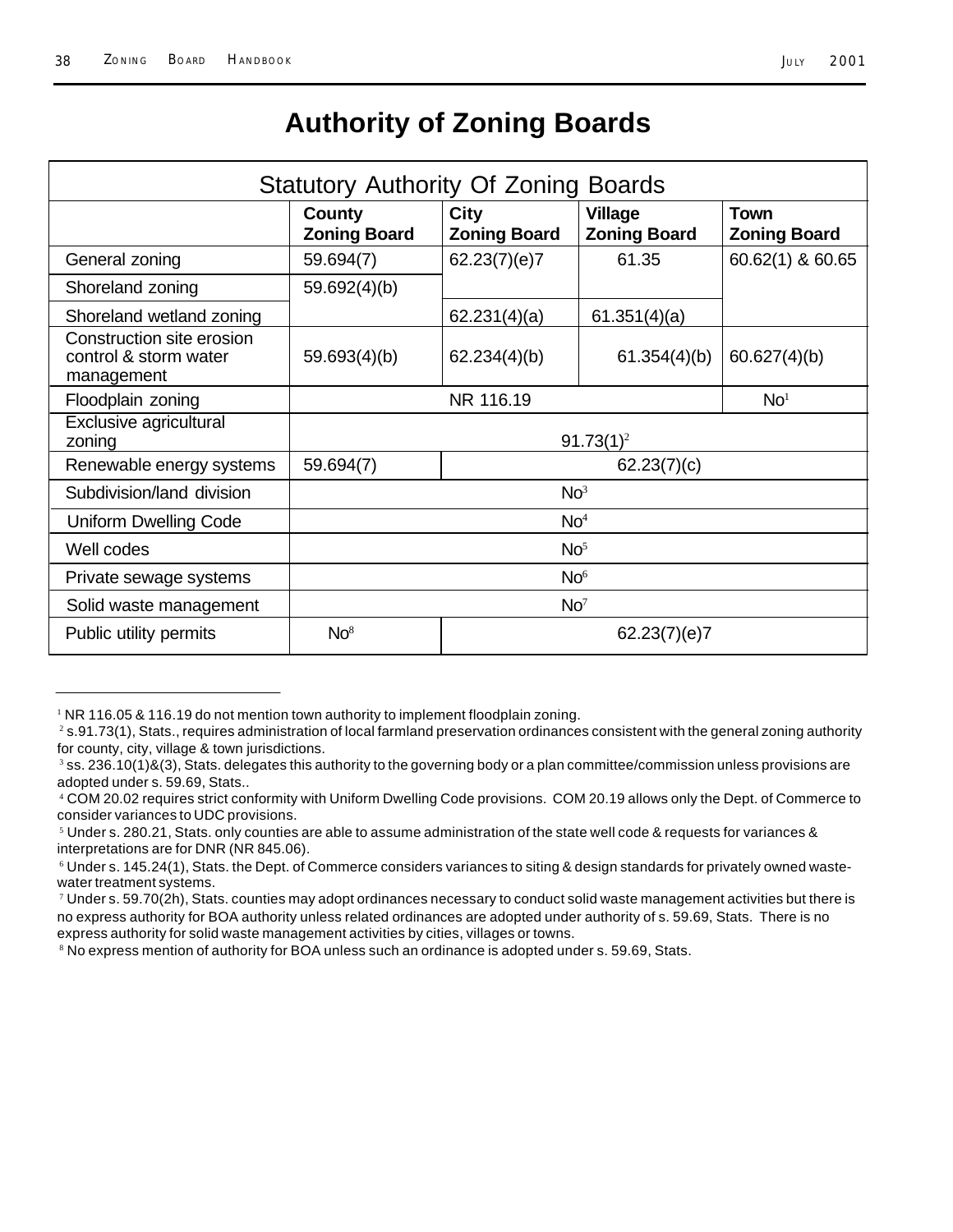| Regarding:<br>the control of the control of the control of the control of the control of the control of the control of the control of the control of the control of the control of the control of the control of the control of the control<br>and the control of the control of the control of the control of the control of the control of the control of the<br>Address:<br>Representing:<br>and the control of the control of the control of the control of the control of the control of the control of the<br>$\mathscr{A}$ I wish to speak in favor of the appeal or application.<br>I wish to speak in opposition of the appeal or application.<br>≤<br>$\mathbb Z$ I wish to speak for informational purposes only.<br>Comments:<br>(Tear off this portion and deliver to the Board Chair)<br>Instructions for witnesses:<br>Complete an appearance slip and deliver it to the Board chair.<br>You will be recognized by the Board chair when you are to speak.<br>Your testimony may be sworn if required by rules of the Board.<br>Direct all comments, questions and replies to the chair.<br>When asked to speak:<br>1. State your name and place of residence.<br>Indicate whether you represent a group or association.<br>2.<br>Indicate whether or not you favor the appeal or application or are speaking for informational pur-<br>3.<br>poses.<br>Please state your qualifications to speak on this matter or the source of your information.<br>4.<br>Limit your testimony to facts relevant to the case at hand.<br>5.<br>Limit your comments to the time period specified by the chair.<br>6.<br>Avoid repetitive testimony.<br>7.<br>Zoning Board of Adjustment/Appeals<br>[address for correspondence with the zoning board] |          | <b>Hearing Appearance Slip</b> |
|-------------------------------------------------------------------------------------------------------------------------------------------------------------------------------------------------------------------------------------------------------------------------------------------------------------------------------------------------------------------------------------------------------------------------------------------------------------------------------------------------------------------------------------------------------------------------------------------------------------------------------------------------------------------------------------------------------------------------------------------------------------------------------------------------------------------------------------------------------------------------------------------------------------------------------------------------------------------------------------------------------------------------------------------------------------------------------------------------------------------------------------------------------------------------------------------------------------------------------------------------------------------------------------------------------------------------------------------------------------------------------------------------------------------------------------------------------------------------------------------------------------------------------------------------------------------------------------------------------------------------------------------------------------------------------------------------------------------------------------------------------|----------|--------------------------------|
|                                                                                                                                                                                                                                                                                                                                                                                                                                                                                                                                                                                                                                                                                                                                                                                                                                                                                                                                                                                                                                                                                                                                                                                                                                                                                                                                                                                                                                                                                                                                                                                                                                                                                                                                                       | Date:    |                                |
|                                                                                                                                                                                                                                                                                                                                                                                                                                                                                                                                                                                                                                                                                                                                                                                                                                                                                                                                                                                                                                                                                                                                                                                                                                                                                                                                                                                                                                                                                                                                                                                                                                                                                                                                                       |          |                                |
|                                                                                                                                                                                                                                                                                                                                                                                                                                                                                                                                                                                                                                                                                                                                                                                                                                                                                                                                                                                                                                                                                                                                                                                                                                                                                                                                                                                                                                                                                                                                                                                                                                                                                                                                                       | Name:    |                                |
|                                                                                                                                                                                                                                                                                                                                                                                                                                                                                                                                                                                                                                                                                                                                                                                                                                                                                                                                                                                                                                                                                                                                                                                                                                                                                                                                                                                                                                                                                                                                                                                                                                                                                                                                                       |          |                                |
|                                                                                                                                                                                                                                                                                                                                                                                                                                                                                                                                                                                                                                                                                                                                                                                                                                                                                                                                                                                                                                                                                                                                                                                                                                                                                                                                                                                                                                                                                                                                                                                                                                                                                                                                                       |          |                                |
|                                                                                                                                                                                                                                                                                                                                                                                                                                                                                                                                                                                                                                                                                                                                                                                                                                                                                                                                                                                                                                                                                                                                                                                                                                                                                                                                                                                                                                                                                                                                                                                                                                                                                                                                                       |          |                                |
|                                                                                                                                                                                                                                                                                                                                                                                                                                                                                                                                                                                                                                                                                                                                                                                                                                                                                                                                                                                                                                                                                                                                                                                                                                                                                                                                                                                                                                                                                                                                                                                                                                                                                                                                                       |          |                                |
|                                                                                                                                                                                                                                                                                                                                                                                                                                                                                                                                                                                                                                                                                                                                                                                                                                                                                                                                                                                                                                                                                                                                                                                                                                                                                                                                                                                                                                                                                                                                                                                                                                                                                                                                                       |          |                                |
|                                                                                                                                                                                                                                                                                                                                                                                                                                                                                                                                                                                                                                                                                                                                                                                                                                                                                                                                                                                                                                                                                                                                                                                                                                                                                                                                                                                                                                                                                                                                                                                                                                                                                                                                                       |          |                                |
|                                                                                                                                                                                                                                                                                                                                                                                                                                                                                                                                                                                                                                                                                                                                                                                                                                                                                                                                                                                                                                                                                                                                                                                                                                                                                                                                                                                                                                                                                                                                                                                                                                                                                                                                                       |          |                                |
|                                                                                                                                                                                                                                                                                                                                                                                                                                                                                                                                                                                                                                                                                                                                                                                                                                                                                                                                                                                                                                                                                                                                                                                                                                                                                                                                                                                                                                                                                                                                                                                                                                                                                                                                                       |          |                                |
|                                                                                                                                                                                                                                                                                                                                                                                                                                                                                                                                                                                                                                                                                                                                                                                                                                                                                                                                                                                                                                                                                                                                                                                                                                                                                                                                                                                                                                                                                                                                                                                                                                                                                                                                                       |          |                                |
|                                                                                                                                                                                                                                                                                                                                                                                                                                                                                                                                                                                                                                                                                                                                                                                                                                                                                                                                                                                                                                                                                                                                                                                                                                                                                                                                                                                                                                                                                                                                                                                                                                                                                                                                                       |          |                                |
|                                                                                                                                                                                                                                                                                                                                                                                                                                                                                                                                                                                                                                                                                                                                                                                                                                                                                                                                                                                                                                                                                                                                                                                                                                                                                                                                                                                                                                                                                                                                                                                                                                                                                                                                                       |          |                                |
|                                                                                                                                                                                                                                                                                                                                                                                                                                                                                                                                                                                                                                                                                                                                                                                                                                                                                                                                                                                                                                                                                                                                                                                                                                                                                                                                                                                                                                                                                                                                                                                                                                                                                                                                                       | $\gamma$ |                                |
|                                                                                                                                                                                                                                                                                                                                                                                                                                                                                                                                                                                                                                                                                                                                                                                                                                                                                                                                                                                                                                                                                                                                                                                                                                                                                                                                                                                                                                                                                                                                                                                                                                                                                                                                                       | $\gamma$ |                                |
|                                                                                                                                                                                                                                                                                                                                                                                                                                                                                                                                                                                                                                                                                                                                                                                                                                                                                                                                                                                                                                                                                                                                                                                                                                                                                                                                                                                                                                                                                                                                                                                                                                                                                                                                                       | $\gamma$ |                                |
|                                                                                                                                                                                                                                                                                                                                                                                                                                                                                                                                                                                                                                                                                                                                                                                                                                                                                                                                                                                                                                                                                                                                                                                                                                                                                                                                                                                                                                                                                                                                                                                                                                                                                                                                                       | $\gamma$ |                                |
|                                                                                                                                                                                                                                                                                                                                                                                                                                                                                                                                                                                                                                                                                                                                                                                                                                                                                                                                                                                                                                                                                                                                                                                                                                                                                                                                                                                                                                                                                                                                                                                                                                                                                                                                                       | $\gamma$ |                                |
|                                                                                                                                                                                                                                                                                                                                                                                                                                                                                                                                                                                                                                                                                                                                                                                                                                                                                                                                                                                                                                                                                                                                                                                                                                                                                                                                                                                                                                                                                                                                                                                                                                                                                                                                                       |          |                                |
|                                                                                                                                                                                                                                                                                                                                                                                                                                                                                                                                                                                                                                                                                                                                                                                                                                                                                                                                                                                                                                                                                                                                                                                                                                                                                                                                                                                                                                                                                                                                                                                                                                                                                                                                                       |          |                                |
|                                                                                                                                                                                                                                                                                                                                                                                                                                                                                                                                                                                                                                                                                                                                                                                                                                                                                                                                                                                                                                                                                                                                                                                                                                                                                                                                                                                                                                                                                                                                                                                                                                                                                                                                                       |          |                                |
|                                                                                                                                                                                                                                                                                                                                                                                                                                                                                                                                                                                                                                                                                                                                                                                                                                                                                                                                                                                                                                                                                                                                                                                                                                                                                                                                                                                                                                                                                                                                                                                                                                                                                                                                                       |          |                                |
|                                                                                                                                                                                                                                                                                                                                                                                                                                                                                                                                                                                                                                                                                                                                                                                                                                                                                                                                                                                                                                                                                                                                                                                                                                                                                                                                                                                                                                                                                                                                                                                                                                                                                                                                                       |          |                                |
|                                                                                                                                                                                                                                                                                                                                                                                                                                                                                                                                                                                                                                                                                                                                                                                                                                                                                                                                                                                                                                                                                                                                                                                                                                                                                                                                                                                                                                                                                                                                                                                                                                                                                                                                                       |          |                                |
|                                                                                                                                                                                                                                                                                                                                                                                                                                                                                                                                                                                                                                                                                                                                                                                                                                                                                                                                                                                                                                                                                                                                                                                                                                                                                                                                                                                                                                                                                                                                                                                                                                                                                                                                                       |          |                                |
|                                                                                                                                                                                                                                                                                                                                                                                                                                                                                                                                                                                                                                                                                                                                                                                                                                                                                                                                                                                                                                                                                                                                                                                                                                                                                                                                                                                                                                                                                                                                                                                                                                                                                                                                                       |          |                                |
|                                                                                                                                                                                                                                                                                                                                                                                                                                                                                                                                                                                                                                                                                                                                                                                                                                                                                                                                                                                                                                                                                                                                                                                                                                                                                                                                                                                                                                                                                                                                                                                                                                                                                                                                                       |          |                                |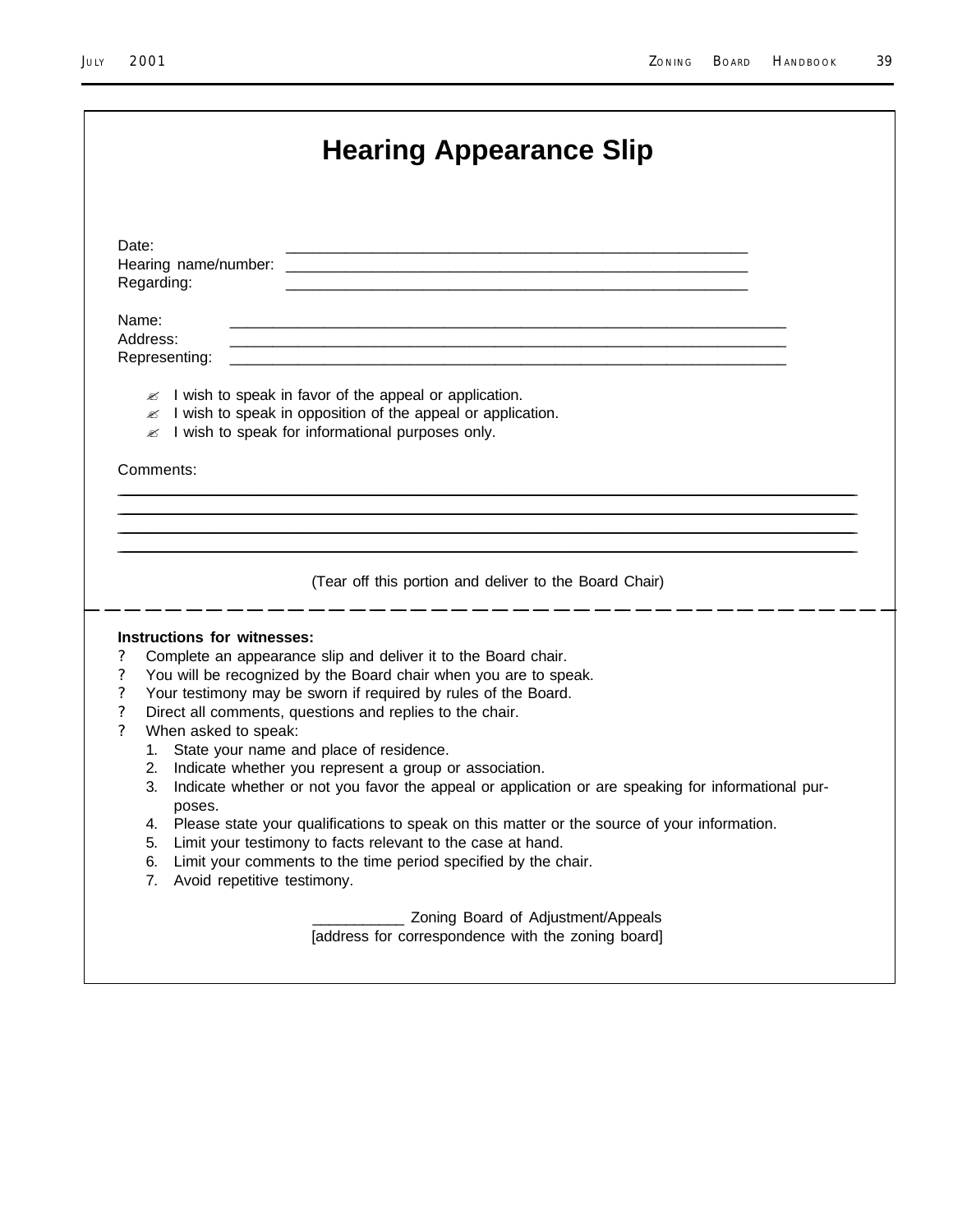# **Administrative Appeal - Application Form**

BOARD OF ADJUSTMENT/APPEALS

| Petition # |                                                                                                                                                                                                                                                                                                                                                                                         |  |  |  |  |  |
|------------|-----------------------------------------------------------------------------------------------------------------------------------------------------------------------------------------------------------------------------------------------------------------------------------------------------------------------------------------------------------------------------------------|--|--|--|--|--|
| Name       |                                                                                                                                                                                                                                                                                                                                                                                         |  |  |  |  |  |
| Address    |                                                                                                                                                                                                                                                                                                                                                                                         |  |  |  |  |  |
| Phone      |                                                                                                                                                                                                                                                                                                                                                                                         |  |  |  |  |  |
|            | Legal description: __1/4, __1/4, S __, T___N, R___E, City/Village/Town of __________<br>Lot area & dimensions: _________________ sq. ft., _________ x _________ ft.<br>Zoning district<br><u> 1989 - Johann John Stein, marwolaethau (b. 1989)</u><br>Current use & improvements ________________<br>Nature & disposition of any prior petition for appeal, variance or conditional use |  |  |  |  |  |
|            | Description of all nonconforming structures & uses on the property _________________________________                                                                                                                                                                                                                                                                                    |  |  |  |  |  |
|            | Reason for Appeal Check the type of administrative decision appealed.                                                                                                                                                                                                                                                                                                                   |  |  |  |  |  |
| ≤          | Zoning district boundary dispute (location and districts involved)                                                                                                                                                                                                                                                                                                                      |  |  |  |  |  |
|            | Describe petitioner's boundary location criteria:                                                                                                                                                                                                                                                                                                                                       |  |  |  |  |  |
|            | Describe petitioner's boundary determination:                                                                                                                                                                                                                                                                                                                                           |  |  |  |  |  |
| ø          | Ordinance interpretation (include section number)                                                                                                                                                                                                                                                                                                                                       |  |  |  |  |  |
|            | Describe petitioner's interpretation and rationale:                                                                                                                                                                                                                                                                                                                                     |  |  |  |  |  |
|            | Administrative decision/measurement/order in dispute                                                                                                                                                                                                                                                                                                                                    |  |  |  |  |  |
|            | I certify that the information I have provided in this application is true and accurate.                                                                                                                                                                                                                                                                                                |  |  |  |  |  |
|            | Petitioner                                                                                                                                                                                                                                                                                                                                                                              |  |  |  |  |  |
| Remit to:  | [Zoning office address, phone & e-mail]                                                                                                                                                                                                                                                                                                                                                 |  |  |  |  |  |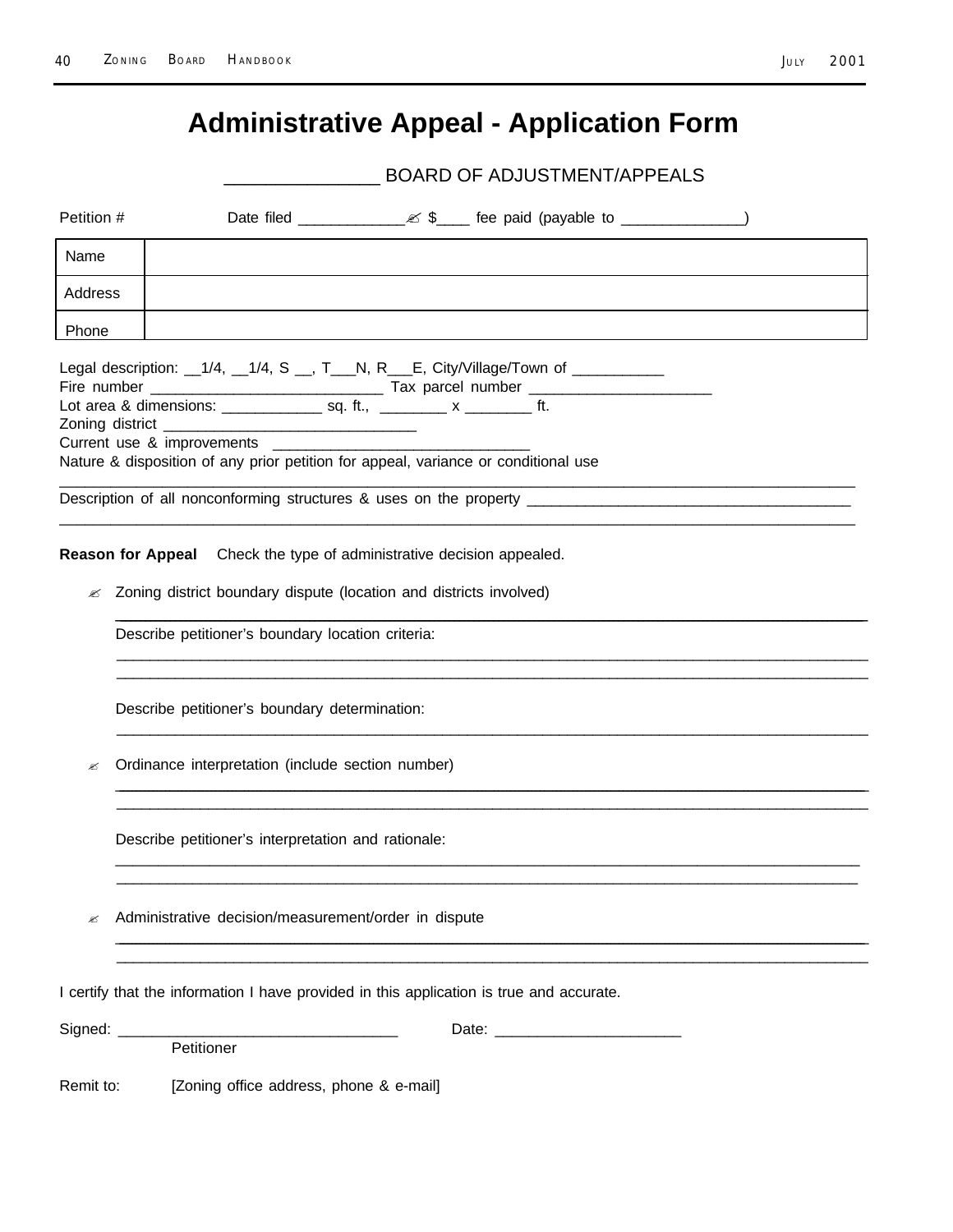# **Conditional Use/Special Exception Application**

|                  | Application to ________________ (governing body/committee/commission/zoning board)                                                                                   |  |                                                                                                                                                                                                            |  |  |
|------------------|----------------------------------------------------------------------------------------------------------------------------------------------------------------------|--|------------------------------------------------------------------------------------------------------------------------------------------------------------------------------------------------------------|--|--|
|                  | Date filed ____________________                                                                                                                                      |  |                                                                                                                                                                                                            |  |  |
| Name             | Owner or agent                                                                                                                                                       |  | Contractor                                                                                                                                                                                                 |  |  |
| Address<br>Phone |                                                                                                                                                                      |  |                                                                                                                                                                                                            |  |  |
|                  |                                                                                                                                                                      |  | Legal description: ____1/4, ____1/4, S ____, T___N, R___E, City/Village/Town of __________________<br>Nature and disposition of any prior petition for appeal, variance or conditional use _______________ |  |  |
|                  |                                                                                                                                                                      |  | Description of all nonconforming structures & uses on the property ________________________________                                                                                                        |  |  |
|                  | Conditional use requested (ordinance section # & specific use):                                                                                                      |  |                                                                                                                                                                                                            |  |  |
|                  | General standards for approval:                                                                                                                                      |  | Design/practices proposed to achieve standards:                                                                                                                                                            |  |  |
|                  | Specific (design) standards for approval:                                                                                                                            |  | Design/practices proposed to achieve standards:                                                                                                                                                            |  |  |
|                  | Attach a plat or other map of your site and detailed construction plans.<br>I certify that the information I have provided in this application is true and accurate. |  |                                                                                                                                                                                                            |  |  |
|                  |                                                                                                                                                                      |  |                                                                                                                                                                                                            |  |  |
|                  | Agent/Applicant/Owner                                                                                                                                                |  |                                                                                                                                                                                                            |  |  |
| Remit to:        | [Zoning office address, phone and e-mail]                                                                                                                            |  |                                                                                                                                                                                                            |  |  |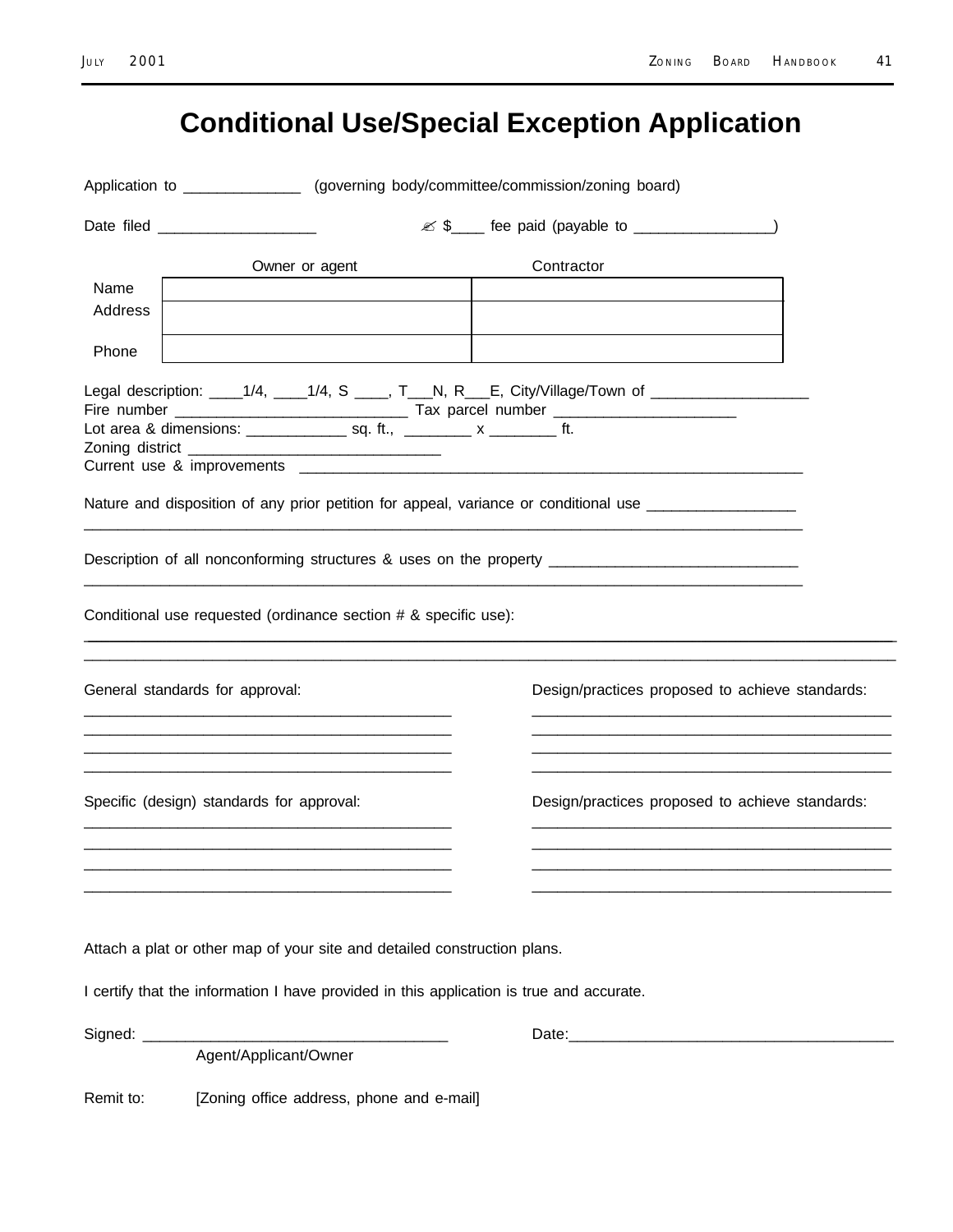### **Zoning Variance - Notice & Application**

A variance is a relaxation of a dimensional standard in a zoning ordinance (e.g., setbacks, lot area, height, etc.). Variances are decided by a zoning board of adjustment/appeals that must follow rules of due process and functions almost like a court. The board's duty is not to compromise ordinance requirements for a property owner's convenience but to apply legal standards for granting of a variance to a specific fact situation. Variances are meant to be an infrequent remedy where an ordinance imposes a unique and substantial burden on use of property. It is not appropriate to contact individual board members regarding a pending decision. You will be asked to provide written materials and testimony at the public hearing in support of your petition for a variance.

#### **Process**

At the time of application you will be asked to:

- **1. complete an application** form and submit a \$ fee;
- **2. provide detailed plans** describing your lot and project (location, dimensions, materials, limiting site conditions, etc.);
- **3. provide a written statement** of verifiable facts showing that your project meets the legal criteria for a variance (three-step test below); and
- **4. stake lot lines**, the proposed building footprint and other features of your property related to your request so that the zoning board may inspect the site.

Following these steps, the zoning agency will publish notice of your request for a variance in the county's official newspaper describing your project and noting the location and time of the required public hearing before the zoning board. Your neighbors and any affected state agency will also be notified. You must provide information to show that you qualify for a variance. At the hearing, you and other interested parties may appear in person or may be represented by an agent or attorney. If you or your agent do not appear at the public hearing, the board must deny your request for a variance and your fee will be forfeited.

#### **Three-Step Test**

To qualify for a variance, your property must meet the following requirements:

#### 1. Unnecessary Hardship

Strict application of an ordinance requirement (dimen-

sional standard) must result in unnecessary hardship. Wisconsin case law describes hardship as being *present where, in the absence of a variance, no reasonable use can be made of the property*. In some more extreme cases open space uses may be the only reasonable use of a property while in others a scaled down home and some relaxation of a setback requirement may provide a reasonable use. The zoning board will balance public interests in preserving the objectives of the ordinance and private interests in a property in determining which uses are reasonable. If a parcel as a whole (but not necessarily each portion of the parcel) provides some reasonable use for its owner, then this test is not met and a variance cannot be granted. An applicant may not claim hardship because of conditions which are self-imposed or created by a prior owner (for example, excavating a pond on a vacant lot and then arguing that there is no suitable location for a home). Courts have determined that loss of profit or financial hardship do not, by themselves, justify a variance. Decks and similar minor accessory structures are not essential to the reasonable use of property and are not eligible for variances.

#### 2. Hardship Due to Unique Physical Limitations of the **Property**

Hardship must be due to unique physical limitations of the property, i.e. compliance with ordinance requirements is prevented by limitations (steep slopes, wetlands, etc.) that are not generally shared by other properties. The circumstances of an applicant (growing family, need for a larger garage, etc.) are not a factor in deciding variances. Nearby ordinance violations, prior variances or lack of objections from neighbors do not provide a basis for granting a variance. Minor property limitations that prevent ordinance compliance and are common to a number of properties should be addressed by amendment of the ordinance.

#### 3. No Harm to Public Interests

A variance may not be granted which results in harm to public interests. In applying this test, the board must consider impacts of your proposal and the cumulative impacts of similar projects on the interests of the entire community. These interests are listed as objectives in the purpose statement of an ordinance and may include general public health, safety and welfare as well as more specific issues such as environmental protection, clean drinking water and other concerns.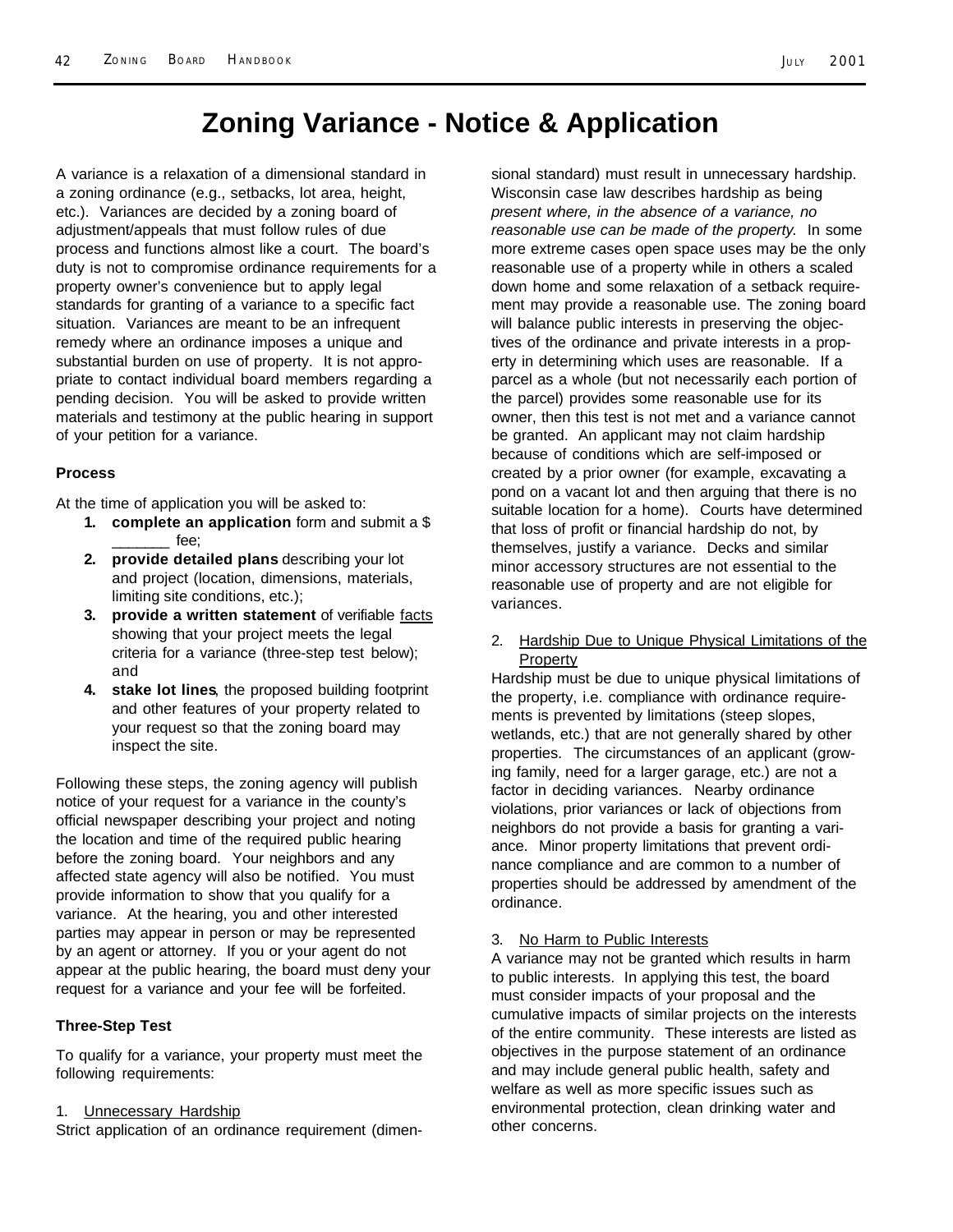#### **If Your Property Qualifies For A Variance**

- ? Minimum variance. The board may grant only the minimum variance that preserves a reasonable use of the parcel for its owner.
- ? Conditions on development. It may impose limitations on project design, construction activities or operation of a facility as mitigating measures to assure that public interests and neighboring properties are protected.
- ? Appeals. A variance decision may be appealed to circuit court by an aggrieved party within 30 days of filing the decision in the office of the board. Consider delaying construction until the appeal period has expired to minimize the risk that the court may overturn the board decision and void your variance.
- ? Expiration of permit. If you do not substantially complete construction authorized by the variance within \_\_\_ months of the decision, the variance is void.
- ? Transfers of rights. Because a property (rather than its owner) may qualify for a variance, a variance transfers with the property to subsequent owners.

#### **Judicial Review**

Courts review zoning board decisions. Consider these standards for review to determine whether a decision of interest to you is likely to be reversed on appeal.

- **? ??Subject matter jurisdiction.** Did the board decide a matter that it is empowered by statute or ordinance to act on?
- **? ??Proper procedure.** Did the board follow proper procedures (notice, hearing, record of decision, open meeting law)?
- **? ??Proper standards.** Did the board apply proper standards in making the decision (3 step test for a variance)?
- **? ??Rational basis.** Could a reasonable person have reached this conclusion?
- **? ??Evidence in the record.** Do facts in the record of the proceedings support the decision?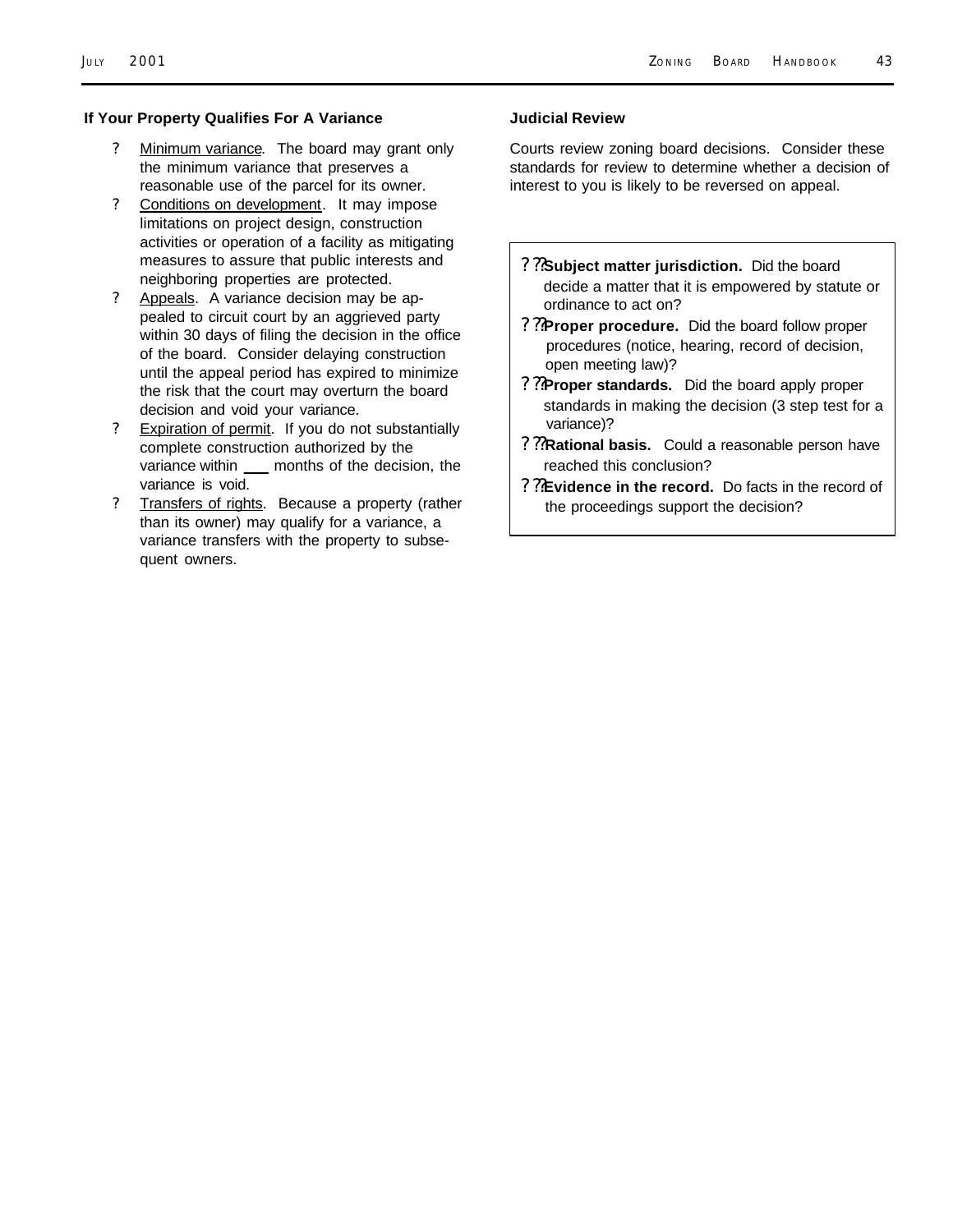# **Variance Application**

|                  |                                                                                                                                                                                                                                                                                                                                                                                                                                                                                                                           |                                                                  | <b>BOARD OF ADJUSTMENT/APPEALS</b>                                                                  |
|------------------|---------------------------------------------------------------------------------------------------------------------------------------------------------------------------------------------------------------------------------------------------------------------------------------------------------------------------------------------------------------------------------------------------------------------------------------------------------------------------------------------------------------------------|------------------------------------------------------------------|-----------------------------------------------------------------------------------------------------|
| Petition #       |                                                                                                                                                                                                                                                                                                                                                                                                                                                                                                                           |                                                                  | Date filed $\frac{\&\text{L}}{\&\text{L}}$ fee paid (payable to $\frac{\&\text{L}}{\&\text{L}}$ )   |
|                  | Owner/agent                                                                                                                                                                                                                                                                                                                                                                                                                                                                                                               | <u> 1989 - Johann Stein, mars an t-Amerikaansk kommunister (</u> | Contractor                                                                                          |
| Name             |                                                                                                                                                                                                                                                                                                                                                                                                                                                                                                                           |                                                                  |                                                                                                     |
| Address          |                                                                                                                                                                                                                                                                                                                                                                                                                                                                                                                           |                                                                  |                                                                                                     |
| Phone            |                                                                                                                                                                                                                                                                                                                                                                                                                                                                                                                           |                                                                  |                                                                                                     |
|                  | Lot area & dimensions: _________________ sq. ft., _________ x __________ ft.                                                                                                                                                                                                                                                                                                                                                                                                                                              |                                                                  | Legal description: _____1/4, _____1/4, S _____, T___N, R___E, City/Village Town of ________________ |
|                  |                                                                                                                                                                                                                                                                                                                                                                                                                                                                                                                           |                                                                  | Nature and disposition of any prior petition for appeal, variance or conditional use ______________ |
|                  |                                                                                                                                                                                                                                                                                                                                                                                                                                                                                                                           |                                                                  | Description of all nonconforming structures & uses on the property ________________________________ |
|                  |                                                                                                                                                                                                                                                                                                                                                                                                                                                                                                                           |                                                                  |                                                                                                     |
|                  |                                                                                                                                                                                                                                                                                                                                                                                                                                                                                                                           |                                                                  |                                                                                                     |
|                  |                                                                                                                                                                                                                                                                                                                                                                                                                                                                                                                           |                                                                  |                                                                                                     |
|                  | Address the variance criteria described in the application materials (attach additional pages):                                                                                                                                                                                                                                                                                                                                                                                                                           |                                                                  |                                                                                                     |
|                  | Compliance with the terms of the ordinance is prevented by unique features of this prop-                                                                                                                                                                                                                                                                                                                                                                                                                                  |                                                                  |                                                                                                     |
|                  |                                                                                                                                                                                                                                                                                                                                                                                                                                                                                                                           |                                                                  |                                                                                                     |
|                  |                                                                                                                                                                                                                                                                                                                                                                                                                                                                                                                           |                                                                  |                                                                                                     |
| ø<br>ø<br>ø<br>ø | Attach construction plans detailing:<br>$\mathscr{A}$ Property lines<br><b>∠∠∠Utilities, roadways &amp; easements</b><br>Vegetation removal proposed<br><b>EXEWell &amp; sanitary system</b><br>Contour lines (2 ft. interval)<br>zzz Location & extent of filling/grading<br>Ordinary highwater mark<br><b>∠∠∠Location &amp; type of erosion control measures</b><br>zzzAny other construction related to your request<br>Floodplain & wetland boundaries<br>Dimensions & locations of existing &<br>proposed structures |                                                                  |                                                                                                     |
|                  | I certify that the information I have provided in this application is true and accurate.                                                                                                                                                                                                                                                                                                                                                                                                                                  |                                                                  |                                                                                                     |
|                  |                                                                                                                                                                                                                                                                                                                                                                                                                                                                                                                           |                                                                  |                                                                                                     |
| Remit to:        | [Zoning office address, phone and e-mail]                                                                                                                                                                                                                                                                                                                                                                                                                                                                                 |                                                                  |                                                                                                     |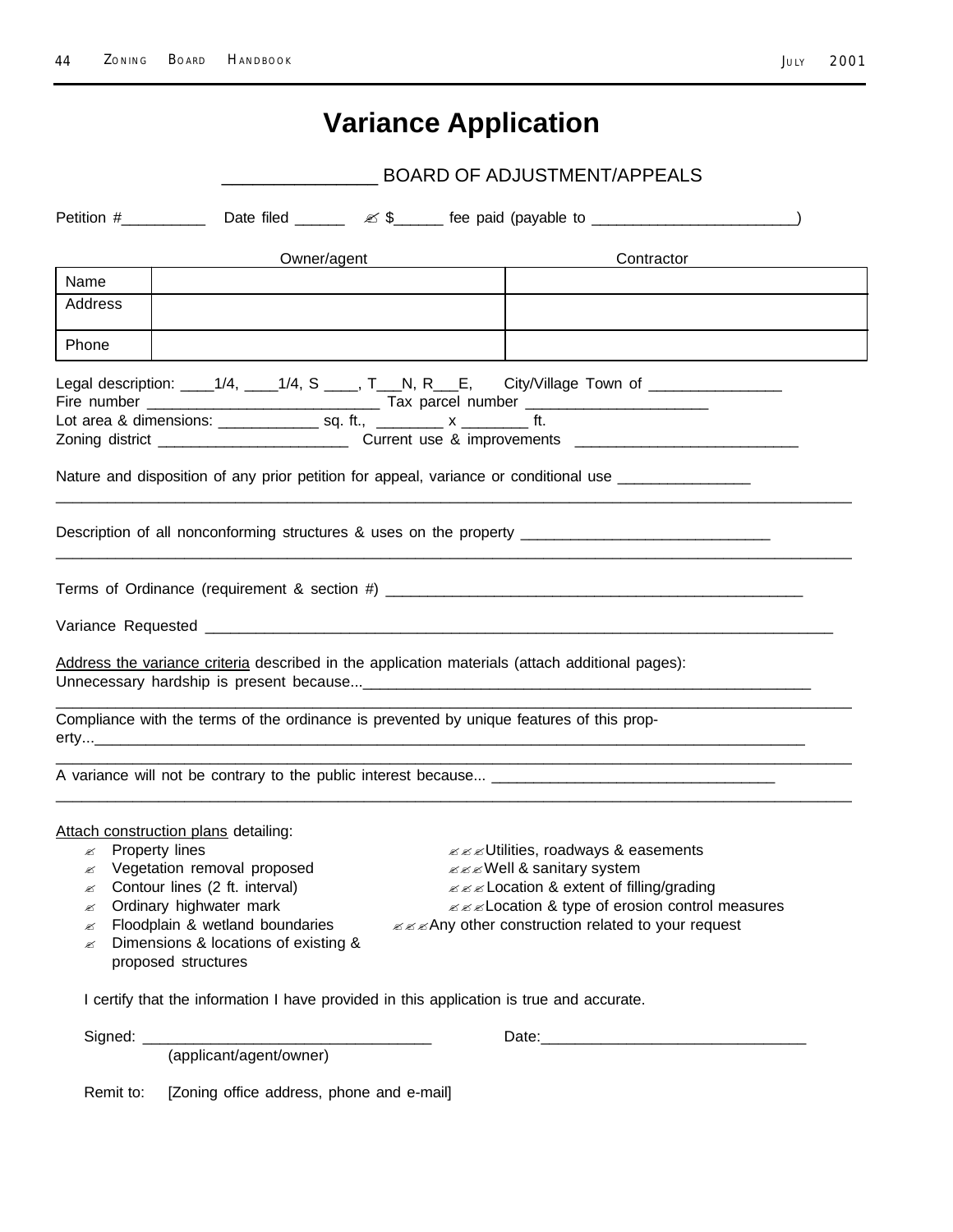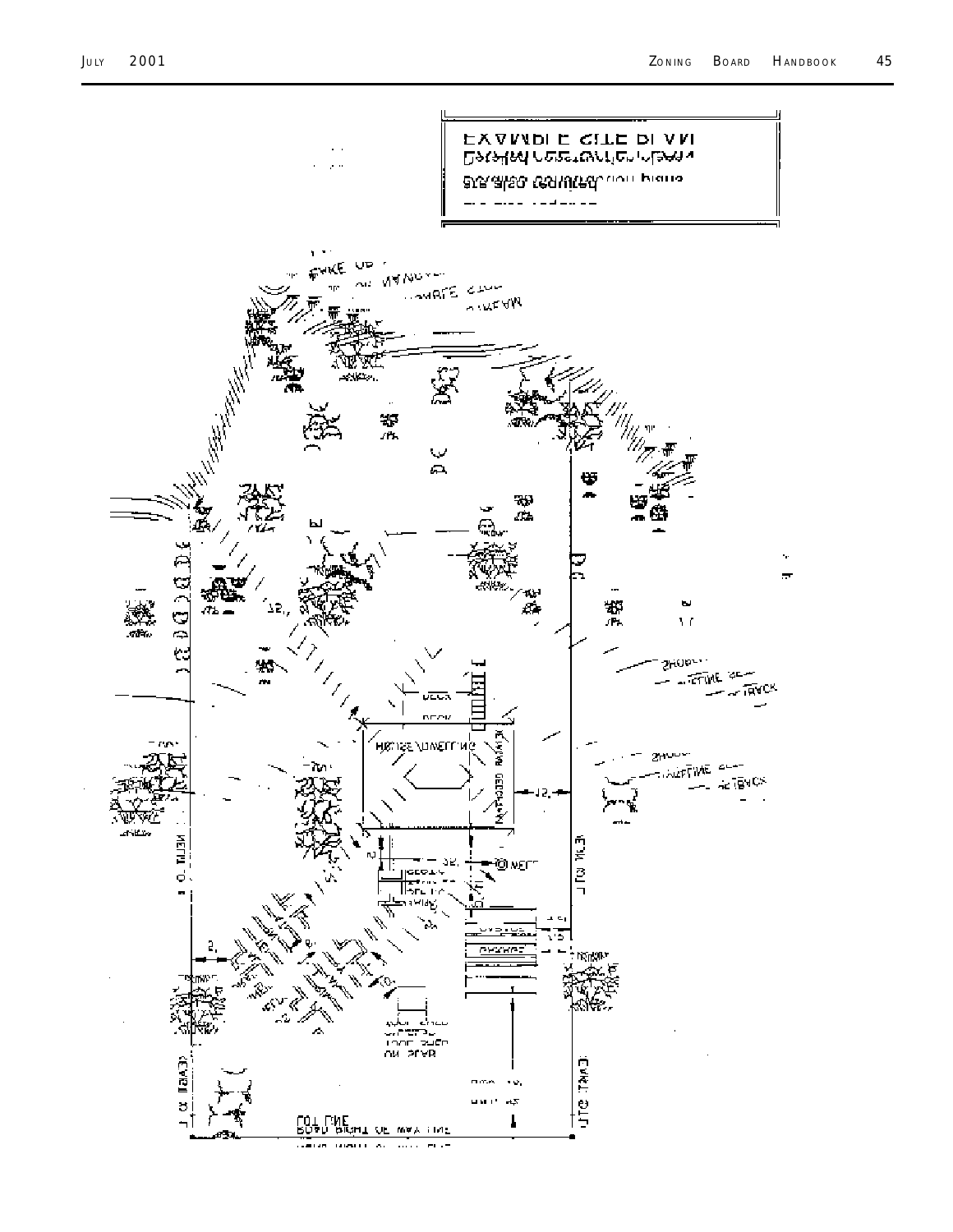### **Decision of Zoning Board of Adjustment/Appeals**

 $\blacksquare$  . WISCONSIN

Application/petition #

#### **FINDINGS OF FACT**

Having heard the testimony and considered the evidence presented, the Board determines the facts of this case to be:

Filing Date: \_\_\_\_\_\_\_\_\_\_\_\_\_\_\_\_\_\_\_\_\_\_\_\_\_\_

Affidavit of publication/posting is on file.

Hearing Date:

- 1. The applicant or appellant is (name and address):
- 2. The applicant or appellant is the owner/lessee/mortgagee of the following described property which is the subject of the application or appeal: \_\_\_\_\_ 1/4 of \_\_\_\_\_ 1/4, City/Village/Town of \_\_\_\_\_\_\_\_\_\_\_\_\_\_\_\_\_\_\_, \_\_\_\_\_\_\_\_\_\_\_\_\_\_\_\_\_\_\_ County

\_\_\_\_\_\_\_\_\_\_\_\_\_\_\_\_\_\_\_\_\_\_\_\_\_\_\_\_\_\_\_\_\_\_\_\_\_\_\_\_\_\_\_\_\_\_\_\_\_\_\_\_\_\_\_\_\_\_\_\_\_\_\_\_\_\_\_\_\_\_\_\_\_\_\_\_\_\_\_\_\_\_\_\_\_\_\_\_\_\_

- known as (street address) \_\_\_\_\_\_\_\_\_\_\_\_\_\_\_\_\_\_\_\_\_\_\_\_\_\_\_\_\_\_\_\_\_\_\_\_\_\_\_\_\_\_.
- 3. The property is presently in use for \_\_\_\_\_\_\_\_\_\_\_\_\_\_\_\_\_\_\_\_\_\_\_\_\_\_\_ and has been so used continuously since the contract of the contract of the contract of the contract of the contract of the contract of the contract of the contract of the contract of the contract of the contract of the contract of the contract of th

\_\_\_\_\_\_\_\_\_\_\_\_\_\_\_\_\_\_\_\_\_\_\_\_\_\_\_\_\_\_\_\_\_\_\_\_\_\_\_\_\_\_\_\_\_\_\_\_\_\_\_\_\_\_\_\_\_\_\_\_\_\_\_\_\_\_\_\_\_\_\_\_\_\_\_\_\_\_\_\_\_\_\_\_\_\_\_\_\_

\_\_\_\_\_\_\_\_\_\_\_\_\_\_\_\_\_\_\_\_\_\_\_\_\_\_\_\_\_\_\_\_\_\_\_\_\_\_\_\_\_\_\_\_\_\_\_\_\_\_\_\_\_\_\_\_\_\_\_\_\_\_\_\_\_\_\_\_\_\_\_\_\_\_\_\_\_\_\_\_\_\_\_\_\_\_\_\_\_\_

- 4. The property includes a nonconforming structure/use described as
- 5. The property has been the subject of a prior appeal/variance/conditional described as
- 6. The applicant or appellant proposes (brief project description/attach plans):
- 7. The applicant or appellant requests:
	- $\mathbb{R}$  An appeal of the zoning administrator's determination.
	- $\mathbb Z$  A conditional use/special exception.
	- $\approx$  A variance.

…under Section \_\_\_\_\_\_\_\_ of the ordinance.

The features of the proposed construction and property that relate to the grant or denial of the application or appeal are (refer to the language/standards of the ordinance): \_\_\_\_\_\_\_\_\_\_\_\_\_\_\_\_\_\_\_\_\_\_\_\_\_\_\_\_\_\_\_\_\_\_\_\_\_\_\_\_\_\_\_\_\_\_\_\_\_\_\_\_\_\_\_\_\_\_\_\_\_\_\_\_\_\_\_\_\_\_\_\_\_\_\_\_\_\_\_\_\_\_\_\_\_\_\_\_\_\_

<u> Louis Communication (1999), communication (1999), communication (1999), communication (1999), communication</u>

\_\_\_\_\_\_\_\_\_\_\_\_\_\_\_\_\_\_\_\_\_\_\_\_\_\_\_\_\_\_\_\_\_\_\_\_\_\_\_\_\_\_\_\_\_\_\_\_\_\_\_\_\_\_\_\_\_\_\_\_\_\_\_\_\_\_\_\_\_\_\_\_\_\_\_\_\_\_\_\_\_\_\_\_\_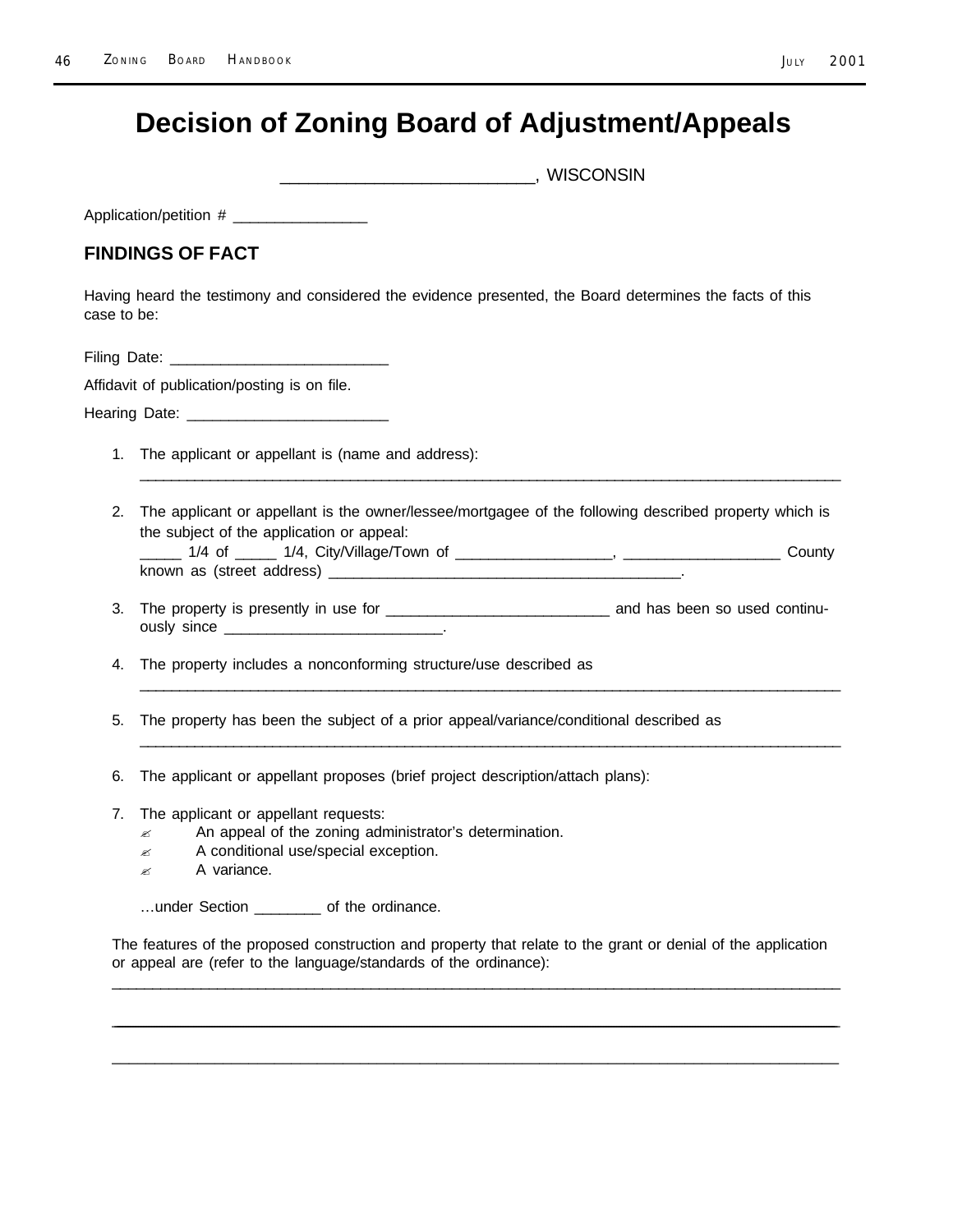#### **CONCLUSIONS OF LAW**

Based on the above findings of fact the Board concludes that:

Appeal/Interpretation – The order of the zoning administrator is/is not in excess of his/her authority because (or) The zoning administrator's interpretation of Section \_\_\_\_\_\_\_ of the zoning code is/is not a correct interpretation because

\_\_\_\_\_\_\_\_\_\_\_\_\_\_\_\_\_\_\_\_\_\_\_\_\_\_\_\_\_\_\_\_\_\_\_\_\_\_\_\_\_\_\_\_\_\_\_\_\_\_\_\_\_\_\_\_\_\_\_\_\_\_\_\_\_\_\_\_\_\_\_\_\_\_\_\_\_\_\_\_\_\_\_\_\_\_\_\_\_\_\_\_\_\_\_\_\_\_\_\_\_\_\_\_\_\_\_\_\_\_\_\_\_\_\_\_\_\_\_\_\_\_\_\_\_\_\_\_\_\_\_\_\_\_\_\_\_\_\_\_\_\_\_\_\_\_\_\_\_\_\_\_\_\_\_\_\_\_\_\_\_\_\_\_\_\_\_\_\_\_\_\_\_\_\_\_\_\_\_\_\_\_\_\_\_\_ \_\_\_\_\_\_\_\_\_\_\_\_\_\_\_\_\_\_\_\_\_\_\_\_\_\_\_\_\_\_\_\_\_\_\_\_\_\_\_\_\_\_\_\_\_\_\_\_\_\_\_\_\_\_\_\_\_\_\_\_\_\_\_\_\_\_\_\_\_\_\_\_\_\_\_\_\_\_\_\_\_\_\_\_\_\_\_\_\_\_\_\_\_\_\_

Variance – The variance does/does not meet all three of the following tests:

- A. Unnecessary hardship is/is not present since strict application the terms of the zoning ordinance would/not deny the applicant all reasonable use of the property because
- B. The hardship is/is not due to physical limitations of the property rather than the circumstances of the appellant because

\_\_\_\_\_\_\_\_\_\_\_\_\_\_\_\_\_\_\_\_\_\_\_\_\_\_\_\_\_\_\_\_\_\_\_\_\_\_\_\_\_\_\_\_\_\_\_\_\_\_\_\_\_\_\_\_\_\_\_\_\_\_\_\_\_\_\_\_\_\_\_\_\_\_\_\_\_\_\_\_\_\_\_\_\_\_\_\_\_  $\overline{\phantom{a}}$  , and the set of the set of the set of the set of the set of the set of the set of the set of the set of the set of the set of the set of the set of the set of the set of the set of the set of the set of the s

\_\_\_\_\_\_\_\_\_\_\_\_\_\_\_\_\_\_\_\_\_\_\_\_\_\_\_\_\_\_\_\_\_\_\_\_\_\_\_\_\_\_\_\_\_\_\_\_\_\_\_\_\_\_\_\_\_\_\_\_\_\_\_\_\_\_\_\_\_\_\_\_\_\_\_\_\_\_\_\_\_\_\_\_\_\_\_\_\_  $\overline{\phantom{a}}$  , and the set of the set of the set of the set of the set of the set of the set of the set of the set of the set of the set of the set of the set of the set of the set of the set of the set of the set of the s

\_\_\_\_\_\_\_\_\_\_\_\_\_\_\_\_\_\_\_\_\_\_\_\_\_\_\_\_\_\_\_\_\_\_\_\_\_\_\_\_\_\_\_\_\_\_\_\_\_\_\_\_\_\_\_\_\_\_\_\_\_\_\_\_\_\_\_\_\_\_\_\_\_\_\_\_\_\_\_\_\_\_\_\_\_\_\_\_\_  $\overline{\phantom{a}}$  , and the set of the set of the set of the set of the set of the set of the set of the set of the set of the set of the set of the set of the set of the set of the set of the set of the set of the set of the s

C. The variance will/will not be contrary to the public interest and will/ will not observe the purpose of the ordinance and do justice because

Conditional Use – The application for a conditional use permit does/does not qualify under the criteria of Section \_\_\_\_\_\_\_\_ of the ordinance because \_\_\_\_\_\_\_\_\_\_\_\_\_\_\_\_\_\_\_\_\_\_\_\_\_\_\_\_\_\_\_\_\_\_\_\_\_\_\_\_\_\_\_\_\_\_\_\_\_\_\_\_

\_\_\_\_\_\_\_\_\_\_\_\_\_\_\_\_\_\_\_\_\_\_\_\_\_\_\_\_\_\_\_\_\_\_\_\_\_\_\_\_\_\_\_\_\_\_\_\_\_\_\_\_\_\_\_\_\_\_\_\_\_\_\_\_\_\_\_\_\_\_\_\_\_\_\_\_\_\_\_\_\_\_\_\_\_\_\_\_\_\_\_\_\_ \_\_\_\_\_\_\_\_\_\_\_\_\_\_\_\_\_\_\_\_\_\_\_\_\_\_\_\_\_\_\_\_\_\_\_\_\_\_\_\_\_\_\_\_\_\_\_\_\_\_\_\_\_\_\_\_\_\_\_\_\_\_\_\_\_\_\_\_\_\_\_\_\_\_\_\_\_\_\_\_\_\_\_\_\_\_\_\_\_\_\_\_\_

#### **ORDER AND DETERMINATION**

On the basis of the above findings of fact, conclusions of law and the record in this matter the board orders:

Appeal/Interpretation – The zoning administrator's order/interpretation of the zoning code or map is affirmed/ modified/reversed and the administrator is ordered to:

\_\_\_\_\_\_\_\_\_\_\_\_\_\_\_\_\_\_\_\_\_\_\_\_\_\_\_\_\_\_\_\_\_\_\_\_\_\_\_\_\_\_\_\_\_\_\_\_\_\_\_\_\_\_\_\_\_\_\_\_\_\_\_\_\_\_\_\_\_\_\_\_\_\_\_\_\_\_\_\_\_\_\_\_\_\_\_\_\_\_\_\_\_ \_\_\_\_\_\_\_\_\_\_\_\_\_\_\_\_\_\_\_\_\_\_\_\_\_\_\_\_\_\_\_\_\_\_\_\_\_\_\_\_\_\_\_\_\_\_\_\_\_\_\_\_\_\_\_\_\_\_\_\_\_\_\_\_\_\_\_\_\_\_\_\_\_\_\_\_\_\_\_\_\_\_\_\_\_\_\_\_\_\_\_\_\_ \_\_\_\_\_\_\_\_\_\_\_\_\_\_\_\_\_\_\_\_\_\_\_\_\_\_\_\_\_\_\_\_\_\_\_\_\_\_\_\_\_\_\_\_\_\_\_\_\_\_\_\_\_\_\_\_\_\_\_\_\_\_\_\_\_\_\_\_\_\_\_\_\_\_\_\_\_\_\_\_\_\_\_\_\_\_\_\_\_\_\_\_\_

Variance/Conditional Use – The requested variance/conditional use is denied/granted/granted-in-part subject to the following conditions:

1. \_\_\_\_\_\_\_\_\_\_\_\_\_\_\_\_\_\_\_\_\_\_\_\_\_\_\_\_\_\_\_\_\_\_\_\_\_\_\_\_\_\_\_\_\_\_\_\_\_\_\_\_\_\_\_\_\_\_\_\_\_\_\_\_\_\_\_\_\_\_\_\_\_\_\_\_\_\_\_\_\_\_\_\_\_ 2. \_\_\_\_\_\_\_\_\_\_\_\_\_\_\_\_\_\_\_\_\_\_\_\_\_\_\_\_\_\_\_\_\_\_\_\_\_\_\_\_\_\_\_\_\_\_\_\_\_\_\_\_\_\_\_\_\_\_\_\_\_\_\_\_\_\_\_\_\_\_\_\_\_\_\_\_\_\_\_\_\_\_\_\_\_ 3. \_\_\_\_\_\_\_\_\_\_\_\_\_\_\_\_\_\_\_\_\_\_\_\_\_\_\_\_\_\_\_\_\_\_\_\_\_\_\_\_\_\_\_\_\_\_\_\_\_\_\_\_\_\_\_\_\_\_\_\_\_\_\_\_\_\_\_\_\_\_\_\_\_\_\_\_\_\_\_\_\_\_\_\_\_ 4. \_\_\_\_\_\_\_\_\_\_\_\_\_\_\_\_\_\_\_\_\_\_\_\_\_\_\_\_\_\_\_\_\_\_\_\_\_\_\_\_\_\_\_\_\_\_\_\_\_\_\_\_\_\_\_\_\_\_\_\_\_\_\_\_\_\_\_\_\_\_\_\_\_\_\_\_\_\_\_\_\_\_\_\_\_ 5. \_\_\_\_\_\_\_\_\_\_\_\_\_\_\_\_\_\_\_\_\_\_\_\_\_\_\_\_\_\_\_\_\_\_\_\_\_\_\_\_\_\_\_\_\_\_\_\_\_\_\_\_\_\_\_\_\_\_\_\_\_\_\_\_\_\_\_\_\_\_\_\_\_\_\_\_\_\_\_\_\_\_\_\_\_

The zoning administrator is directed to issue a zoning permit incorporating these conditions and certifying by the petitioner/applicant's signature that he/she understands and accepts the conditions.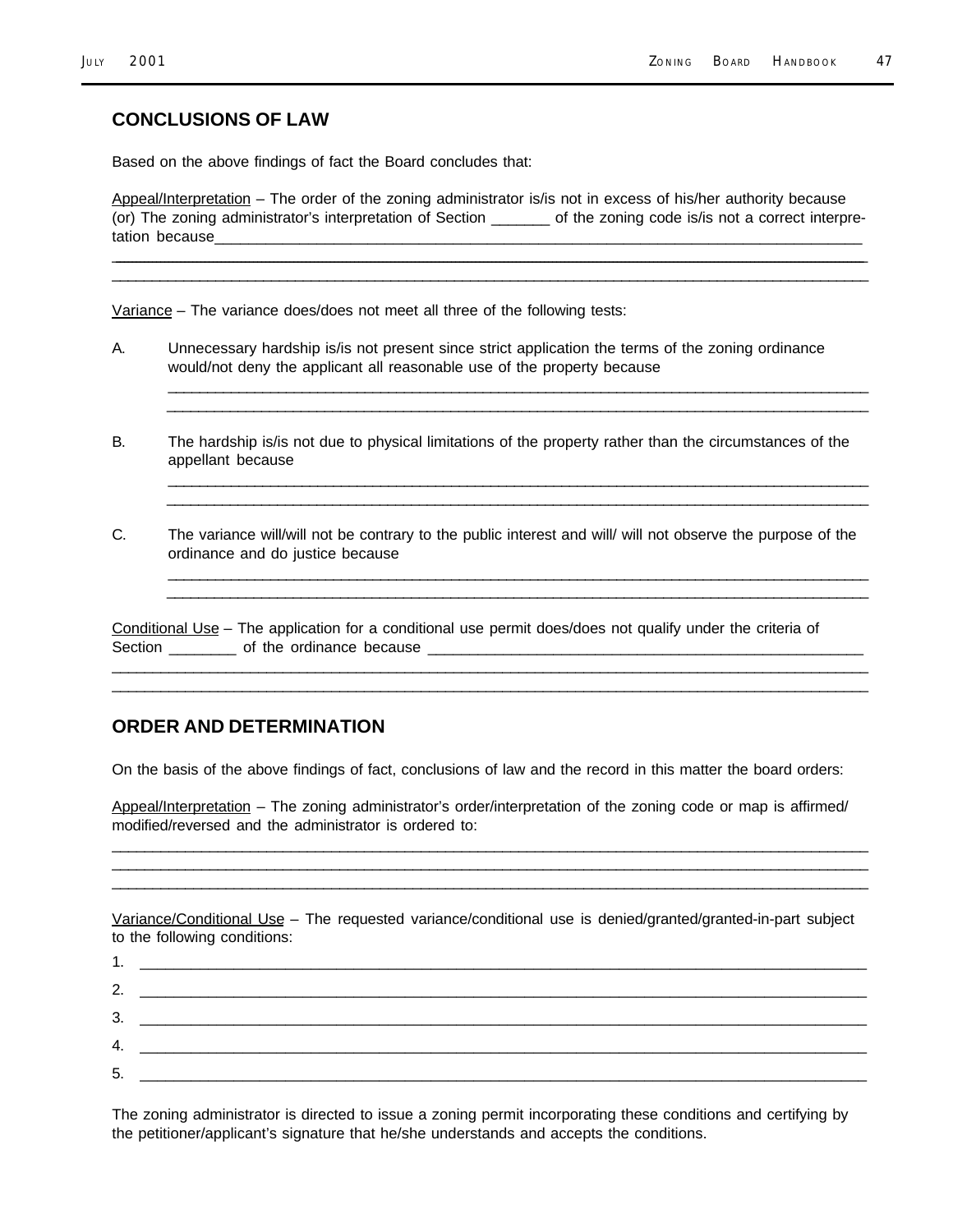Expiration of permit. Any privilege granted by this decision must be exercised within \_\_\_\_\_ months of the date of this decision after obtaining the necessary building, zoning and other permits for the proposed construction. This period

Revocation. This order may be revoked by the Board after notice and opportunity to be heard for violation of any of the conditions imposed.

Appeals. This decision may be appealed by a person aggrieved by this decision or by any officer, department, board or bureau of the municipality by filing an action in certiorari in the circuit court for this county within 30 days after the date of filing of this decision. The municipality assumes no liability for and makes no warranty as to reliance on this decision if construction is commenced prior to expiration of this 30-day period.

Zoning Board of Adjustment/Appeals

| Signed      | Attest |           |
|-------------|--------|-----------|
| Chairperson |        | Secretary |
| Dated:      |        |           |
| Filed:      |        |           |

will be extended if this decision is stayed by the order of any court or operation of law.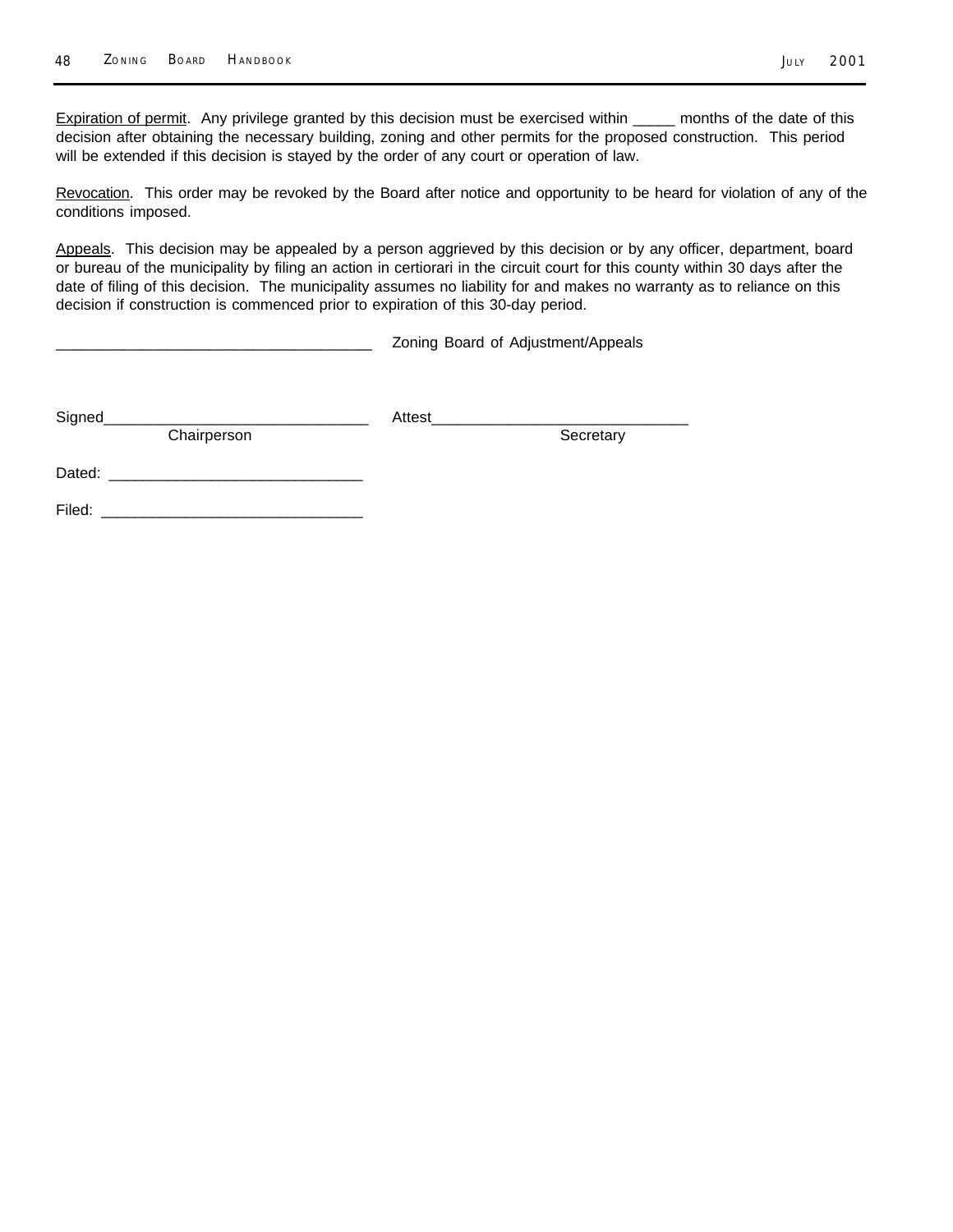Use an annual self-assessment of board activities to increase board efficiency and the effectiveness of ordinance standards:

- 1. Revise ordinance language to reflect interpretations of the board;
- 2. Adjust dimensional standards where similar limiting site conditions make current standards unworkable or ineffective (e.g. nonconforming lots); and
- 3. Convert conditional uses to permitted uses if appropriate location, design and use standards can be developed.

Track and assess disposition of individual petitions/applications or categories of similar requests. Discuss your findings with the planning committee/commission and cooperate to propose appropriate amendments to the local governing body.

#### **Examples**

| <b>Administrative Appeals</b>                      |                                                                                                                                                                                                                                       |                                                                                                                                  |  |  |
|----------------------------------------------------|---------------------------------------------------------------------------------------------------------------------------------------------------------------------------------------------------------------------------------------|----------------------------------------------------------------------------------------------------------------------------------|--|--|
| Section & Subject                                  | Decision/Interpretation                                                                                                                                                                                                               | Recommendations                                                                                                                  |  |  |
| 9.12 - Modification of<br>nonconforming structures | Modifications requiring permit & subject<br>to limitations:<br>1. Construction beyond foundation<br>footprint?<br>2. Additional story or basement?<br>3. Replacement of structural<br>members?<br>4. Foundation replacement included? | Revise ordinance to enumerate activitaies<br>requiring permit                                                                    |  |  |
| 3.4 - Minimum area<br>requirement                  | Are screened porches included in<br>"enclosed area" requierments?                                                                                                                                                                     | Revise ordinance to better describe<br>"enclosed areas."                                                                         |  |  |
| 4.6 - Setback measurement                          | From what point on a structure and in<br>what plane are setbacks measured?                                                                                                                                                            | Revise ordinance to state "setbacls are<br>measured from nearest connected portion<br>of a structure and in a horizontal plane." |  |  |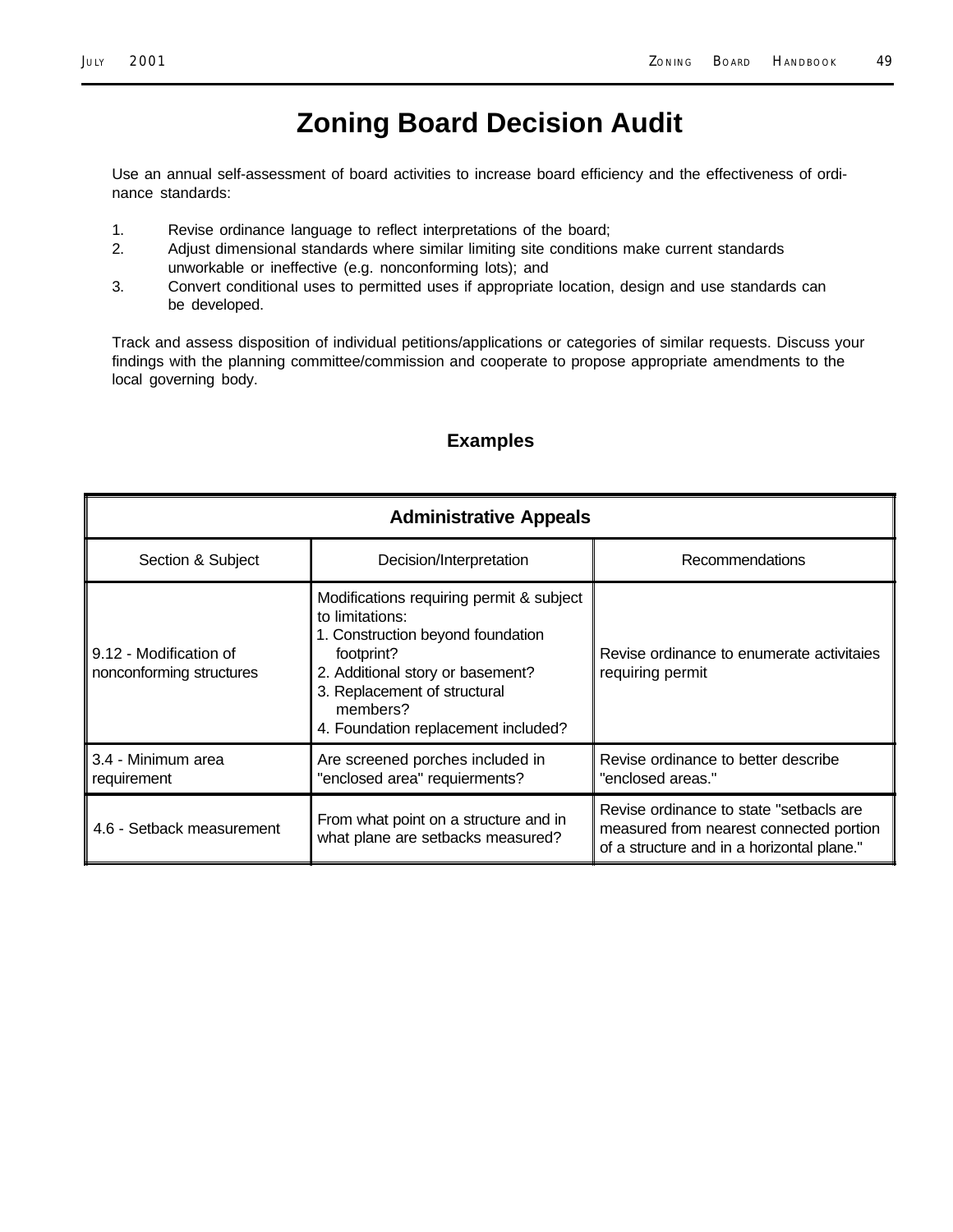| <b>Variances</b>                             |                                                                      |                                   |                                                                                                                      |                                                                            |  |
|----------------------------------------------|----------------------------------------------------------------------|-----------------------------------|----------------------------------------------------------------------------------------------------------------------|----------------------------------------------------------------------------|--|
| Section &<br>Subject                         | Relaxation<br>requested                                              | Granted/<br>Denied                | Conditions                                                                                                           | Recommendations                                                            |  |
| $3.2 - 75'$ shore<br>setback for new<br>home | < 5'<br>$5 - 10'$<br>$11 - 20'$<br>$21 - 30'$<br>$31 - 50'$<br>> 50' | 5/4<br>6/3<br>3/12<br>2/22<br>1/5 | 1. Remove NC accessory bldg. (6)<br>2. Plant/maintain screening<br>vegetation (4)<br>3. Restore 50' shore buffer (5) | Standardize conditions 1-3 as<br>amitigation requirements in<br>ordinance. |  |
|                                              |                                                                      |                                   |                                                                                                                      |                                                                            |  |
|                                              |                                                                      |                                   |                                                                                                                      |                                                                            |  |

| <b>Conditional Use Permits</b> |                |                                                                                                                                                                              |                                                                                                                                                                  |  |  |
|--------------------------------|----------------|------------------------------------------------------------------------------------------------------------------------------------------------------------------------------|------------------------------------------------------------------------------------------------------------------------------------------------------------------|--|--|
| Section & Subject              | Granted/Denied | Conditions                                                                                                                                                                   | Recommendations                                                                                                                                                  |  |  |
| 4.1 - Fill & Grade             | 23/4           | 1. Avoid areas $> 15\%$ slope (23)<br>2. Divert runoff around site during<br>construction & stabilization (23)<br>3. Stabilize according to NRCS<br>guidelines for site (23) | Convert to permitted use for areas<br>$< 2,000$ sq. ft. $< 15\%$ slope<br>provided conditions 2 & 3 are<br>implemented & pre-construction<br>photo is submitted. |  |  |
|                                |                |                                                                                                                                                                              |                                                                                                                                                                  |  |  |
|                                |                |                                                                                                                                                                              |                                                                                                                                                                  |  |  |